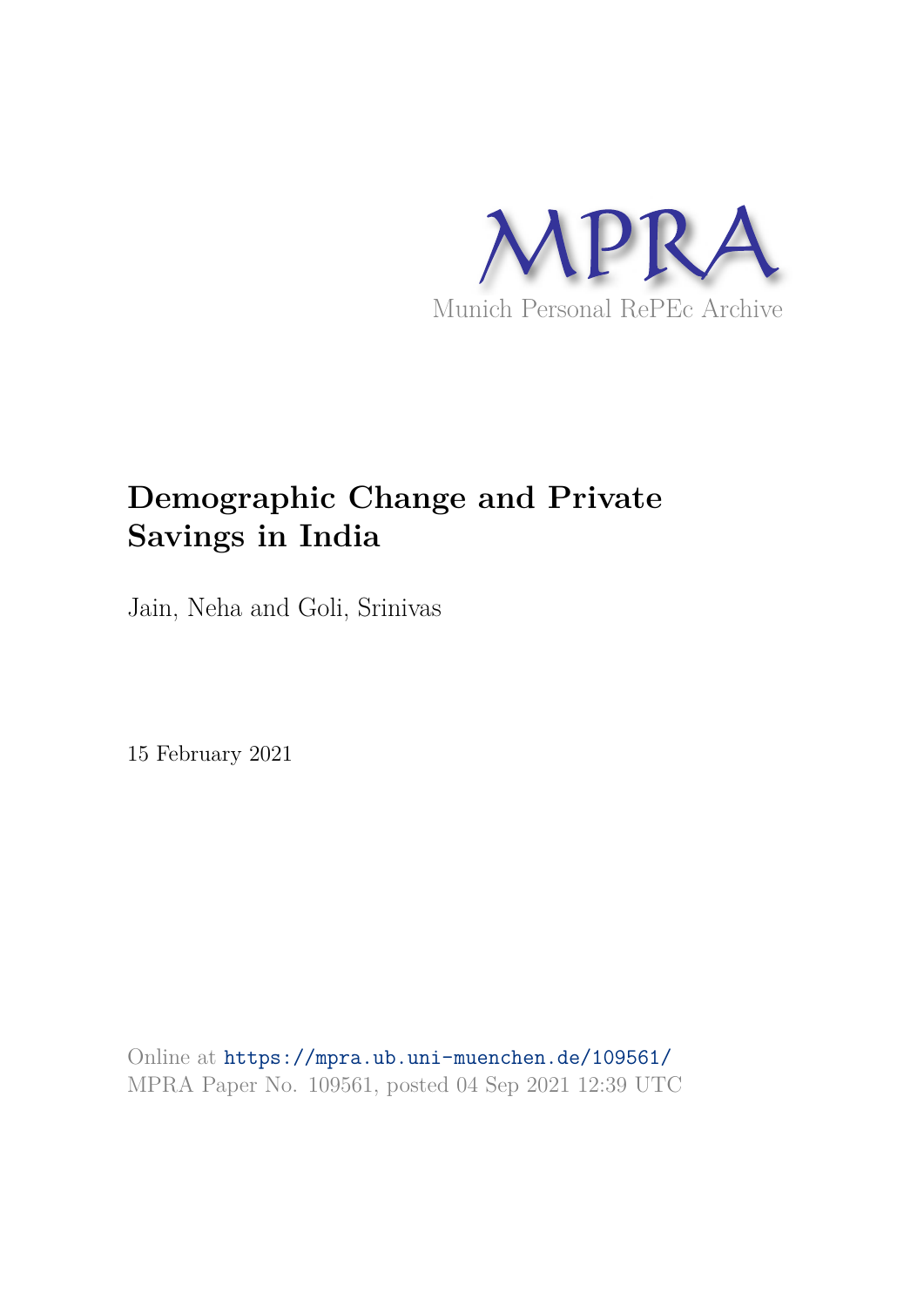# **DEMOGRAPHIC CHANGE AND PRIVATE SAVINGS IN INDIA**

# **Neha Jain<sup>1</sup> and Srinivas Goli<sup>2</sup>**

- 1. Assistant Professor of Economics, Indian Institute of Foreign trade (IIFT), New Delhi, India. Email: [9ruls4.neha@gmail.com.](mailto:9ruls4.neha@gmail.com) ORCID:<https://orcid.org/0000-0002-8755-9741>
- 2. Australia India Institute, New Generation Network Scholar, The University of Western Australia (UWA) & Assistant Professor, Population Studies in Centre for the Study of Regional Development (CSRD), School of Social Sciences (SSS), and Jawaharlal Nehru University (JNU), India, T +61 8 6488 2914, M +61 41`6271232. Email: srinivas.goli@uwa.edu.au ORCID:<http://orcid.org/0000-0002-8481-484X>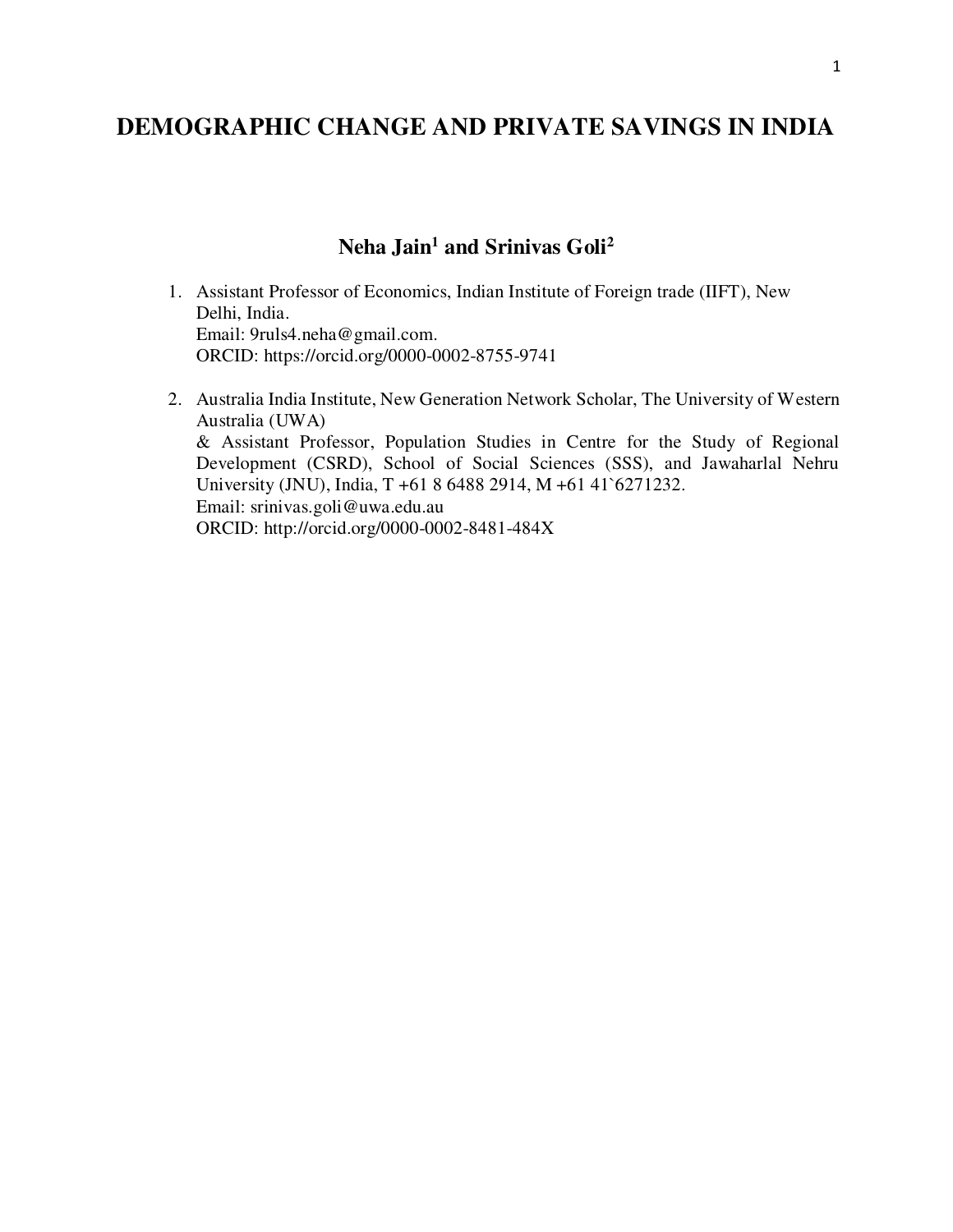# **Demographic Change and Private Savings in India**

#### Abstract

India is on the edge of a demographic revolution with a rapidly rising working-age population. For the first time in this study, we investigate the role of the rising working-age population on per capita small savings in post offices and banks net of socio-economic characteristics using state-level panel data compiled from multiple sources for the period 2001-2018. Our comprehensive econometric assessment with multiple robustness checks provide three key findings: (1) Per capita private savings is increasing because of India's growing working-age population, thus the 'economic life cycle hypothesis' is supported. (2) The demographic factors contribute around one-fourth of the per capita private savings inequality across Indian states. (3) The demographic window of economic opportunity for India can yield maximum benefits in terms of private savings when accompanied by favourable socio-economic policies on education, health, gender equity, and economic growth.

#### **JEL Classification:** J11, O15, O16

**Keywords:** Demographic change, Working age population, Private savings, Life cycle hypothesis, Statelevel analysis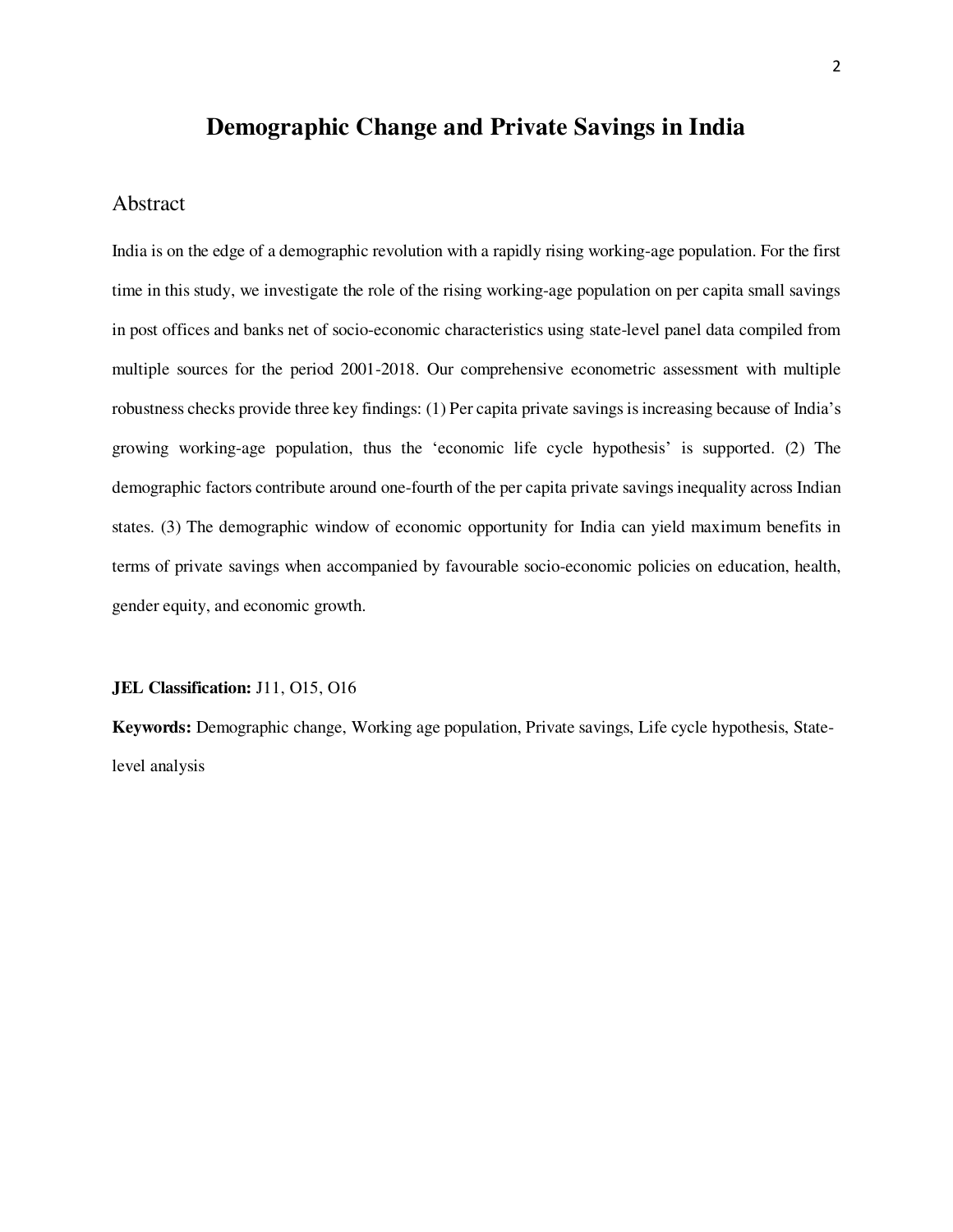# **1. Introduction**

 $\overline{a}$ 

Despite receiving a considerable attention from economists and economic demographers globally, there is hardly any evidence on the impact of demographic change on private savings in India. Over the last five decades, the 'dependency hypothesis' by Coale and Hoover (1958) and the 'life cycle hypothesis of savings' by Modigliani and Brumberg (1954) are considered as pioneering analytical frameworks in understanding the relationship between the change in age distribution of the population and savings. Both hypotheses simply assert that the 'age-saving' profile show a humped graph; that is, higher savings during the working age and lower savings at young and old ages. Stated differently, the working age population serves as a catalyst for promoting economic growth through savings (Loayza, Schmidt-Hebbel, & Serven, 2000a, 2000b; Lee, Mason, & Miller, 2000; Mason, 1988; Masson, Bayoumi, & Samiei, 1998; Mason & Kinugasa, 2008; Mason, Lee, & Jiang, 2016). Based on these hypotheses, for the first time, this paper seeks to undertake an econometric assessment of the nexus between demographic changes and the private savings<sup>1</sup> for India, drawing on a panel of major states for the period 2001-2018.

India is experiencing a 'demographic revolution' with a shift towards the working-age group in age structure of the population relative to the population of dependents (child and old age population). Figure 1 illustrates the age-structural transition of the Indian population (1951–2100).

<sup>&</sup>lt;sup>1</sup> Private savings is defined as gross small savings collection in post offices and banks provided by National Savings Institute, Ministry of Finance, Government of India. These schemes commenced in 1882 with the establishment of Post Office Savings Bank in India. The main purpose of the scheme was to inculcate a habit of saving among all sections of the society and to mobilise resources for capital formation, economic growth and development in the country. It has been a vital source of financial savings of households in the country due to its safe and secure nature of investment (as they are liabilities of the central government), offering better returns than other saving products in the market along with tax benefits, etc. The significance of these schemes have enhanced over time with structural changes in the Indian economy, greater financial inclusion with bank nationalization, opening up of post offices and bank branches throughout the country, better financial sector safety, provision of social security through numerous schemes of the government such as NREGA, old-age pension schemes, etc. Small savings schemes are carried out by a nationwide network of 1.5 lakh post offices, majority of which are located in remote parts of rural areas and which help in boosting formal financial savings in these regions through small savings schemes (Report of the Committee on Comprehensive Review of National Small Savings Fund, 2011).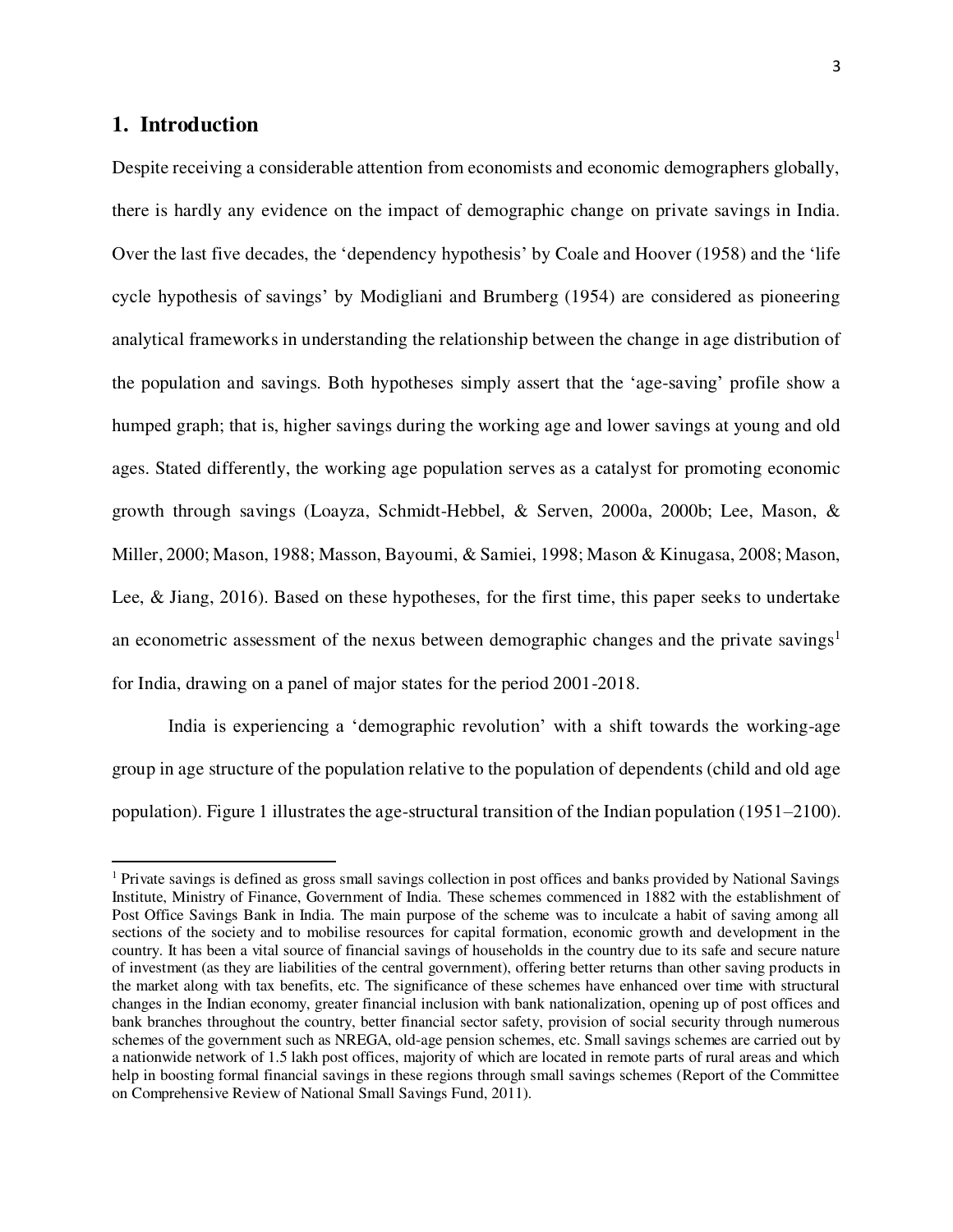Its share of the working age population has increased from approximately 58 per cent in 2000 to reach a maximum of approximately 65 per cent in 2035. The size of child population is continuously falling whereas the share of the older-age population is rising slowly due to improvement in life expectancy. In 2020, the average age in India was 29 years while in the USA, Europe, and Japan, for instance, it was 40 years, 46 years, and 47 years respectively (National Policy for Skill Development and Entrepreneurship Report, 2015). Since young people tend to save more, a substantial impact on private savings in India is expected.

Besides, there are huge inter-state variations in the process of demographic transition in India, which can exert influence on the private saving pattern and such heterogeneity makes an ideal setting to test our hypothesis. Figure 2 highlights the trends in the share of working age population across major states of India for the period 2001–2016. It can be seen that the share of working age population is rising across all major states of India. Some states from south and west India will find their demographic dividend phase closing in next few years due to early decline in fertility levels while the window of opportunity is yet to commence in high fertility states like Bihar, Jharkhand, Madhya Pradesh, Rajasthan, and Uttar Pradesh.

# **[FIGURE 1 about here] [FIGURE 2 about here]**

The empirical results of the impact of age structure on savings based on cross-country panel data and time series data from individual countries have been ambiguous. Some studies, in line with the life-cycle and dependency hypotheses, have suggested that a rise in the share of dependents (both young and old) tends to reduce savings level (Ahmad, 2002; Akhtar, 1986; Ali, Ahmad, & Butt, 1997; Burney & Khan, 1992; Dayal-Ghulati & Thimann, 1997; Fry & Mason, 1982; Heller, 1989; Higgins & Williamson, 1997; Horioka, 1997; Hurd, 1996; Kelley & Schmidt,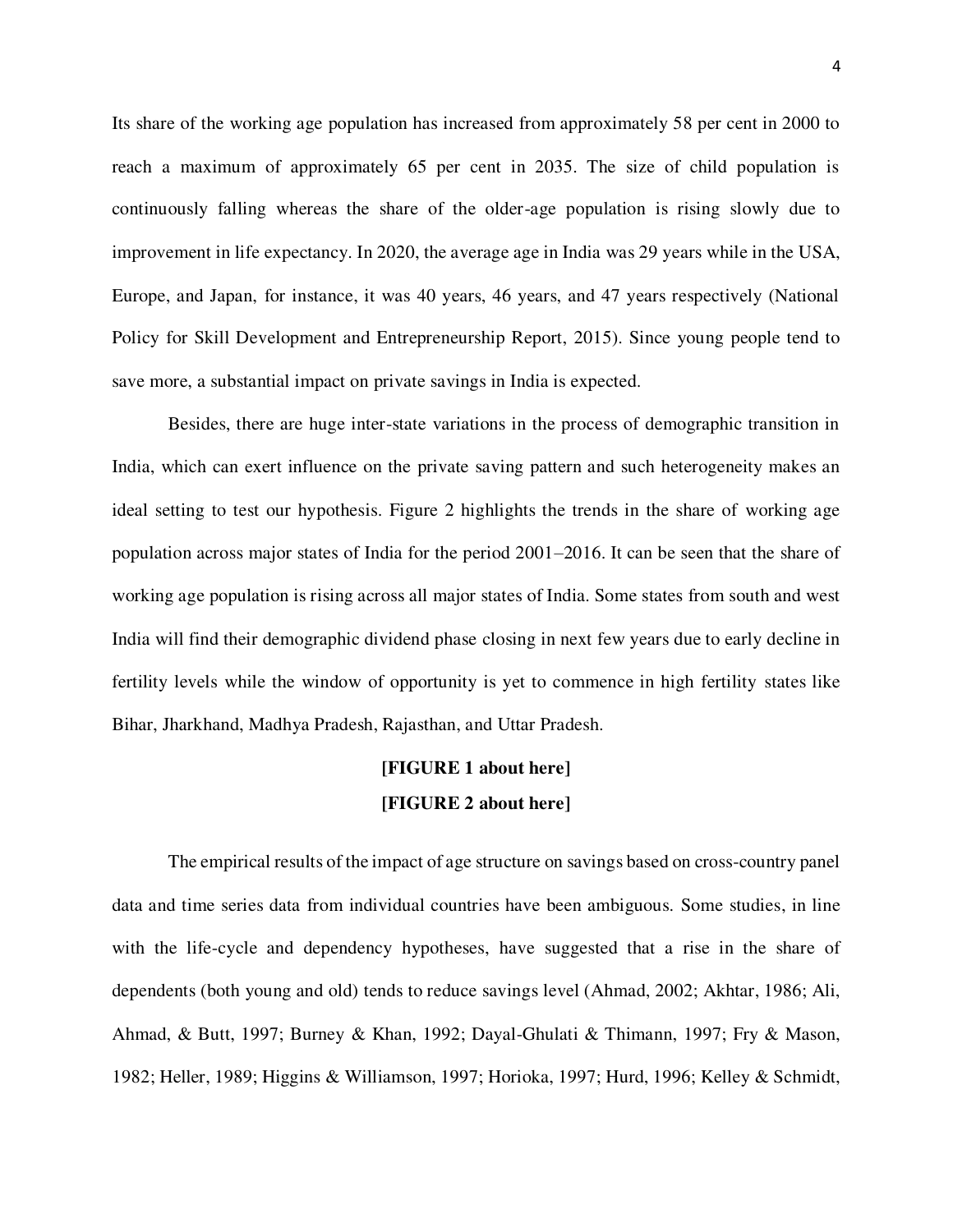1996; Khan, Hasan, & Malik, 1992; Leff, 1969; Loayza et al., 2001a; Mason, 1988; Modigliani, 1970; Pryor, 2003; Thornton, 2001; Uremadu, 2009; Yasin, 2008). While others have found little evidence of a significant relation between the dependency ratio and savings (Adams, 1971; Gersovitz, 1988; Goldberger, 1973; Gupta, 1971; Ram, 1982, 1984; Rossi, 1989; Shumaker & Clark, 1992). Studies by Curtis, Lugauer and Mark (2017), Higgins and Williamson (1997), Higgins (1998), Horioka and Hagiwara (2010), Kim and Zang (1997), Park and Shin (2009), Ram (1982, 1984), Schultz (2004), and Shumaker and Clark (1992) and have empirically tested this relationship for a global sample of countries, including India, covering various years from 1970 to 2007 and found a mixed impact of population age structure on savings for India.

#### *Main Contributions of the Study*

This study makes five major contributions: First, previous studies based on India have analysed the relationship of age structure and savings for the period before 2000 while the onset of the 'demographic window of opportunities' for India was in 2005-06. Thus, it is important to document evidence on the relationship of population age structure and savings for the period after its onset. Second, this is the first study that employs state-level panel data of per capita private saving collections in post offices and banks, provided by the National Savings Institute, Ministry of Finance, Government of India, to study its relationship with demographic changes in the country. Third, the study controls for a range of key socio-economic variables to estimate a net demographic effect on private savings. Fourth, an interaction analysis of the demographic change with key socio-economic covariates is carried out to ascertain whether the influence of working age population on the private savings is conditioned by the socio-economic environment of the country. Finally, following the framework proposed by Loayza et al. (2000a, 2000b), the reliability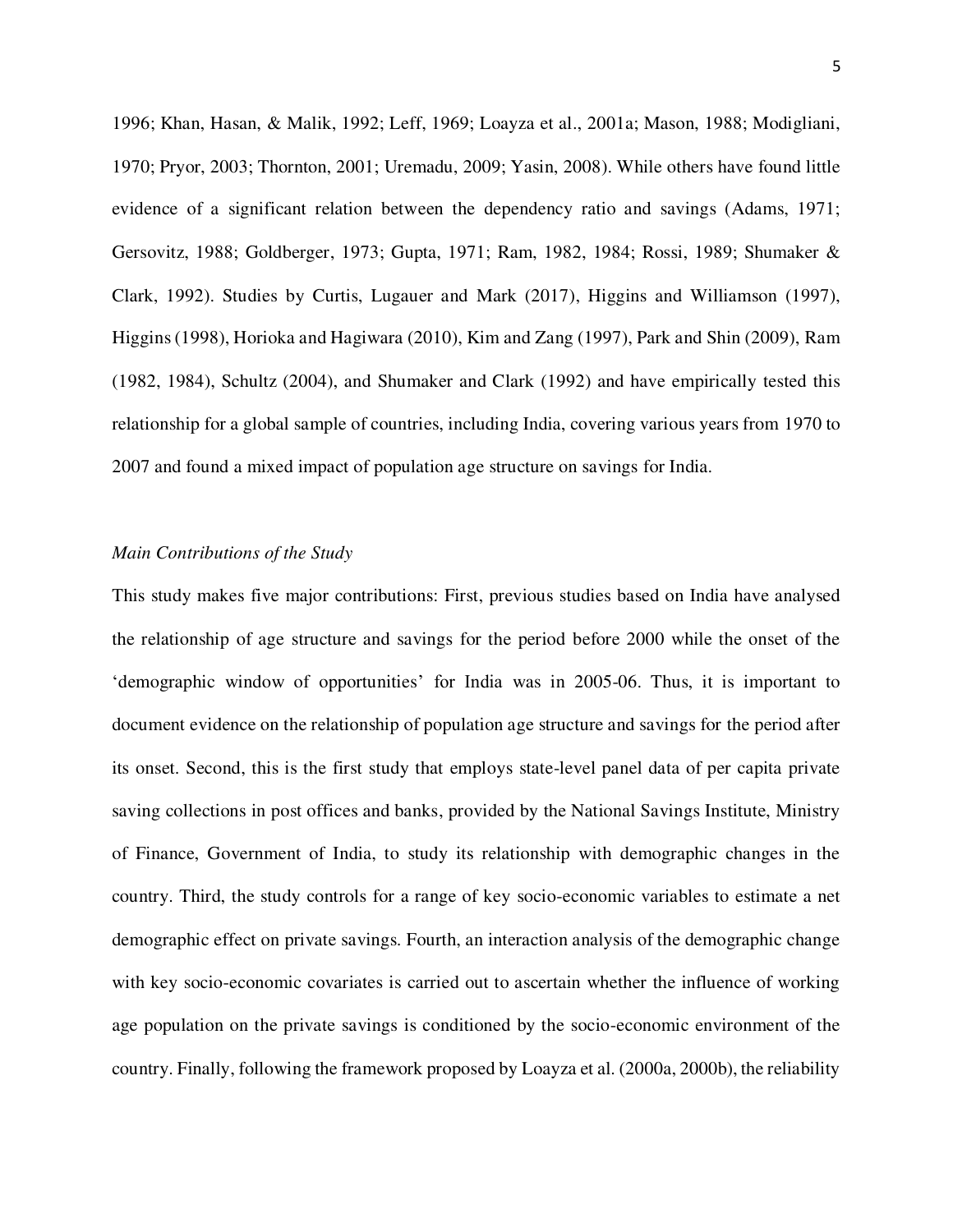of the basic results is verified by using multiple robustness tests along two dimensions: First, we employ alternative econometric techniques: (1) For the first time, we use regression-based inequality decomposition model to estimate the contribution of demographic differences to inequality in per capita private savings across Indian states. (2) We consider there is a possibility of endogeneity in the relationship between the working age population and savings, as its impact on savings operates through the channels of education, health, gender equity and economic growth. Also, growth in per capita income is likely to be jointly determined with savings through the saving-investment link. Thus, the instrumental variable model (two-stage least square) is employed to assess the endogeneity issue. Second, we use an alternative sample to check the baseline result.

Our primary objective is to answer three questions: (1) How much of the impressive increase in private savings in India can be explained by its increased working age population? (2) How much of the inter-state inequality in private savings can be explained by differences in the level of working age population across the states and over time? (3) What are the possible channels through which the increasing working age population can influence private savings? The summary of the findings based on analysis of 16 major states of India for the period 2001- 2018 using multiple econometric methods, such as panel data regression model, regression-based inequality decomposition model, and instrumental variable regression (two-stage least square) is reproduced below.

First, our results confirm the life cycle hypothesis that larger working age population leads to a rise in the savings. According to fixed effects estimation, a one percent rise in the working age population raises private savings by nine percentage points, other factors being constant. Second, demographic factors explain around one-fourth of the per capita private savings inequality across states after controlling for other core policy variables. Third, the demographic window of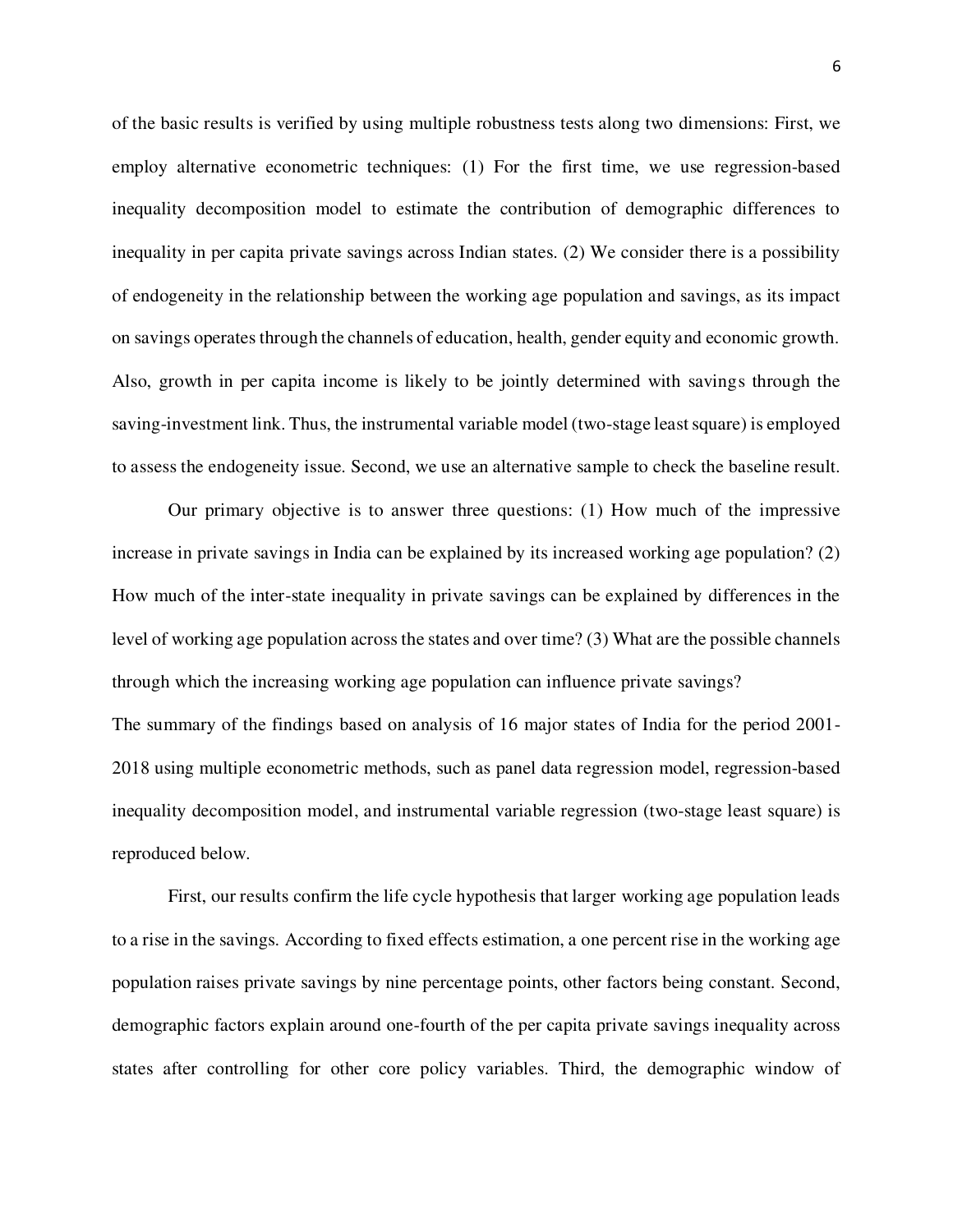economic opportunity for India could result in higher per capita private savings if favourable socioeconomic policy environment such as healthy and educated working age population, higher gender equity, and a higher level of per capita income is in place.

The rest of this paper is organised as follows. Section 2 provides a literature review. Section 3 deals with the empirical strategy, including data and descriptive, and empirical specifications. Section 4 discusses estimation results and conducts numerous robustness checks. Section 5 concludes the paper.

# **2. Literature Review**

Since the inspiring work of Coale and Hoover (1958), long-term economic analysis of savings has been focusing on demographic changes by way of a simple and strong 'dependency hypothesis' which states that a higher dependency burden would result in higher consumption expenditure and lower savings rate. Over time, young dependents would mature to become the working age population and a higher savings rate will result. Finally, savings would decline with the demographic transition moving towards increasing elder dependents.

Another theoretical framework for understanding the relationship between demographic structure and savings is the 'life cycle hypothesis' (Modigliani & Brumberg, 1954), according to which increasing working age population may escalate the aggregate savings of the economy, as, at first sight, it naturally implies an increase in the size of productive workforce that produces more than it can consume relative to the very young and the elderly population which consumes more than it produces (that is, it dis-saves). Secondly, a fall in the dependency ratio induced by the lower fertility rate and slower population growth lead to a greater participation of females in the labour market, in turn raising the per capita productive capacity of the economy. In addition, households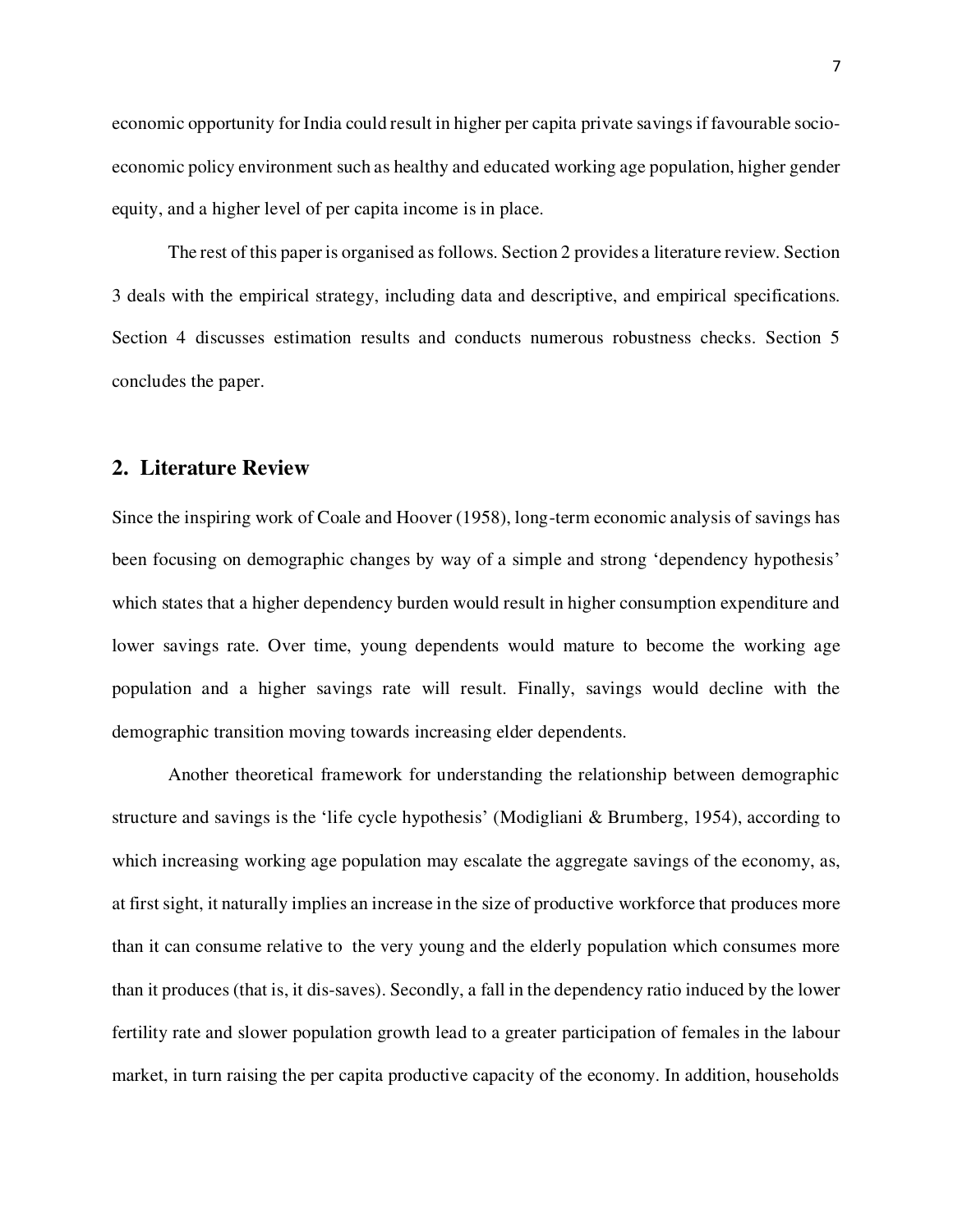with fewer children and elderly could save the expenditure incurred for the dependent's care and allows them to make a greater investment in their health and education, which over time improves their life expectancy and further compels people in the working age to save more for their retirement (Bloom & Williamson, 1998; Bloom, Canning, & Sevilla, 2003; Bloom, 2011; Modigliani & Brumberg, 1954).

Based on these theoretical grounds, empirical estimation of the impact of age structure on savings was first attempted by Leff (1969) and Modigliani (1970), who found a strong negative relation between the dependency ratio (the ratio of young and old to the working age population) and aggregate savings in less developed countries. However, subsequent empirical analysis by Adams (1971), Gupta (1971), Goldberger (1973), Ram (1982, 1984), Gersovitz (1988), Rossi (1989), and Shumaker and Clark (1992) criticized Leff's original work (1969) because of the way the data handled and variables specified as well as sample composition, and estimation methods, and found an insignificant impact of dependency on savings in the Third world countries.

Further studies based on individual countries' time series and panels of cross-country data revealed a mixed impact of age structure on savings. For instance, studies by Akhter (1986), Burney and Khan (1992), Khan, Hasan and Malik (1992), and Ahmad (2002) found a negative relation between dependency ratio and savings in Pakistan. The life cycle hypothesis was supported by Kelley and Schmidt (1996) for 89 countries during the 1960s to 1980s and by Horioka (1997) for time series data of Japan by applying the co-integration techniques. Higgins and Williamson (1997) estimated this relationship for 16 Asian countries (including India) for the period 1950 to 1992 and explained the East Asian Miracle by linking the opening of a window of economic opportunity that resulted in higher savings and economic growth rates (Bloom & Williamson, 1998; Birdsall, Kelly, & Sinding, 2003; Mason, 2001). Later the study by Schultz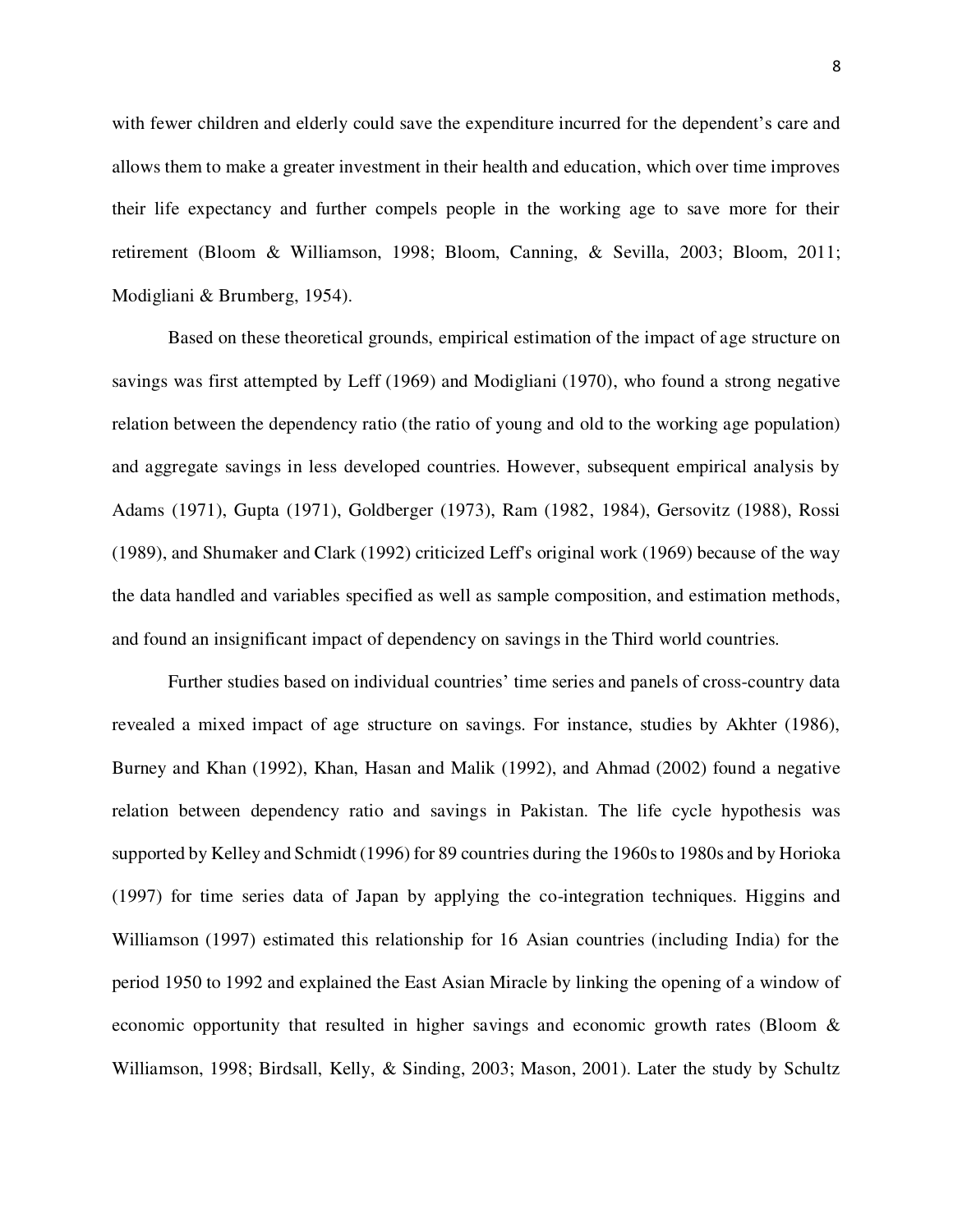(2004) re-estimated the same relationship by taking the same sample and time frame and found insignificant results after considering lagged savings as endogenous.

One of the earlier estimates for India by Higgins (1998) found that India's demographic changes remained stable and increased savings by only 1.8 percentage points between 1965-69 and 1985-89. The negative impact of dependency on private savings was found by Dayal-Ghulati and Thimann (1997) for a sample of Southeast Asian and Latin American countries over the period 1975-95 and by Loayza et al. (2000a) using World Bank data on savings for 150 countries for a period of 1965 to 1994. Thornton (2001) found similar results for the US by applying cointegration techniques to annual time series data for the period 1956-1995. Yasin (2008) tested the life cycle hypothesis for fourteen emerging markets for the period 1960-2001 and found a significant positive relationship between the savings ratio and percentage of the working age population. Park and Shin (2009) study estimated this relationship for eight countries (including India) between 1970 and 2005 and found that dependency (both aged and young) had a negative impact on the saving rates. Uremadu (2009), however, for the period 1980-2004 did not find a significant impact of demographic factors on the savings ratio in Nigeria despite a high dependency ratio of the population. Horioka and Hagiwara (2010) found aged dependency ratio, income levels, and the level of financial development as important predictors of the domestic saving rates in Asia (including India) during 1966–2007. Curtis, Lugauer, and Mark (2017) is the latest study in this context for India, China and Japan covering the period 1970 to 2007. The study confirmed the life cycle hypothesis using the preferences model from Barro and Becker (1989) for all three countries. They found that India's rising working age population along with smaller family size has resulted in higher household savings rate; they also projected the higher saving rates to continue in the future. Another recent study by Hu, Lei, and Zhao (2020) based on a panel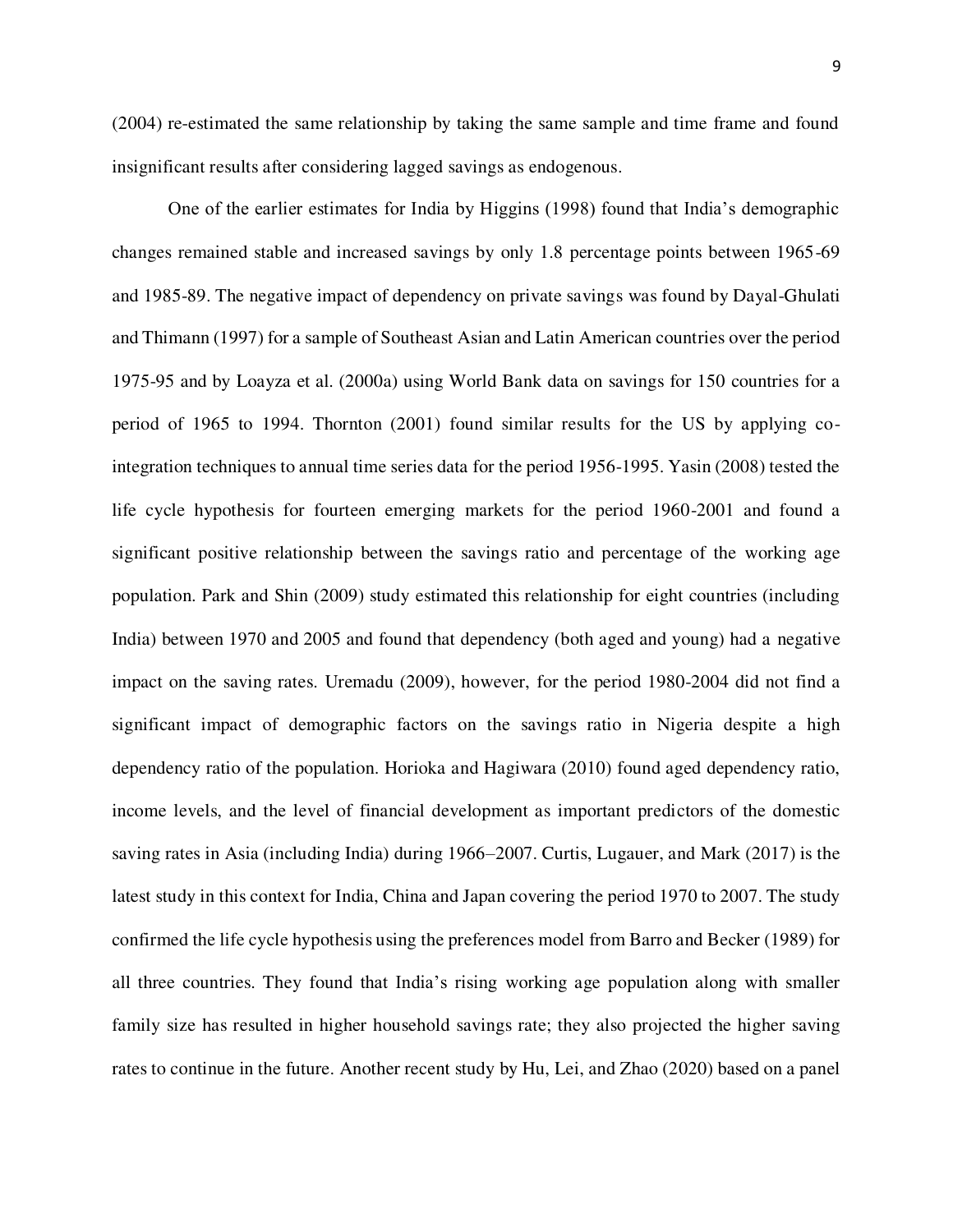data of 172 countries for the period 1960 to 2019 also confirmed the life cycle hypothesis by showing that a one percent rise in the share of elderly population reduces the aggregate saving rates by 1.04 percent.

Summing up, the empirical estimation of the link between age structure and savings is ambiguous regarding both direction and magnitude across different countries and time frames. This study does a fresh investigation of this relationship for India by employing robust econometric models based on state-level panel data for the period 2001-2018.

# **3. Empirical Strategy**

#### Data and Variables Description

The data used here is compiled from widely acceptable and reliable sources for 16 major states of India<sup>2</sup> for the period 2001–2018. A stacked time-series balanced panel data is constructed for 16 states×2 time points, thus for a total of 32 cases.

*Outcome variable*: The per capita gross private saving collections in post offices and banks obtained from the National Savings Institute, Ministry of Finance, Government of India<sup>3</sup> are considered as the outcome variable. As per the annual report on analysis of trends of small savings collections (2017-18), gross private saving collections in post offices and banks during 2017–18 were around five lakh crores, registering an annual impressive growth of 19.18 per cent compared to the preceding year. Out of the total gross collection in 2017-18, around 82 per cent was contributed by post offices with a remaining share contributed by the authorized commercial banks. Figure 3 highlights the trends in the state-wise per capita gross private small savings

 $\overline{a}$ 

<sup>&</sup>lt;sup>2</sup> The states included are Andhra Pradesh, Assam, Bihar, Gujarat, Haryana, Himachal Pradesh, Karnataka, Kerala, Madhya Pradesh, Maharashtra, Odisha, Punjab, Rajasthan, Tamil Nadu, Uttar Pradesh, and West Bengal.

<sup>3</sup> http://www.nsiindia.gov.in/internalpage.aspx?Id\_Pk=153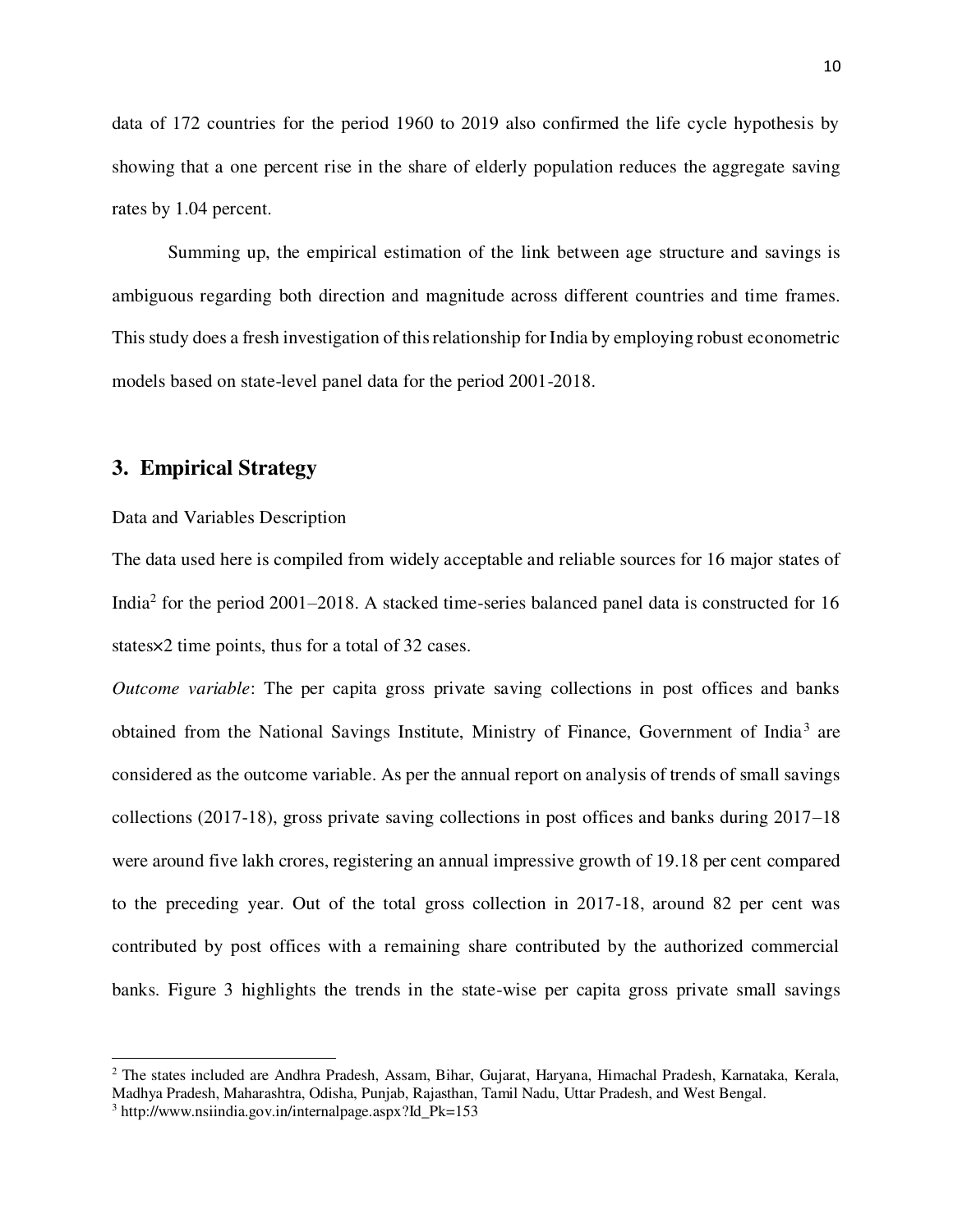collections in post offices and banks during 2001-02 to 2017-18. It shows that there has been a significant increase in per capita gross collections across all the states during the period considered. The highest surge in gross collections has been found in Himachal Pradesh, followed by Odisha, Kerala, Karnataka, West Bengal, Andhra Pradesh, and Maharashtra in that order.

#### **[FIGURE 3 about here]**

*Explanatory variables*: The working age population ratio (15–59 years) taken from the Census of India in percentage is considered as the main *predictor variable* of savings. Besides, other *covariates* are taken to have a net demographic effect on private savings. These are social sector expenditure, governance index, wealth inequality, farm GSDP share, female-headed households, rural inflation, urban inflation, literacy rate, post office density, bank density, gender development index, gender empowerment measure, life expectancy, log per capita income, growth in per capita income and mean monthly per capita consumption expenditure (MPCE). The selection of these explanatory variables is premised on the existing research and a theoretical rationale. Below we discuss specific definitions of each of these control variables.

*Social sector expenditure*: Social sector expenditure comprises of the expenditure on education, healthcare and rural development by the government as a percentage of GSDP. There is no previous study which has considered the effect of social sector expenditure on savings. We expect that it may boost private savings by reducing out-of-pocket expenditure of families.

*Governance index*: The governance index captures five areas, namely, infrastructure, social services, fiscal performance, justice, law & order, and quality of the legislature. This is expected to promote private savings as the better the quality of delivery of core public services, the higher is the emergence of "development clusters" (Mundle, Chowdhury, & Sikdar, 2016).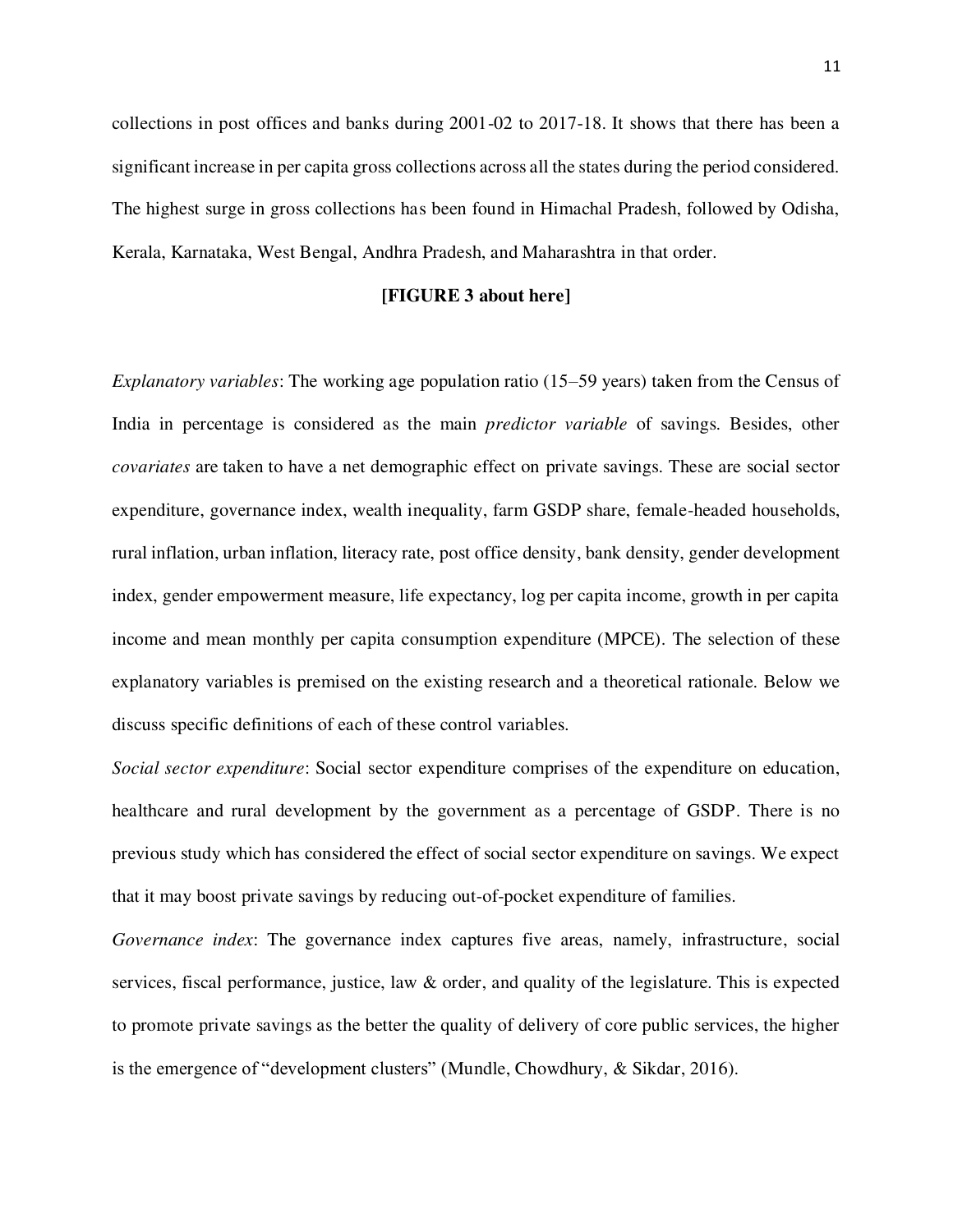*Wealth inequality*: Theoretically and empirically, the effect of wealth distribution on savings is ambiguous (Loayza et al., 2000a). On the one hand, higher wealth inequality can promote savings as households with higher wealth tend to have a higher propensity to save than households with lower wealth. On the other hand, it can lower aggregate savings due to relatively lower savings by lower and middle-class wealth holders and the tendency of higher consumption by rich people.

*Farm GSDP share*: The share of the farm sector in GSDP is another relevant factor affecting savings. The statistical evidence on this relationship has been mixed. On the one hand, a decline in the share of the farming sector is an important factor for the rise in savings in India after the 1970s, since the marginal propensity to save of the farming sector is lower than that of the nonfarm sector (Krishnamurty & Saibaba, 1981; M¨uhleisen, 1997; Rakshit, 1983). On the other hand, one may expect a higher marginal propensity to save in the farming sector than in the non-farm sector based on the permanent income hypothesis, which conjectures a higher marginal propensity to save out of transitory income. The studies by Athukorala and Sen (2004) and Samantaraya and Patra (2014) did not find a statistically significant influence of share of agriculture on savings in India.

*Female-headed households*: Several studies have estimated the impact of female-headed households on poverty in India. It is often argued that female-headed households face socioeconomic gender discrimination in education, income, rights, and economic opportunities (Dreze & Srinivasan, 1997; Gangopadhyay & Wadhwa, 2003; Meenakshi & Ray, 2002; Rajaram, 2009). This makes an important case to check their impact on private savings.

*Rural and urban inflation*: The impact of inflation on private savings is indefinite. On the one hand, inflation could promote savings through income redistribution, real balance effects, and precautionary motive. Under the real balance effect or real wealth effect, consumers try to maintain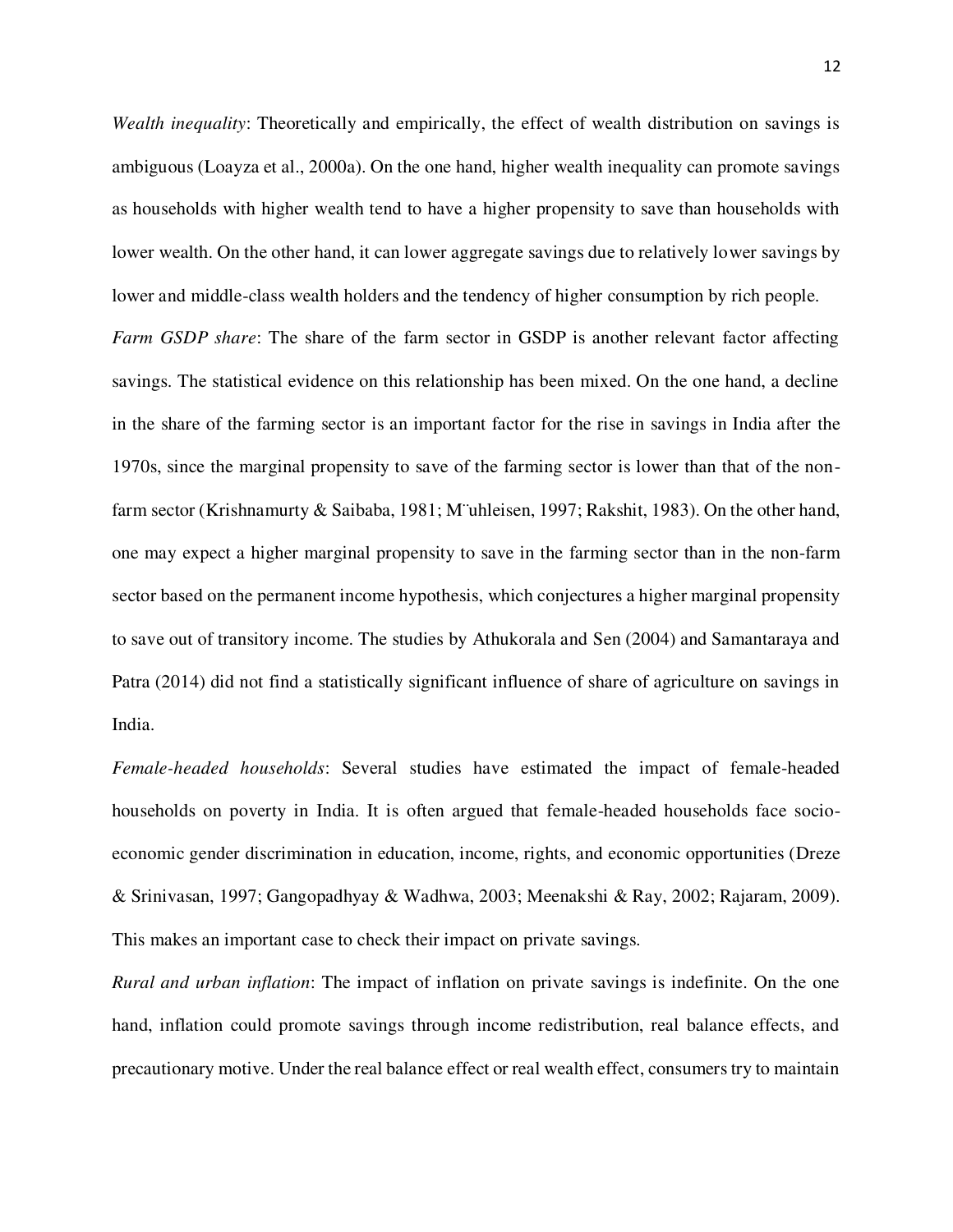a target level of wealth relative to income (as inflation depresses the value of real wealth) which reduces their consumption and raises savings. Further, with increased macroeconomic volatility (say, changes in future policies), people save a greater portion of their income as a precaution (Athukorala & Sen, 2004; Dayal-Ghulati & Thimann, 1997; Krishnamurty & Saibaba, 1981; Loayza et al., 2000a, 2000b; Samantaraya & Patra, 2014). Also, rural people tend to save more with inflation than urban, since income prospects in rural areas are much more uncertain and there is a lack of financial markets penetration for risk diversification (Loayza et al., 2000a). While on the other hand, in a country like India, where consumption levels are relatively low, consumers can resist cutting into real consumption and this could have negative effects on savings. Therefore, the ultimate impact of inflation would depend upon the magnitude of inflation (for instance, a very high inflation rate discourages growth and hence savings), the composition of consumption basket (durables and non-durables) and savings portfolio (physical and financial assets), future expectations, rate of interest, etc. (Krishnamurty & Saibaba, 1981).

*Literacy rate*: Literacy rate is a new variable which no previous study has controlled so far to examine its effects on savings. It is expected to augment private savings as a literate person can make informed choices to manage income and resources. It can be taken as a proxy indicator for financial literacy.

*Post office density and bank density*: The level of financial development is an important determinant of private savings (Athukorala & Sen, 2004; Dayal-Ghulati & Thimann, 1997; Horioka & Hagiwara, 2010; Loayza et al., 2000a, 2000b; Park & Shin, 2009). We have taken two measures of financial depth: (1) Post office density, that is, population served by a post office. It helps in boosting formal financial savings through the network of 1.5 lakh post offices, with a majority of them located in remote parts of rural areas (Report of the Committee on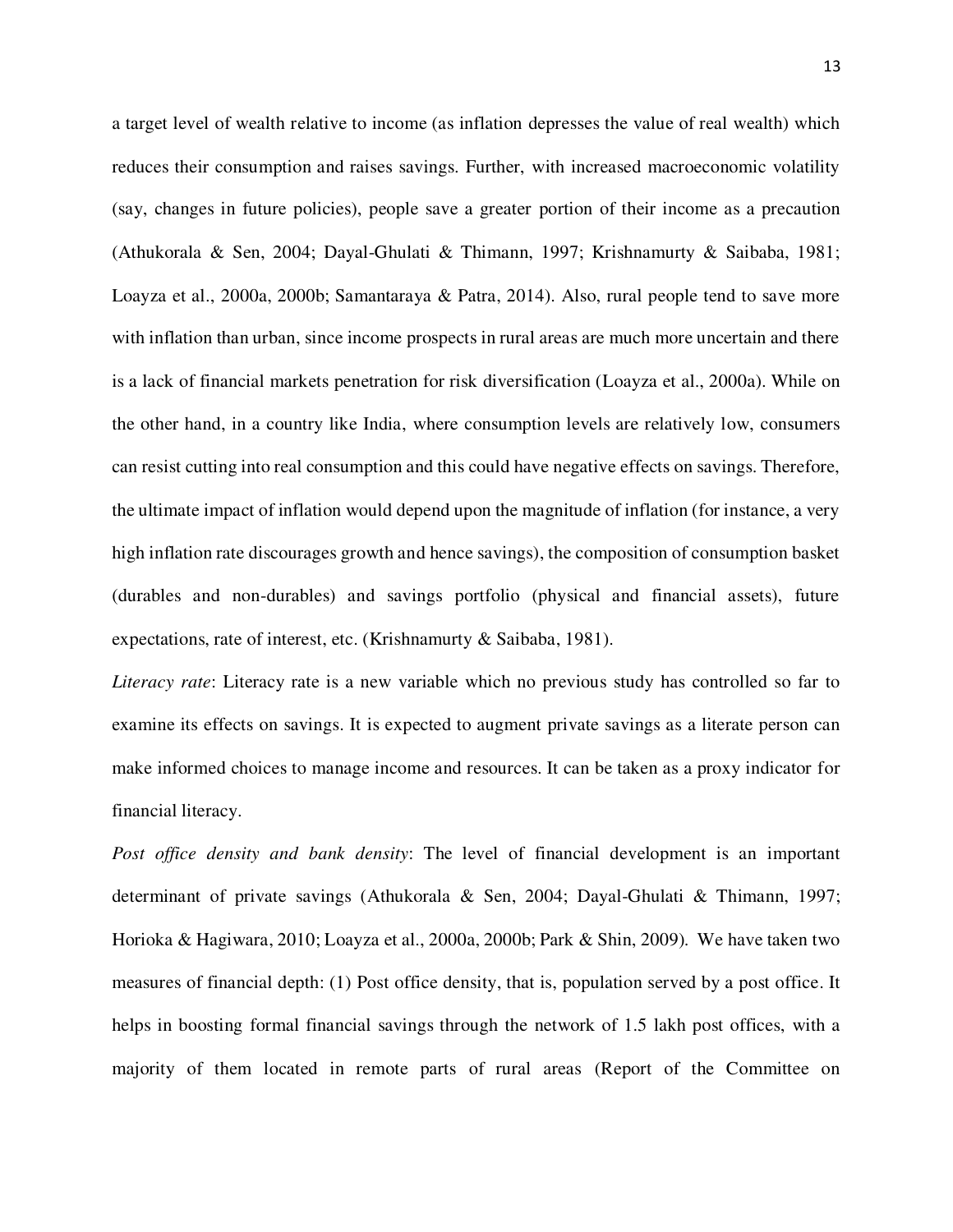Comprehensive Review of National Small Savings Fund, 2011). (2) Bank density, that is, distribution of scheduled commercial banks divided by the population of a state. This is expected to contribute significantly to rise in private savings.

*Gender development index (GDI) and gender empowerment measure (GEM):* Gender equality by way of investment in women's health, education, and economic opportunities can be one of the most powerful indicators of economic growth and hence savings. The present study analyzes the link between gender equality and private savings through two effective instruments of gender equity: GDI and GEM. GDI measures gender gap in health, knowledge and standard of living while GEM captures female participation in political and economic areas, and the power they have over economic resources (Report on Gendering Human Development Indices, 2009).

*Life expectancy*: An increase in life expectancy increases the post-retirement period of an individual and hence a given income is to be stretched for a longer time horizon. This leads to a rise in savings in all periods of an individual's life (Krueger, 2004; Park & Shin, 2009).

*Income*: The basic life cycle hypothesis relates savings with the growth of per capita income, not the level of per capita income, as it assumes individuals are forward-looking and hence make private savings decisions based on lifetime income rather than current income. A growth of per capita income raises the lifetime resources of an individual, particularly of young relative to that of elderly and thus unambiguously increases the savings (Modigliani, 1970). Besides, it increases the number of households above the subsistence level of income, below which they are unable to save, which makes them more sensitive to interest rate changes (Ogaki, Ostri, & Reinhart, 1996). However, in less developed countries like India, where a section of the population survives at the starvation level (that is, having low per capita income) cannot shift resources for later consumption. For such people, savings would increase with income level for a given growth rate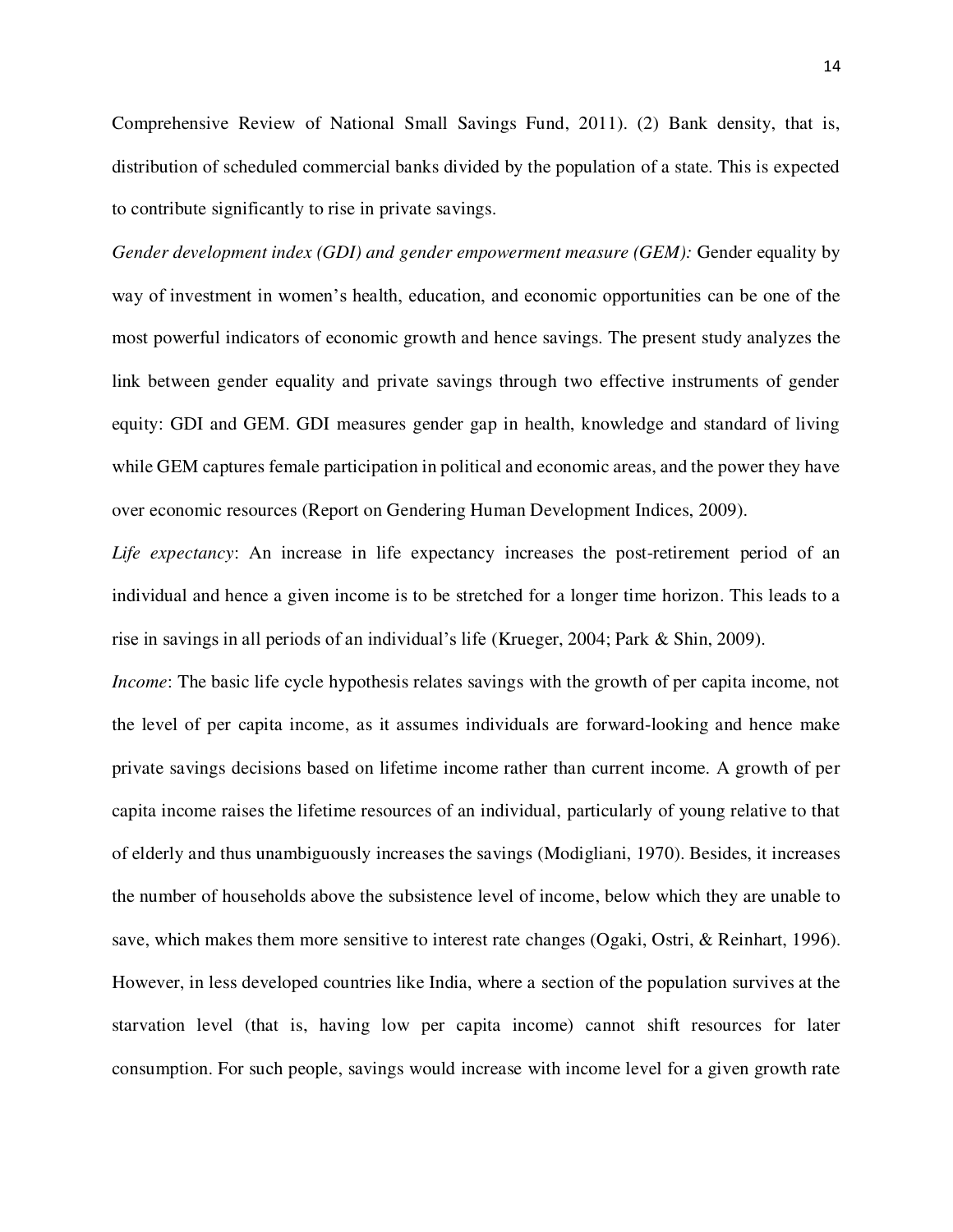(Athukorala & Sen, 2004; Modigliani, 1970). Hence, both the (log) level of income and growth in income are considered in the present analysis and expected to have a positive effect on the private savings as suggested by other studies (Athukorala & Sen, 2004; Dayal-Ghulati & Thimann, 1997; Horioka & Hagiwara, 2010; Loayza et al., 2000a, 2000b; Modigliani, 1970).

*Mean monthly per capita consumption expenditure (MPCE)*: Mean MPCE is taken as a proxy for the income variable as income estimates are often underreported. Thus, MPCE can be taken as an indirect monetary measure in assessing the well-being of an individual. We expect it to be positively related to savings, at least for those individuals who are above the subsistence level of living. This means the higher the consumption expenditure, higher the propensity to save.

The descriptive statistics presented in Table 1 shows that the average per capita gross private savings is rupees 3,167 crores with its value ranging from rupees 407 crore to rupees 16,599 crore, demonstrating glaring disparities in per capita private savings across the states over time. Similarly, the main variable of interest, that is, the working age ratio also varies from 52.4 per cent to 66.5 per cent across the states over time. Other covariates too display stark differences in their value.

The Appendix table A1 shows the correlation matrix for the pooled sample from 2001 to 2018. It is evident from the table that the log of working age share is highly correlated with the log per capita private savings (the correlation value is 0.70). Other significant correlates of the per capita private savings are level of per capita income, growth in per capita income, bank density, GEM, life expectancy, literacy rate, mean MPCE, rural inflation, share of farm GSDP, social sector expenditure, and GDI.

### **[TABLE 1 about here]**

#### *Empirical Specification*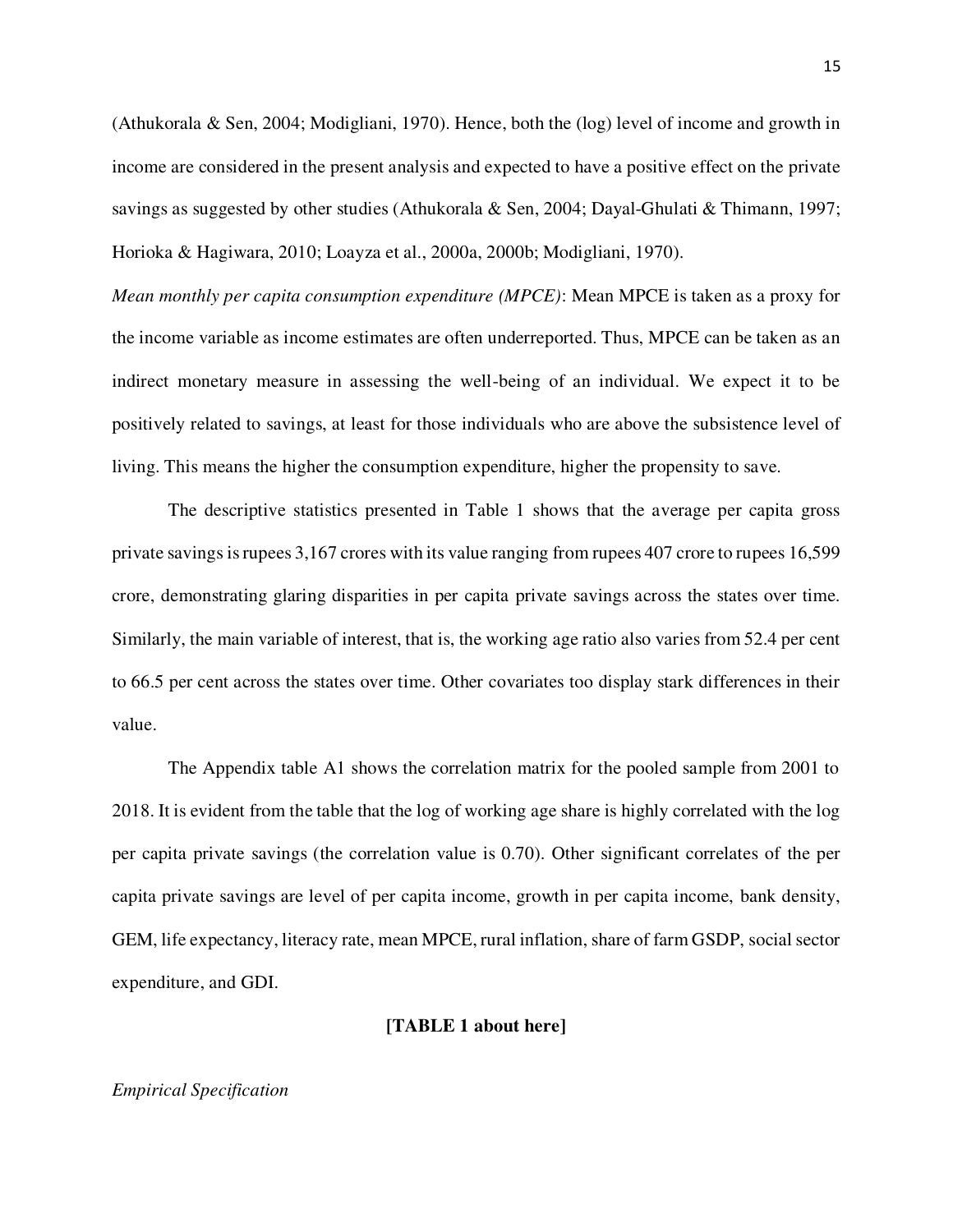Panel data regression model is employed to control for variables that are not directly observable or measurable across states such as cultural factors or variables that change over time but not across entities. We have modelled F-test for the fixed effect (FE) model, Breusch-Pagan Lagrange Multiplier (LM) test for the random effect (RE) model and Hausman test to decide between FE or RE to be conducted. The main equation of interest of the panel data regression model used in this paper is given as:

*Log per capita private savings*<sub>it</sub> $=a+\beta_0$  *Log working*  $-a$ *ge ratio*<sub>it</sub>  $+$  $\beta_1$  Log working – age ratio<sub>it</sub>  $\times$  Life expectancy<sub>it</sub> +  $\beta_2$  Log working – age ratio<sub>it</sub>  $\times$ Literacy rate<sub>it</sub> +  $\beta_3$  Log working – age ratio<sub>it</sub> × Gender development index<sub>it</sub> +  $\beta_4$  Log working – age ratio<sub>it</sub>  $\times$  Gender empowerment measure<sub>it</sub> +  $\beta_5$  Log working – age ratio<sub>it</sub>  $\times$  Log per capita income<sub>it</sub> +  $\beta_6$  Social sector expenditure $_{it}$  +  $\beta_7$  Governance index +  $\beta_8$  Wealth inequality $_{it}$  +  $\beta$ <sub>9</sub> Farm GSDP share<sub>it</sub> +  $\beta_{10}$  Female headed households<sub>it</sub> +  $\beta_{11}$  Rural inflation<sub>it</sub> +  $\beta_{12}$  Urban inflation<sub>it</sub> +  $\beta_{13}$  Log mean MPCE<sub>it</sub> +  $\beta_{14}$  Log literacy rate<sub>it</sub> +  $\beta_{15}$ bank density<sub>it</sub> +  $\beta_{16}$  Log post of fice denisty<sub>it</sub> +  $\beta_{17}$  Growth in per capita inome  $_{it}$  +  $u_i$  +  $v_{it}$  (1)

Where, Log per capita private savings<sub>it</sub> represents the per capita private savings of state  $i$  in time period  $t$ . The impact of the main predictor variable  $Log working age ratio_{it}$  is shown both individually and in interaction effects with the life expectancy, literacy rate, GDI, GEM, and per capita income.  $\beta$  is the coefficient for independent variables;  $u_i$  ( $i=1,...n$ ) is a FE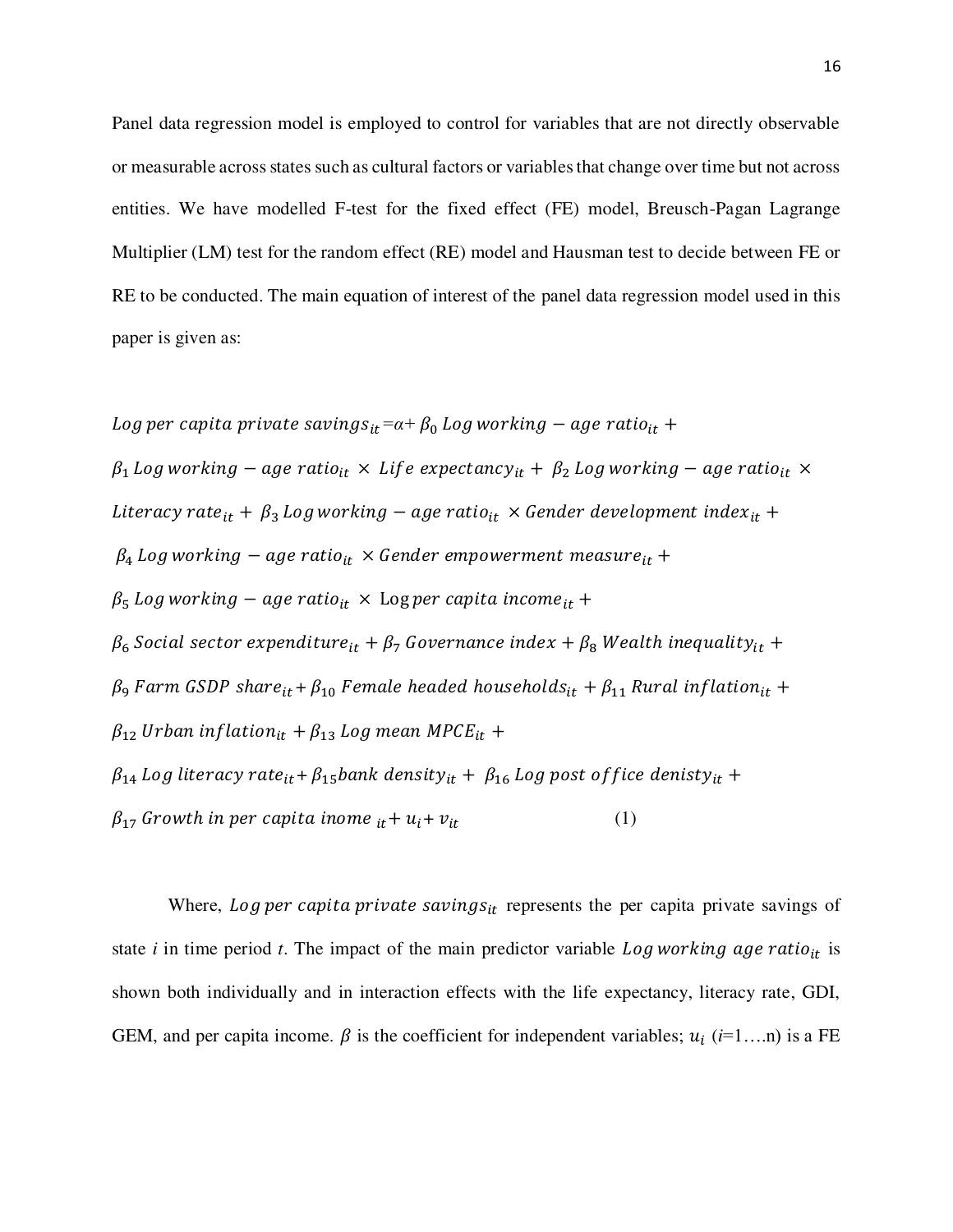or RE specific to individual state or time period that is not included in the regression;  $v_{it}$  is the error term.

Further, an additional analysis is carried out to examine the influence of other potential determinants of private savings such as interest rates, external terms of trade, public savings, and wages. Since these indicators are not available at the provincial level, we have made a descriptive assessment of these indicators at the national level. Next, the reliability of the main results is checked in the robustness section by using, first, alternative econometric techniques of regressionbased inequality decomposition model and instrumental variable model (two-stage least square) and, second, by employing an alternative sample which covers 28 states.

### **4. Estimation Results**

Main Results: Panel Data Regression Model to Quantify the Effect of Demographic on Private Savings

#### *Baseline Results*

Table 2 reports the results of a fixed-effects model from equation (1). The baseline results in column (1) suggests the presence of a positive and statistically significant relationship between the log of the working age population and log of the per capita gross small saving collections in post offices and banks. More concretely, a one per cent increase in the working age population leads to an increase of 18.7 per cent in private savings. This model can explain 49 percent of the variations in private savings, suggesting that goodness of fit of the model where demographic changes explain a major proportion of variation in per capita private savings is upright.

#### *Inclusion of Control Variables*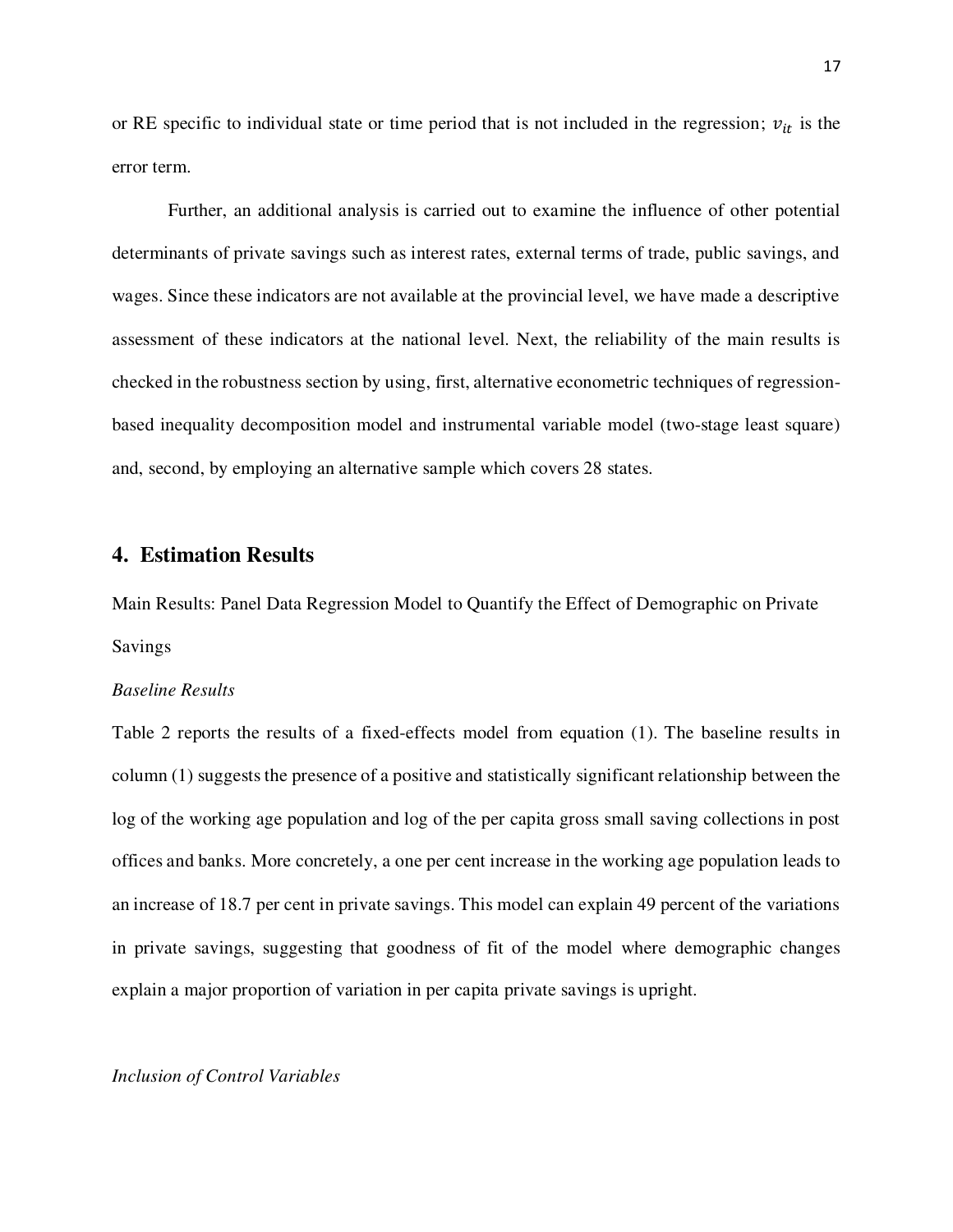In column (2), we can observe that with the inclusion of social sector expenditure and governance index, the coefficient of the working age population decreases in magnitude but remains positive and statistically significant at the conventional level. Social sector expenditure emerges as a significant determinant of private savings, which shows the importance of expenditure incurred by the state governments on social sectors such as education, healthcare and rural development, helping in reducing the out-of-pocket expenditure of households and thereby promoting private savings. In column (3) also the coefficient for the working age population is positive, statistically significant, and its magnitude decreases by only one percentage point when we control for farm GSDP share and wealth inequality. The farm GSDP share has a negative and statistically significant impact on private savings. This is in line with the findings of Krishnamurty and Saibaba (1981), M¨uhleisen (1997) and Rakshit (1983), Column (4) controls for additional explanatory variables and there is a marginal change in the results. In column (5), we show that the presence of additional explanatory variables such as urban inflation, mean MPCE, and literacy rate do not significantly reduce the influence of working age population on the private savings. Among covariates, mean MPCE and literacy rate emerge as important factors driving private savings. Column (6) shows that a one percent rise in the working age population raises private savings by nine percentage points, holding bank density and post office density constant. These two measures of financial development (bank density and post office density) also emerged as significant determinants of private savings in the findings of Athukorala and Sen (2004), Dayal-Ghulati and Thimann (1997), Horioka and Hagiwara (2010), Loayza et al. (2000a, 2000b), and Park and Shin (2009). The model's explanatory power improves significantly with adjusted R-squared reaching 71 percent.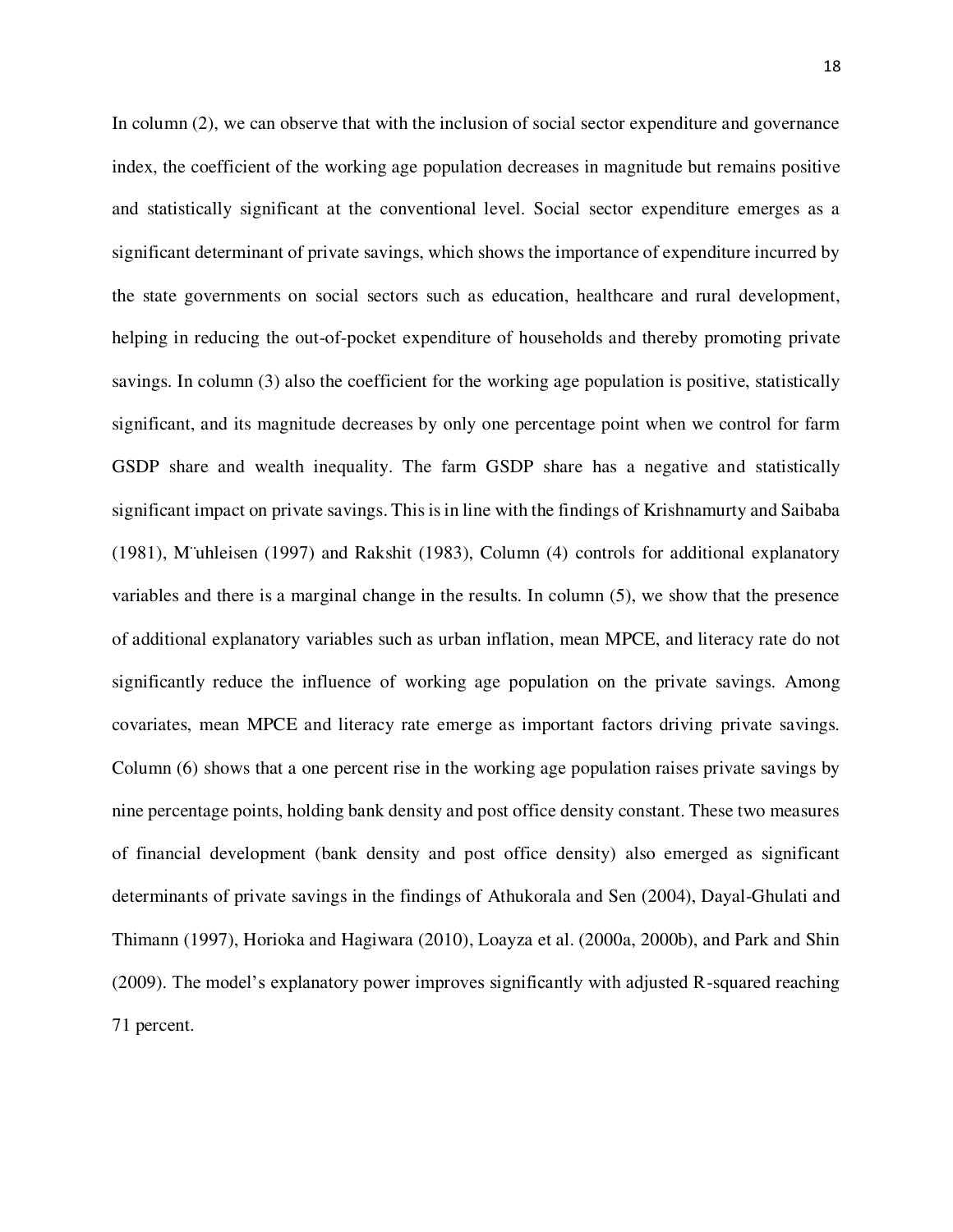Clearly, these results confirm the life cycle hypothesis that larger working age population leads to a rise in the savings. These findings are in line with the empirical literature based on crosscountry panel data (Dayal-Ghulati & Thimann, 1997; Fry & Mason, 1982; Heller, 1989; Higgins & Williamson, 1997; Kelley & Schmidt, 1996; Leff, 1969; Loayza et al., 2001a; Mason, 1988; Modigliani, 1970; Yasin, 2008), time-series data for Pakistan (Ahmad, 2002; Akhtar, 1986; Ali, Ahmad, & Butt, 1997; Burney & Khan, 1992; Khan, Hasan, & Malik, 1992), United States (Hurd, 1996; Pryor, 2003; Thornton, 2001), Japan (Horioka, 1997) and Nigeria (Uremadu, 2009) and particularly those studies with respect to India which covers it as one of the sample countries in the panel of cross-country data (Curtis, Lugauer, & Mark, 2017; Higgins & Williamson, 1997; Higgins, 1998; Horioka & Hagiwara, 2010; Park & Shin, 2009).

#### *Interaction Analysis*

Columns (7, 8, 9 and 10) demonstrate the possible interaction effects of the demographic change with key socio-economic covariates to ascertain whether the positive effect of working age population on private savings is conditioned by the socio-economic environment of the country. In column (7), we observe that the estimated private savings effect of the interaction of working age population with the life expectancy and literacy rate is positive and statistically significant, implying that healthy and educated working age population is essential to raise private savings. Previous empirical studies by Krueger (2004) and Park and Shin (2009) also found that an increase in life expectancy increases the post-retirement period of an individual and hence the income has to be stretched for a longer time horizon. This leads to a rise in savings in all periods of an individual's life.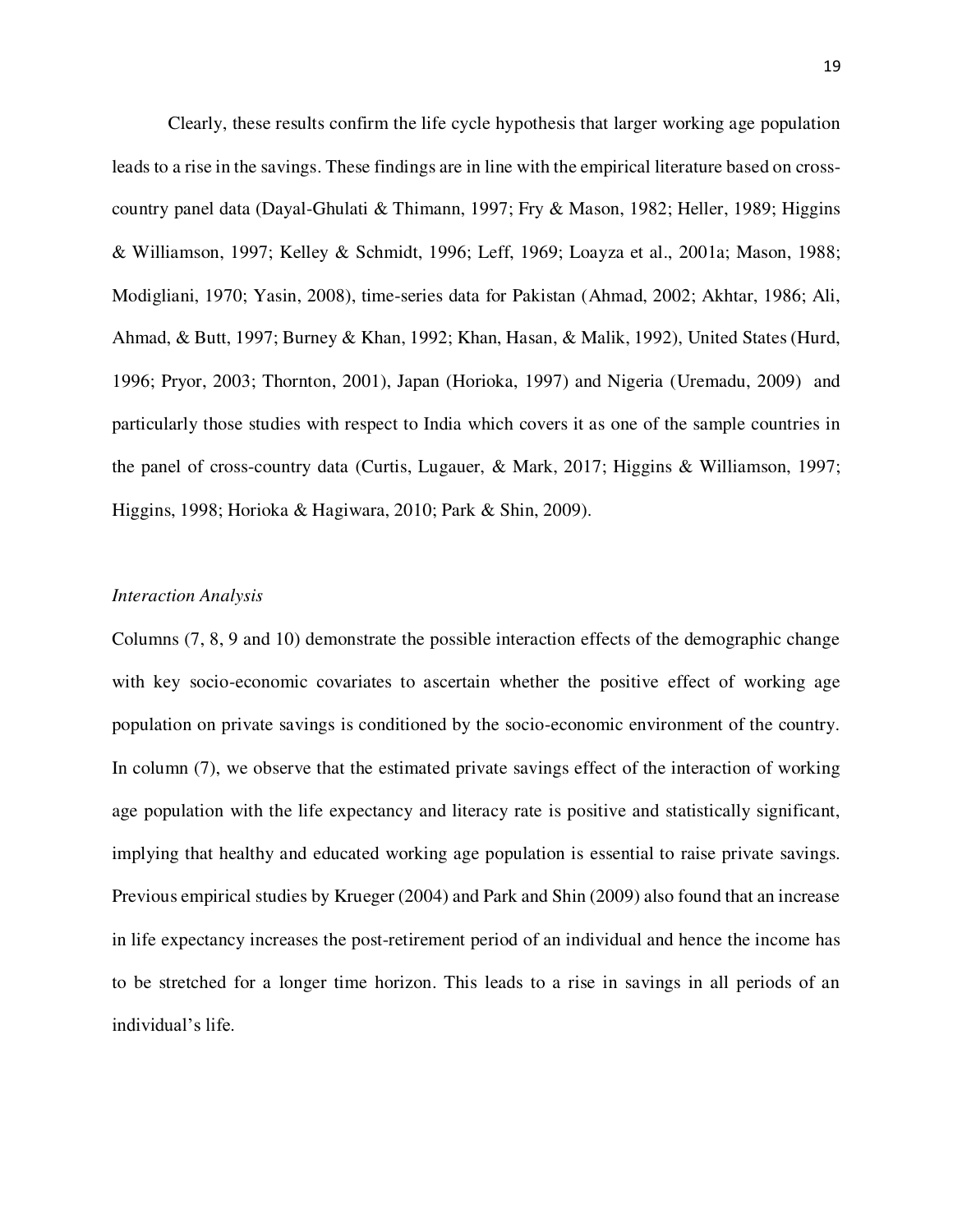In columns (8) and (9), working age population is interacted with the effective instruments of gender equity that is GDI and GEM. The interaction terms reveal positive and statistically significant relationship, suggesting that the level of gender equity significantly positively adjusts the positive impact of the working age population on private savings. Thus, India need to make higher level of investment in women's health, education, and economic opportunities, then only it can realise the fruits of 'gender dividend' which is causally related to higher saving rates and economic growth rates. This is in line with the theoretical arguments put forward by Bloom (2011) and Desai (2010).

In the final column, column (10), working age population interacts with the per capita income level. The estimated private savings effect is positive and statistically significant. It indicates that the higher the level of per capita income is, the stronger the positive impact of working age population on private saving will be. This asserts that policies that support development help in stimulating savings by the working-age group, a result consistent with the findings of Athukorala and Sen (2004), Dayal-Ghulati and Thimann (1997), Horioka and Hagiwara (2010), Loayza et al. (2000a, 2000b), Modigliani (1970). The adjusted R-squared of the model reaches 78 percent in the final column, suggesting a good fit of the model.

In summary, the results of the interaction analysis suggest that opening of the window of economic opportunity for India could result in higher private savings if favourable socio-economic policy environment is in place, such as healthy and educated working-age population, higher gender equity, and a higher level of per capita income.

### **[TABLE 2 about here]**

*Additional Analysis*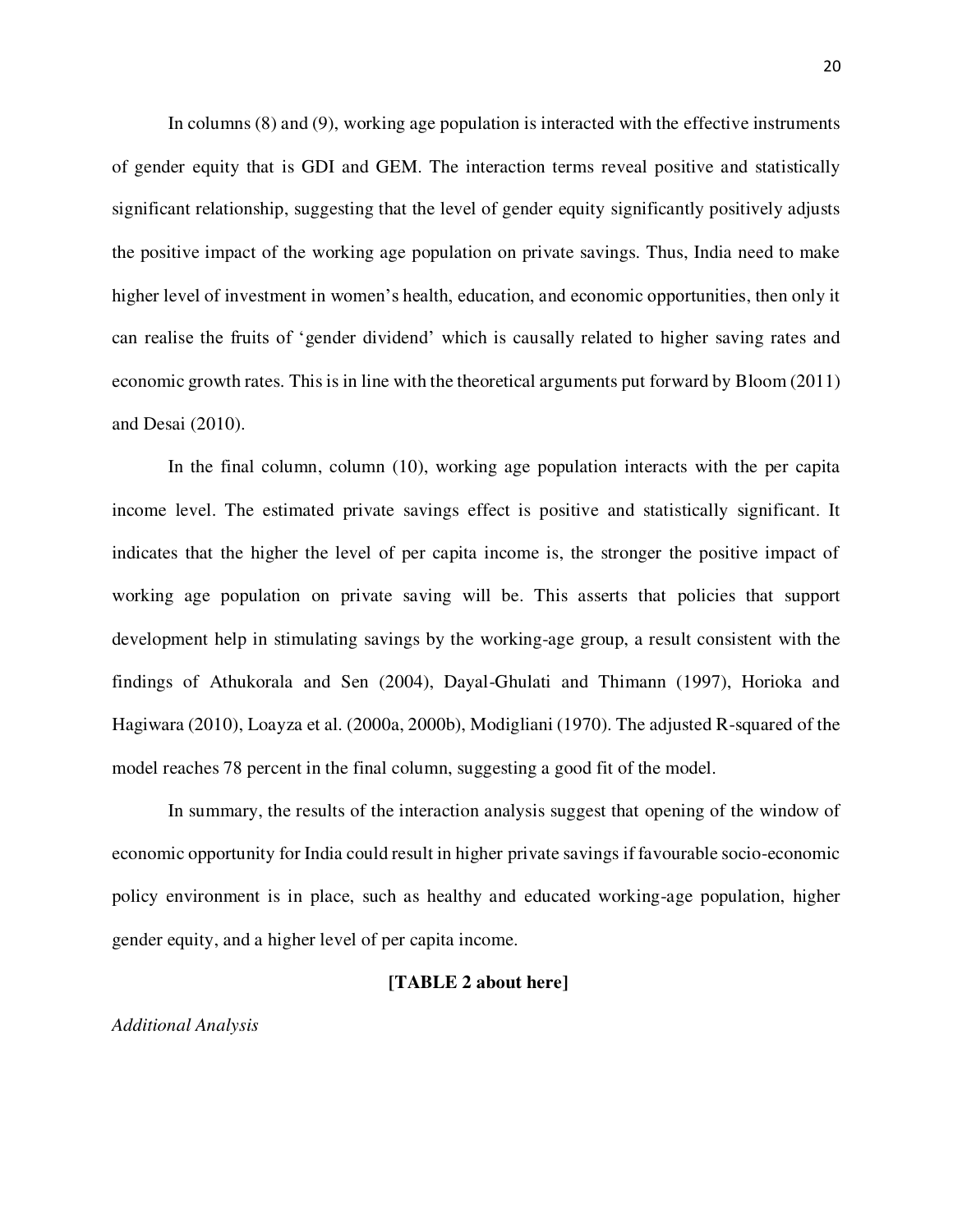Although the study controls for a range of key socio-economic variables to estimate a net demographic effect on private savings, an extension of the study is possible by checking for the influence of other potential determinants of private savings, such as interest rates, external terms of trade, public savings, and wages. Since these indicators are not available at the provincial level, we could not include them in our main analyses. In this section, we have made a descriptive assessment of these indicators at the national level.

The effect of interest rates on private savings is theoretically ambiguous. A higher interest rate can encourage private savings as the substitution effect makes current consumption relatively expensive. However, the income effect tends to reduce private savings with the rise in interest rates by raising current income of an individual who is a net lender. Previous empirical research also presented mixed evidence. Athukorala and Sen (2004) found a positive effect of real rate of return on bank deposits on private saving rate in India, using time series data for the period 1954-1998. Globally, Ogaki, Ostri, and Reinhart (1996), and Masson, Bayoumi, and Samiei (1998) have also found positive effects on private savings while Bosworth (1993) found negative effects in a panel estimation.

Another potential determinant of private savings is external terms of trade. The relationship between the two is based on the Harberger-Laursen-Metzler hypothesis, which states that an improvement in the terms of trade raises price of domestically produced goods relative to that of foreign goods and increases real income and savings. This hypothesis assumes that consumers have short-term expectations. On the other hand, if consumers are assumed to be forward looking, then its effects depend on whether there is a transitory or permanent change in the terms of trade. A transitory change in the terms of trade and private savings has a positive correlation, in line with Obstfeld (1982)'s hypothesis which says that a permanent deterioration in the terms of trade may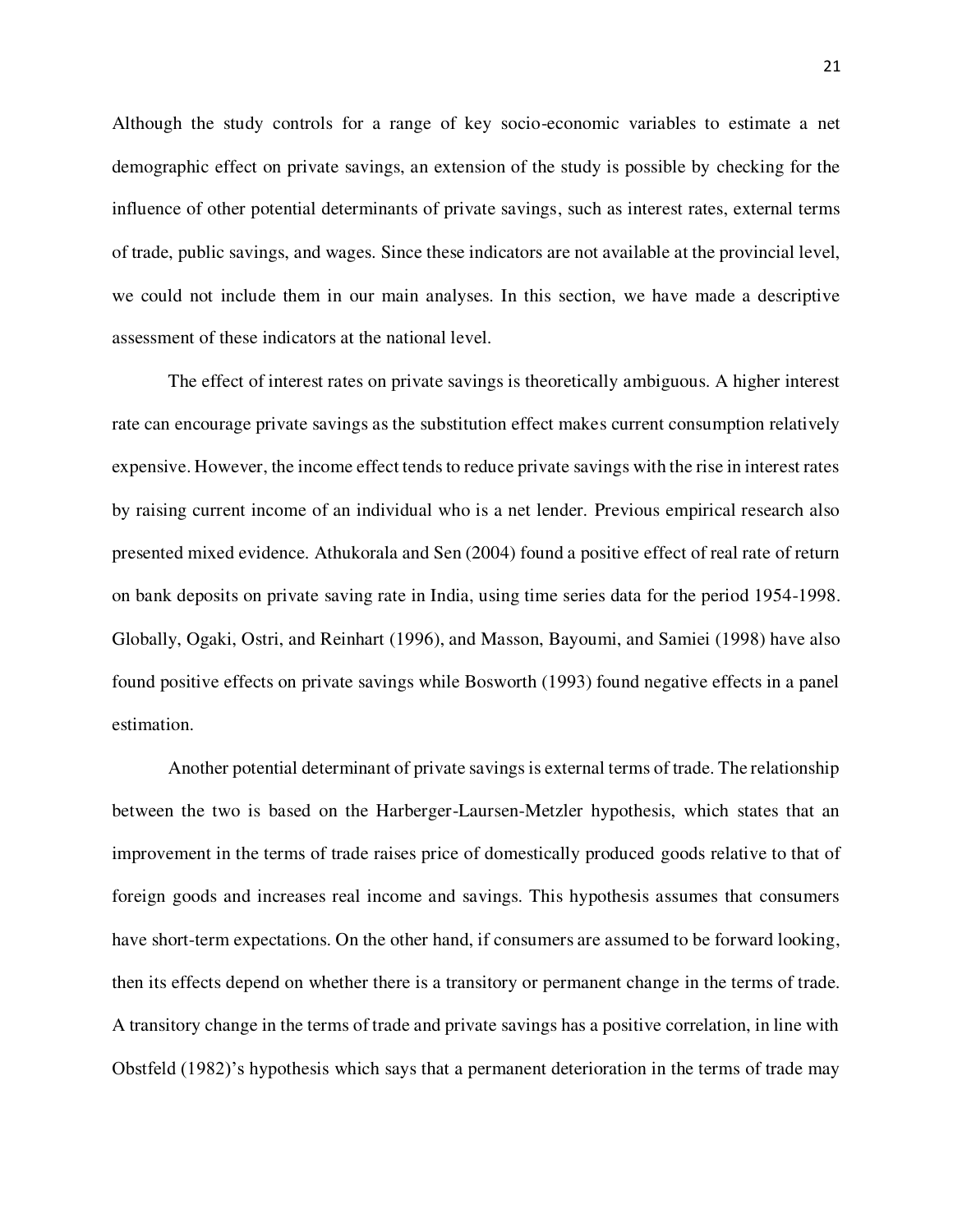increase savings in the current period by domestic residents who want to maintain the real standard of living in the future (Athukorala & Sen, 2004; Masson, Bayoumi, & Samiei, 1998).

The impact of public savings on private savings is also noteworthy. The extreme case presented by Ricardian equivalence implies that public and private savings are perfect substitutes, provided there are perfect capital markets and no uncertainty in savings behavior. However, in real world, these assumptions may not hold (Athukorala & Sen, 2004). Also, different government policies can have varied impact on private savings. For instance, a higher government expenditure may reduce the resources available to private sector and hence reduce their savings. Whereas, if a government undertakes a productive public investment, which may not require further taxes in the future, may not significantly offset private savings. Previous empirical results also reject the Ricardian equivalence hypothesis (see Masson, Bayoumi, & Samiei, 1998 for a detailed review of the empirical literature). Lastly, the effect of wages on private savings is analyzed in the Indian context considering that it may have a direct impact on private savings.

Given the above theoretical background, we conduct graphical analysis to check whether there is any relationship between private savings and interest rates, external terms of trade, public savings, and wages by exploiting time series data for India for the period 2000-2018 at an approximate interval of five years. The data for per capita private savings is obtained from National Savings Institute, Ministry of Finance, Government of India. The working age ratio data is collected from World Population Prospects (19th Revision), United Nations 2019. Weighted average call money rate provided by the RBI is used to measure interest rates. External terms of trade data is taken from RBI and trading economics.com. The data for public savings is collected from Central Statistics Office (CSO) and the wages data from annual reports of labour bureau. The graphical analysis (Figure 4) clearly highlights that wages along with demographic factor is in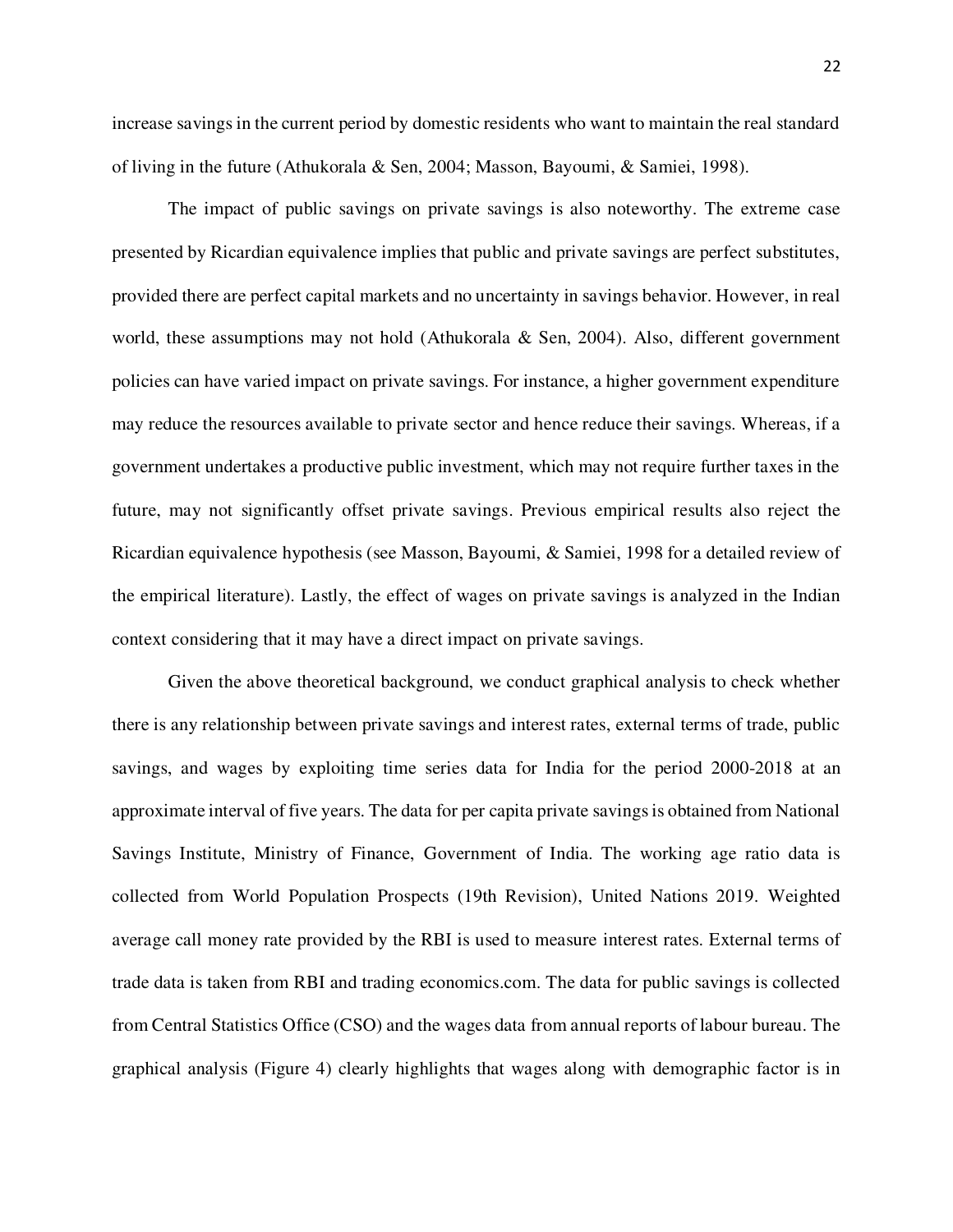tandem with private savings whereas other factors such as terms of trade, public savings, and interest rate do not exhibit any systematic relationship with private savings in the Indian context during the period 2000-2018. Thus, wages seem to play an important role in determining private savings.

#### **[FIGURE 4 about here]**

#### Robustness checks

In this section, we examine the robustness of our findings for different econometric techniques and alternative sample. Below we discuss in more detail some of the robustness checks performed.

Relative contribution of the working age population to per capita private savings inequality: regression-based inequality decomposition model

In this method, first, a saving-generating function is set as

$$
\ln(s_i) = \alpha + \sum_{i=1}^{k} \beta_i x_i + \varepsilon \tag{2}
$$

where  $s_i$  is per capita private savings for  $i=1, \ldots, k$ ;  $x_i$  is a vector of explanatory variable;  $\beta_i$  are the corresponding regression coefficients estimated by OLS regression; and  $\varepsilon$  is the residual term, assumed to be unrelated to other variables.

$$
\ln(s_i) = \alpha + \sum_{i=1}^{k} Z_i + \varepsilon \tag{3}
$$

where each  $Z_i$  for  $i=1, \ldots, k$ . is a `composite' variable, equal to the product of an estimated regression coefficient and an explanatory variable. To calculate inequality decomposition, the value of  $\alpha$  is not relevant as it is constant for every observation. Thus, one may consider the following equation

$$
\ln(\widehat{s_i}) = \alpha + \sum_{i=1}^{k} Z_i \tag{4}
$$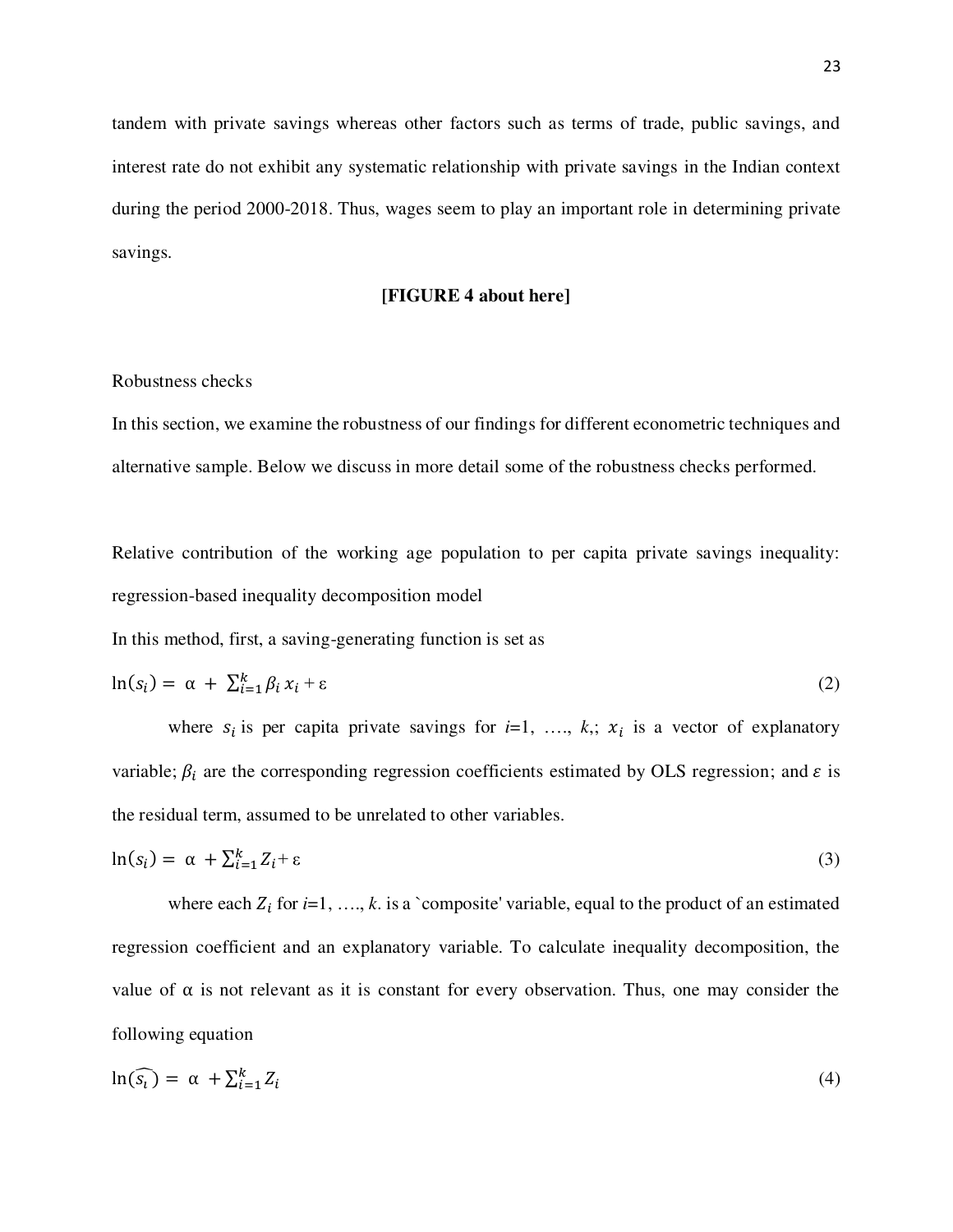where dependent variable is  $s_i$  hat or predicted savings variable. Note, there is no residual term and we can neglect the constant term α.

Following Fields and Yoo (2000), Fields (2003), and Shorrocks (1982), the contribution of each composite variable to total per capita private savings inequality can then be assessed as follows:

$$
\sigma^{2}(s) = \sum_{i=1}^{k} \beta_{i} \text{ cov}(s, x_{i}) + \sigma^{2}(\varepsilon)
$$
\n(5)

where,  $\sigma^2(s)$  is the variance of *s*,  $cov(s, x_i)$  represents the covariance of *s* with each variable  $(x_i)$  and this term can be considered as the relative contribution of factor components to total per capita private savings inequality, which sums to 100 percent.

The Appendix table A2 presents four different models of pooled OLS regression from equation (4) based on the correlation among explanatory variables. Table 3 from equation (5) reveals that around one-fourth of per capita private savings inequality is contributed by the working age population across the states, after controlling other core policy variables in different models. This reinforces the significance of working age population in determining per capita private savings. Bank density is another important variable which explains around 40 percent of the private savings inequality across the states. GEM contributes to around 22 percent of the regional savings inequality and is followed by social sector expenditure (explaining around 11 to 15 percent), and post office density (explaining around nine percent).

# **[TABLE 3 about here]**

Checking endogeneity of the working age population: Instrumental variable model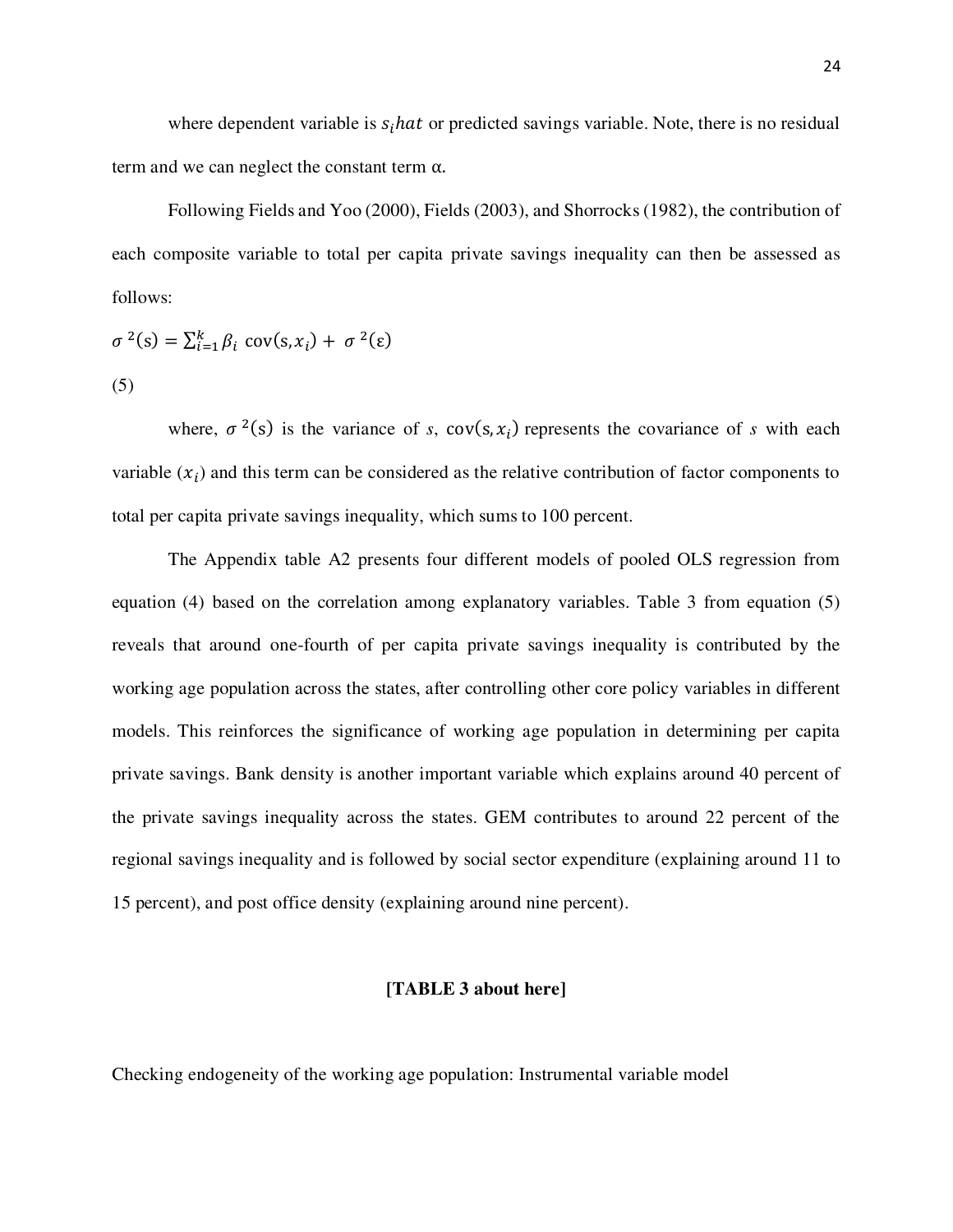In this method, we address the possible endogeneity issue in working age population as its influence on private savings may work through various channels such as education, health, level of development, and gender equity. Bloom et al. (2003) and Bloom (2011) have highlighted the significance of these channels for the realisation of demographic dividend. On this line, we take literacy rate, life expectancy, per capita income, growth in per capita income, and GEM as instruments. The statistical expression for the model is as follows:

Log per capita private saving $s_{it}$  =  $\alpha$  +  $\beta_0$  ( Log working  $-$  age ratio<sub>it</sub> =

 $\log$  literacy rate<sub>it</sub>,  $\log$  life expectancy<sub>it</sub>,  $\log$  per capita income<sub>it</sub>, growth in per capita income<sub>it.</sub> , gender empowerment measure<sub>it</sub>) +  $\beta_i$ Control variables<sub>it</sub> +  $u_{it}$ . (6)

#### where Log per capita private savings $_{it}$  is the dependent

variable; Log working age ratio<sub>it</sub> is the instrumented variable; other explanatory variables have the usual interpretation.

The (Two stage least square) 2SLS estimates from equation (6) presented in Table 4 suggest magnified statistical significant bearing of the working age population on per capita private savings. The results are quantitatively similar in column (2) when compared to the final estimates of panel data regression model. To be precise, a one per cent rise in the share of working age population increases per capita private savings by around nine per cent, when instrumented by literacy rate, life expectancy, per capita income, growth in per capita income, and GEM, while controlling for other variables. The test of endogeneity confirms that working age population is an endogenous variable as the null hypothesis of exogeneity of the working age population is rejected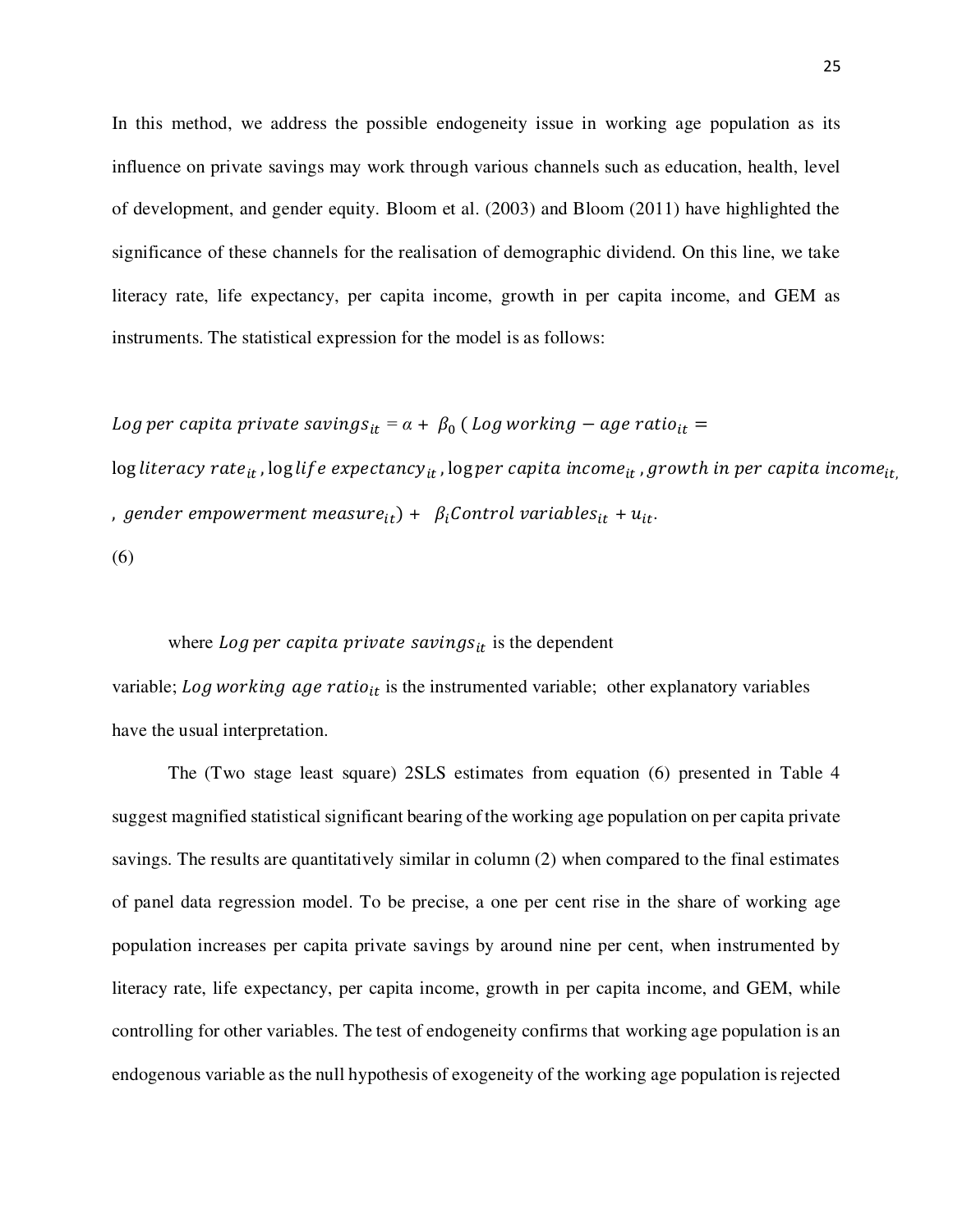at a conventional level of significance. The instruments used are valid as per the test of overidentifying restrictions, and the value of F-statistic shows that the instruments are not weakly correlated with the endogenous regressors.

#### **[TABLE 4 about here]**

Checking endogeneity of the growth in per capita income: Instrumental variable model The results reported in the panel data regression model (main results from Table 2) are valid only if growth drives private savings during the period considered. There might be an issue of endogeneity of the growth in per capita income since savings leads to a higher capital accumulation and hence higher economic growth (Mankiw, Romer, & Weil, 1992). Loayza et al. (2000a, 2000b) found that growth in per capita income may be jointly endogenous with the saving rates and controlled for this endogeneity using "internal instruments," that is by taking its lagged values. We check for the possibility of reverse causality in saving regression by using the instrumental variable model and taking lagged growth in per capita income as an instrument. The statistical expression for the model is as follows:

Log per capita private saving $s_{it}$  =  $\alpha$  +  $\,\beta_{0}$  ( growth in per capita income<sub>it</sub> = *growth in per capita income*<sub>it-1</sub>  $) + \beta_i$ *Control variables*<sub>it</sub> +  $u_{it}$ (7)

where growth in per capita income<sub>it-1</sub> represents the lagged growth in per capita income. Table 5 reports the instrumental variable estimated results for equation (7). It shows that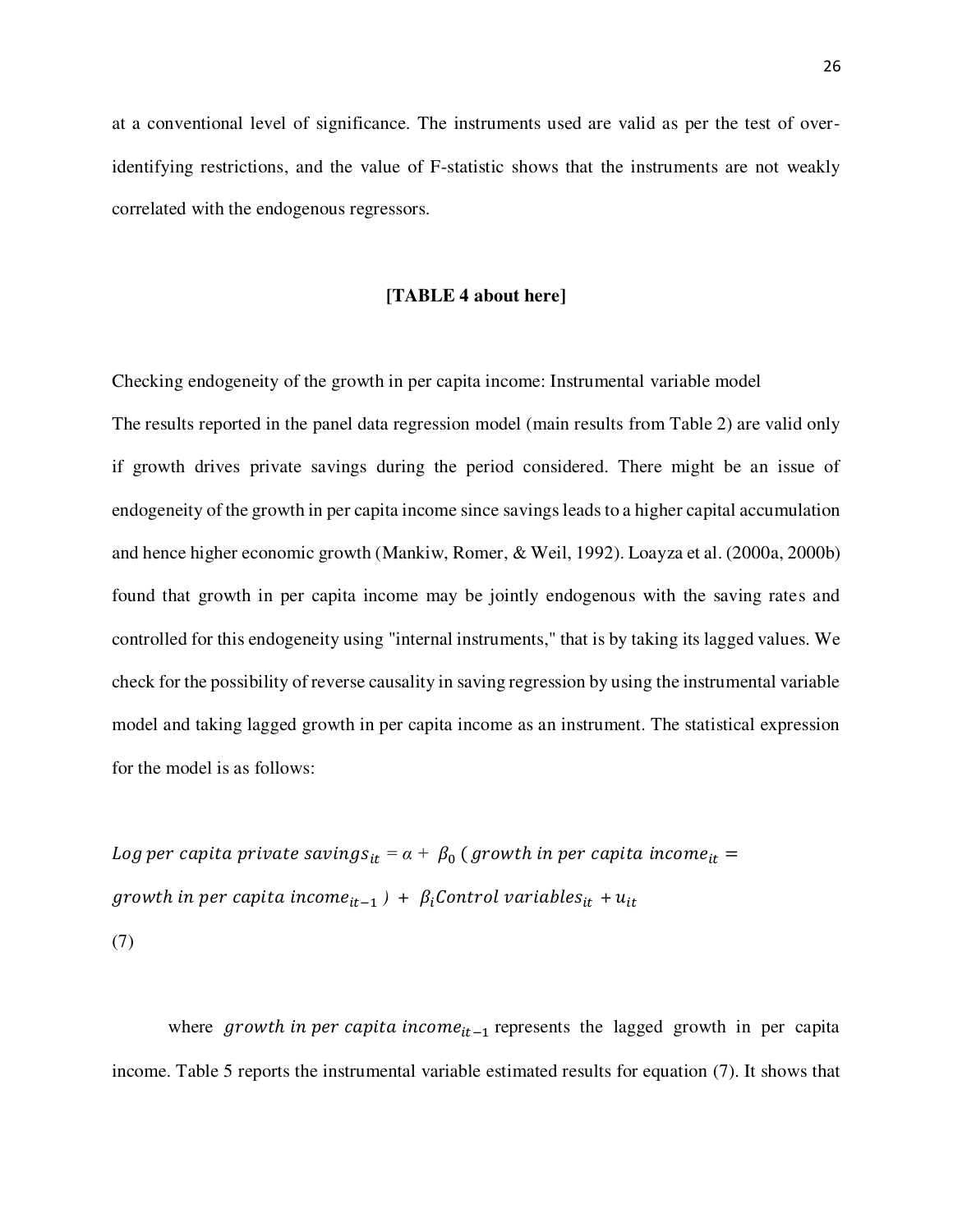the growth in per capita income is an exogenous variable as, in the endogeneity test, the null hypothesis of exogeneity of the instrumented explanatory variable is not rejected at a conventional level of significance. The coefficient of the growth in per capita income is also similar in magnitude and statistically insignificant as found in Table 2. These results rule out the possibility of reverse causality in the main results. We can conclude that growth drives private saving in our model, which is in line with the predictions of Modigliani (1970). Attanasio, Picci, and Scorcu (2000), and Deaton and Paxon (2000), examining the link between savings and economic growth, also found that growth Granger-causes savings and a rise in economic growth will follow a rise in savings.

#### **[TABLE 5 about here]**

#### Using an alternative sample

l

In Table 6, we present estimates for an alternative sample of states covering 28 states of India<sup>4</sup> to compare these estimates with the baseline result for the 16 major states of India. To choose between RE and FE, necessary tests, F test, Breusch-Pagan Lagrange Multiplier (LM) test and Hausman test are conducted to determine the model. The model is based on FE estimation. Panel data regression is run by using population-adjusted weighted regression. The results reveal that the estimate is broadly analogous to the one found for the major states, thus strengthening the robustness of the baseline result.

<sup>4</sup> The states included are Andhra Pradesh, Arunachal Pradesh, Assam, Bihar, Delhi, Goa, Gujarat, Haryana, Himachal Pradesh, Jammu and Kashmir, Karnataka, Kerala, Madhya Pradesh, Maharashtra, Manipur, Meghalaya, Nagaland, Odisha, Punjab, Rajasthan, Sikkim, Tamil Nadu, Tripura, Uttar Pradesh, West Bengal, Jharkhand, Chhattisgarh, and Uttaranchal.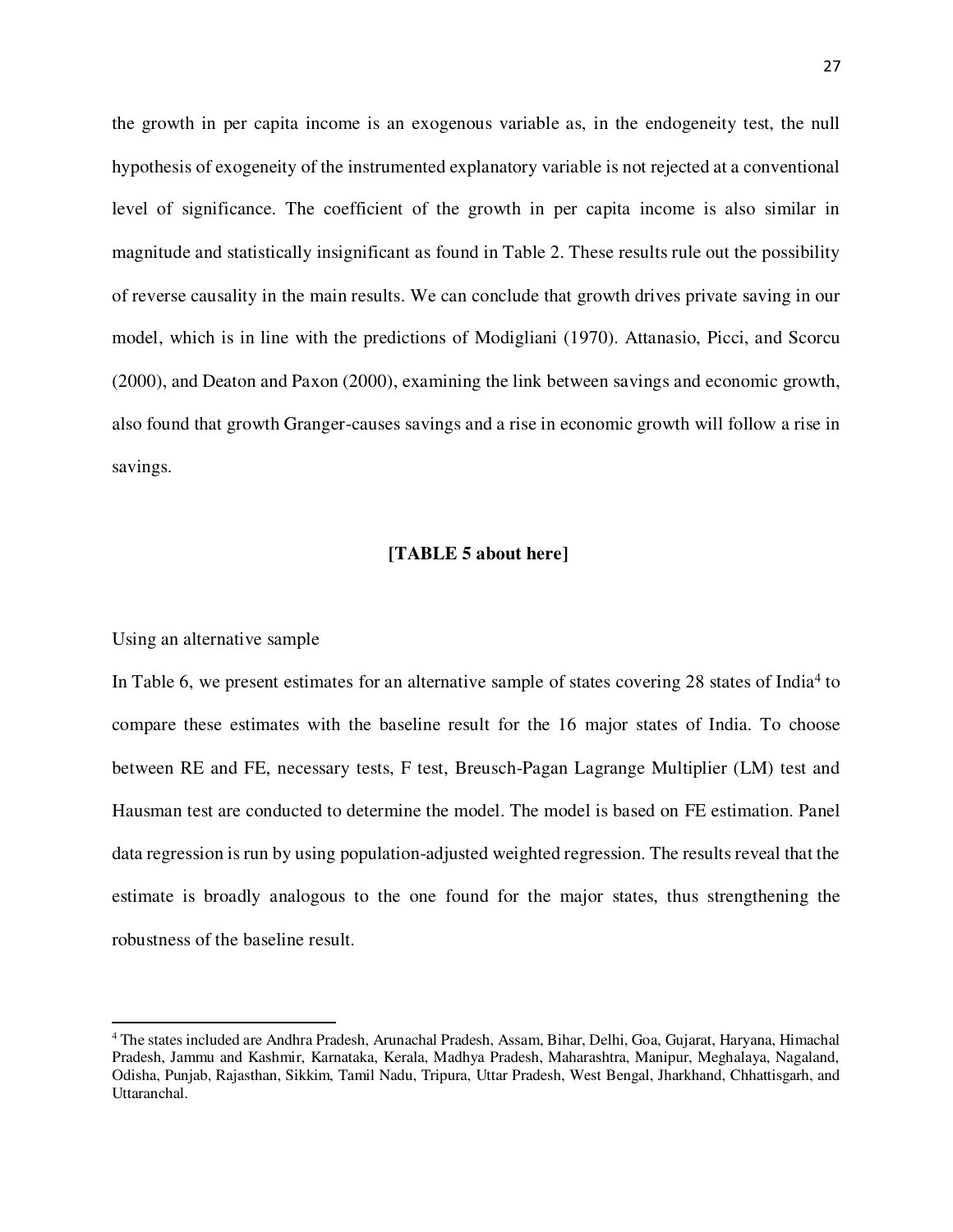#### **[TABLE 6 about here]**

In summary, the evidence we present in this section implies that the working age population has a strong causal effect on the per capita gross small savings collection in post offices and banks in India.

### **5. Conclusion**

The role of the bulging working age population in private savings specific to the Indian context remains unclear in previous empirical evidence as the only available study investigated this relationship *before* the onset of the demographic window of economic opportunities for the country is by Athukorala and Sen (2004). Moreover, this study assessed only national-level time series data. To the best of our knowledge, our paper is the first one to investigate the impact of demographic changes on per capita gross small savings in post offices and banks net of socioeconomic characteristics using state-level panel data compiled from multiple data sources for the period 2001-2018. Our comprehensive econometric assessment with multiple robustness checks present three key findings: First, there exists a positive relation between the working age population and private small savings, consistent with the economic life cycle hypothesis. To be precise, a one percent rise in the working age population raises per capita private savings by nine percentage points, holding other factors constant. Second, the demographic factor explains around one-fourth of the per capita private savings inequality across the states and over time. Third, the demographic window of economic opportunity for India could yield maximum benefits in terms of private savings when accompanied by a favourable socio-economic policy environment related to education, health, gender equity, and economic growth.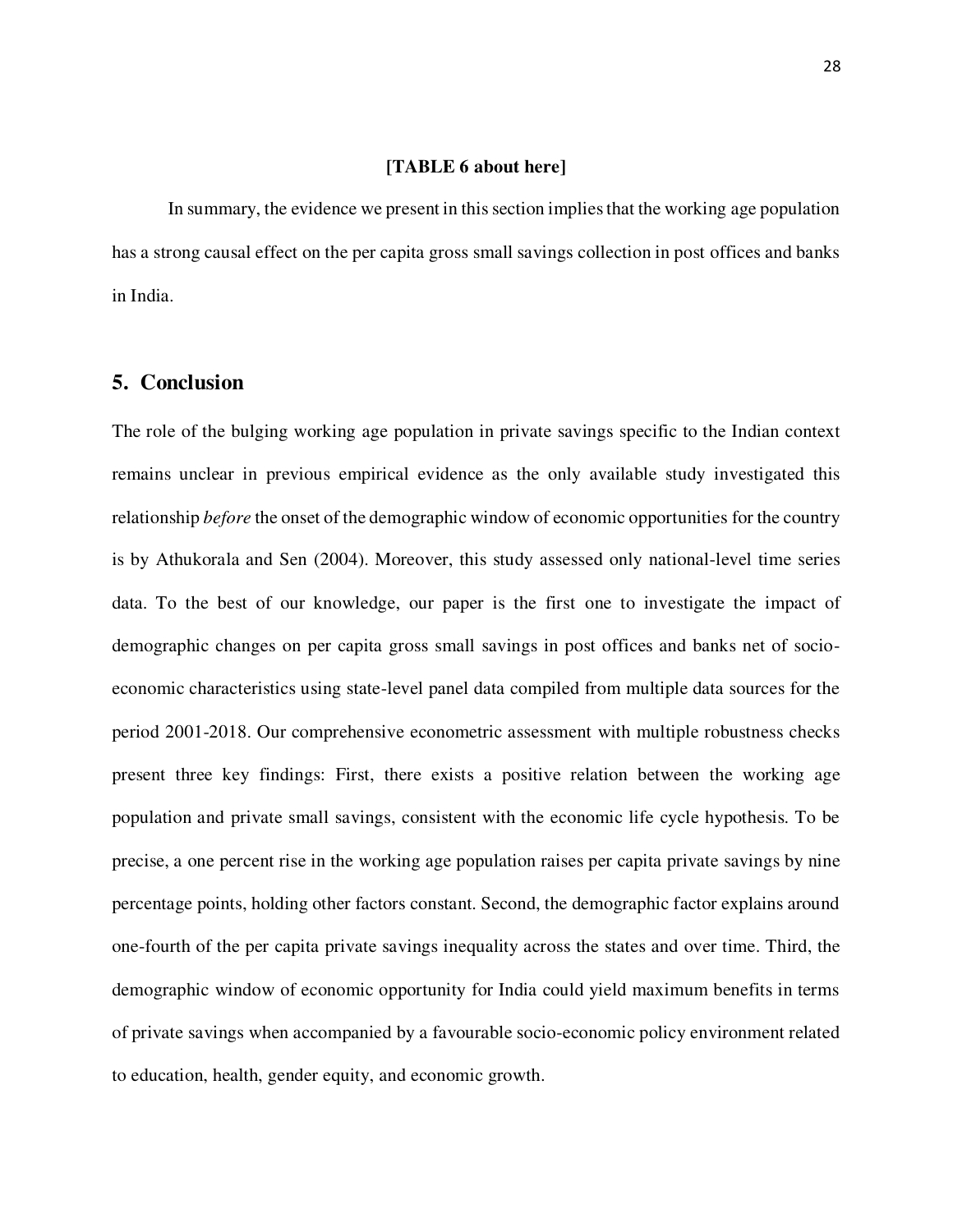# **Data availability**

The data underlying this article will be shared on reasonable request to the corresponding author.

# **Declaration of Conflict of Interest: None**

This paper did not receive any specific grant from funding agencies in the public, commercial, or

not-for-profit sectors.

# **References**

- Adams, N. A. (1971). Dependency rates and saving rates: Comment. *American Economic Review, 61*(3), 472-75.
- Ahmad, M. H. (2002). The Impact of the Age Structure of Population on the Household Saving Rate in Pakistan: A Cointegration Approach. *Savings and Development, 26*(3), 289-300.
- Ali, N., Ahmad, E., & Butt, A. R. (1997). Dependency Burdens and Savings Rates in Pakistan A New Strategic Study. *Pakistan Economic and Social Review, 35*(2), 95-130.
- Akhtar, S. (1986). Saving-income relation in urban Pakistan: evidence from HIES 1979, Pakistan. *Journal of Applied Economics, 5*(1).
- Attanasio, O., Picci, L., & Scorcu, A. (2000). Saving, Growth, and Investment. *Review of Economics and Statistics, 82*(2), 182-211.
- Athukorala, P. C., & Sen, K. (2004). The determinants of private saving in India. *World Development, 32*(3), 491–503.
- Birdsall, N., Kelley, A. C., & Sinding, S. (2003). *Population Matters: Demographic Change, Economic Growth, and Poverty in the Developing World*. Oxford Scholarship Online. ISBN-13: 9780199244072. DOI:10.1093/0199244073.001.0001
- Bloom, D. E., & Williamson, J. G. (1998). Demographic Transitions and Economic Miracles in Emerging Asia. *World Bank Economic Review, 12*(3), 419-56.
- Bloom, D. E., Canning, D., & Sevilla, J. (2003). *The demographic dividend: A new perspective on the economic consequences of population change*. Santa Monica, CA: Rand.
- Bloom, D. E. (2011). Population Dynamics in India and Implications for Economic Growth. PGDA Working Paper No.65. Retrieved from [http://www.hsph.harvard.edu/program-on](http://www.hsph.harvard.edu/program-on-%09the-global-demography-of%20aging/WorkingPapers/2011/PGDA_WP_65.pdf)  [the-global-demography-of aging/WorkingPapers/2011/PGDA\\_WP\\_65.pdf.](http://www.hsph.harvard.edu/program-on-%09the-global-demography-of%20aging/WorkingPapers/2011/PGDA_WP_65.pdf)
- Bosworth, B. P. (1993). *Saving and Investment in a Global Economy*. Washington, DC: Brookings Institution.
- Burney, N. A., & Khan, A. H. (1992). Socio-economic characteristics and house-hold saving: An analysis of household saving behavior in Pakistan. *The Pakistan Development Review, 31*(1), 31-48.
- Coale, A. J., & Hoover, E. (1958). *Population growth and Economic Development in Low Income Countries–A Case Study of India's Prospects*. Princeton, NJ: Princeton University Press.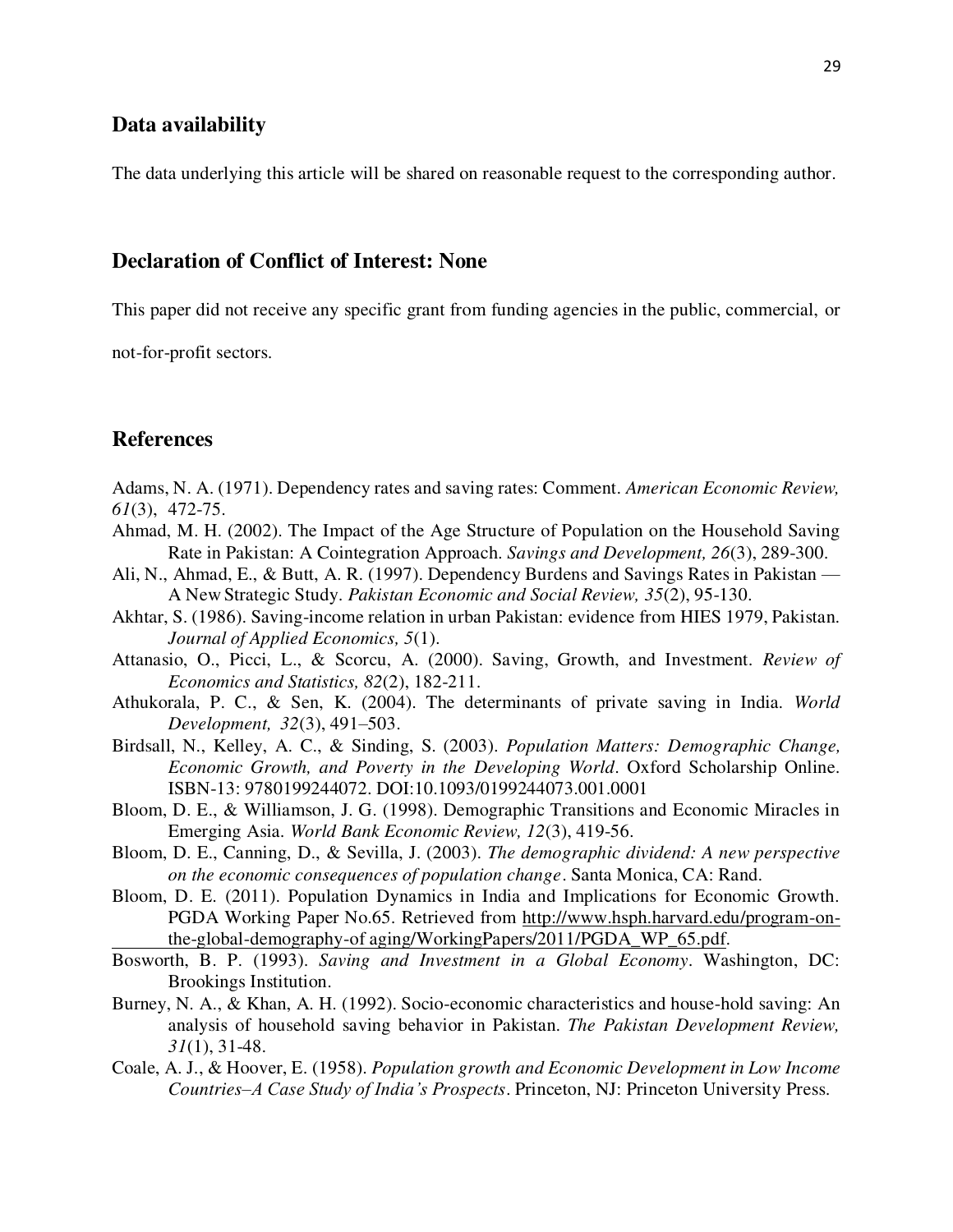- Census of India. (2001). Office of Registrar General, Ministry of Home Affairs, Government of India.
- Curtis, C. C., Lugauer, S., & Mark, N. C. (2017). Demographics and aggregate household saving in Japan, China, and India. *Journal of Macroeconomics, 51*, 175–191.
- Dayal-Ghulati, A., & Thimann, C. (1997). Saving in Southeast Asia and Latin America Compared: Searching for Policy Lessons. IMF Working Paper WP/97/110.
	- Retrieved from: https://www.imf.org/external/pubs/ft/wp/wp97110.pdf
- Deaton, A., & Paxson, C. (2000). Saving and Growth: Another Look at the Cohort Evidence. *Review of Economics and Statistics, 82*(2), 212-25.
- Desai, S. (2010). The Other Half of the Demographic Dividend*. Economic & Political Weekly, 14*(40), 12–14.
- Dreze, J., & Srinivasan, P. V. (1997). Widowhood and Poverty in Rural India: Some Inferences from Household Survey Data. *Journal of Development Economics, 54*(2), 217-234.
- Fields, G., & Yoo, G. (2000). Falling labour income inequality in Korea's economic growth: patterns and underlying causes. *Review of Income Wealth, 46*(2), 139–159.
- Fields, G. (2003). Accounting for Income Inequality and Its Change: A New Method, with Application to the Distribution of Earnings in the United States. Research in Labor Economics.
- Fry, M., & Mason, A. (1982). The variable rate-of-growth effect in the lifecycle saving model: Children, capital inflows, interest and growth in a new specification of the life-cycle model applied to seven Asian developing countries, *Economic Inquiry, 20*, 426-442.
- Gangopadhyay, S., & Wadhwa, W. (2003). Are Indian Female-headed Households more Vulnerable to Poverty. *India Development Foundation*. Retrieved from: https://www.researchgate.net/publication/238622873 Are Indian femaleheaded households more vulnerable to poverty
- Gersovitz, M. (1988). Saving and Development. In H. Chenery & T.N. Srinivasan (Eds.), *Handbook of Development Economics* (1<sup>st</sup> ed., pp. 381-424). Amsterdam: North Holland.
- Goldberger, A. (1973). Dependency rates and savings rates: Comment, *American Economic Review, 63*, 232-233.
- Goswami, B., & Bezbaruah, M. P. (2011). Social Sector Expenditures and Their Impact on Human Development: The Indian Experience. *Indian Journal of Human Development, 5*(2).
- Gupta, K. L. (1971). Dependency Rates and Savings Rates: Comment. *The American Economic Review, 61*(3), 469-471.
- Heller, P. S. (1989). Aging, Savings, and Pensions in the Group of Seven Countries: 1980-2025. *Journal of Public Policy, 9*(2), 127-155.
- Higgins, M., & Williamson, J. G. (1997). Age structure dynamics in Asia and dependence of foreign capital. *Population and Development Review, 23*(2), 261-293.
- Higgins, M. (1998). Demography, National Savings, and International Capital Flows. *International Economic Review, 39*(2), 343-369.
- Horioka, C. Y. (1997). A cointegration analysis of the impact of the age structure of the population on the household saving rate in Japan. *Review of Economics and Statistics, 79*(3), 511-516.
- Horioka, C. Y., & Hagiwara, A. T. (2010). Determinants and Long-term Projections of Saving Rates in Developing Asia. Asian Development Bank Economics Working Paper Series No.228. Retrieved from:
	- [https://www.adb.org/sites/default/files/publication/28429/economics-w](https://www.adb.org/sites/default/files/publication/28429/economics-)p228.pdf.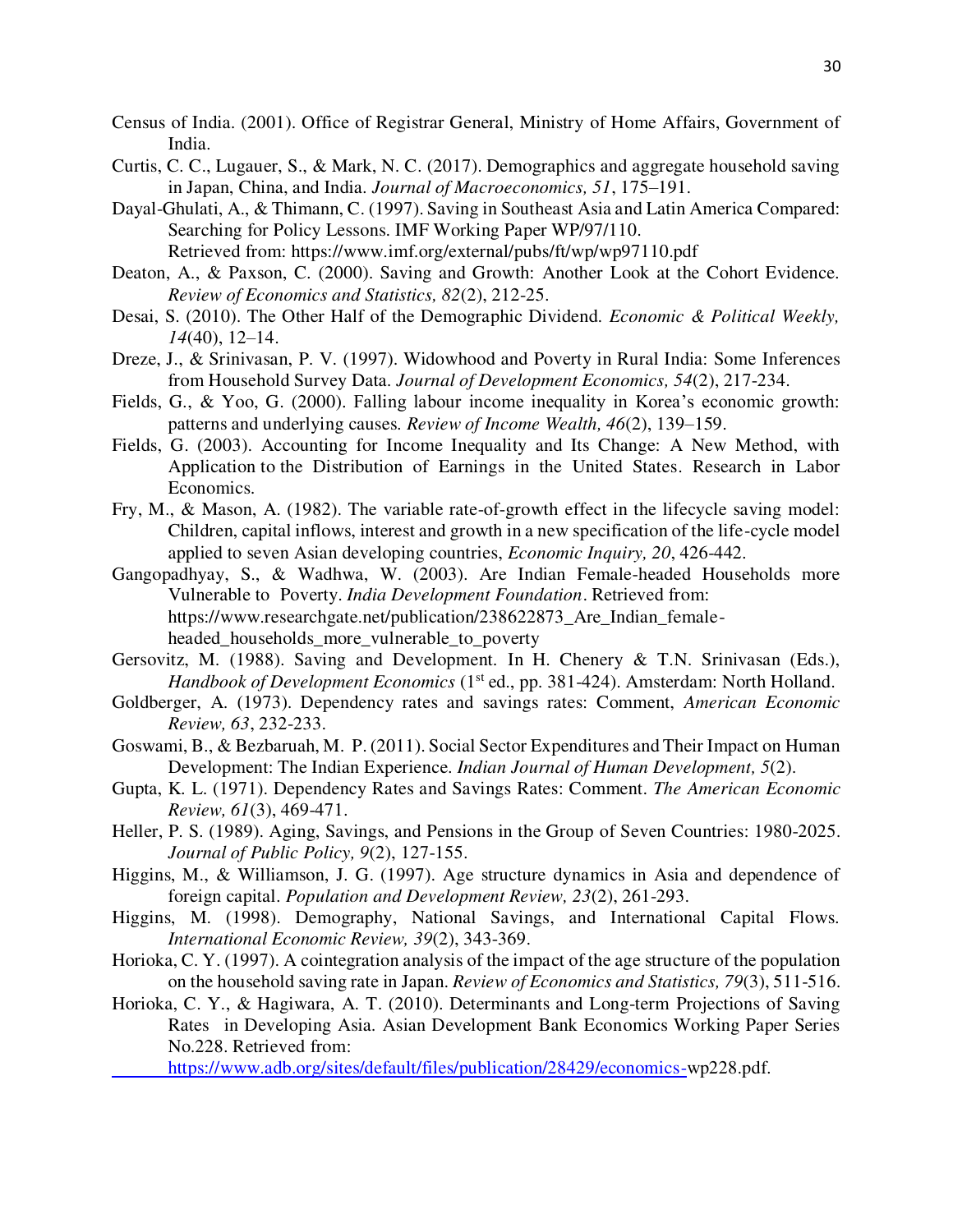- Hurd, M. D. (1996). The Effects of Demographic Trends on Consumption, Saving, and Government Expenditures in the United States. In M. D. Hurd & N. Yashiro (Eds.), *The Economic Effects of Aging in the United States and Japan (pp. 39-57): University of* Chicago Press.
- Hu Q., Lei, X., & Zhao, B. (2020). Demographic changes and economic growth: impact and mechanisms. *China Economic Journal*, DOI: 10.1080/17538963.2020.1865647.
- Jha, S., Prasad, E., & Terada-Hagiwara, A. (2009). Saving in Asia: Issues for Rebalancing Growth. Asian Development Bank Economics Working Paper Series No. 162.
- Kelley, A. C., & Schmidt, R. M. (1996). Saving, dependency and development. *Journal of Population Economics*, *9*, 365-386.
- Khan, A. H., & Malik, A. (1992). Dependency ratio, foreign capital inflows and rate of savings in Pakistan. *The Pakistan Development Review, 3*(4), 843-56.
- Kim, Y. C., & Zang, H. (1997). Dependency Burden and Savings: A New Approach to the Old Query. *The Journal of Developing Areas, 32*(1), 29-36.
- Krishnamurty, K., & Saibaba, P. (1981). Determinants of Savings Rates in India. *Indian Economic Review, 16*(4), 225-49.
- Leff, N. (1969). Dependency Rates and Savings Rates. *The American Economic Review, 59*(5), 886-896.
- Lee, R., Mason, A. & Miller, T. (2000). Life Cycle Saving and the Demographic Transition in East Asia. *Population and Development Review, 26*(Supplement).
- Loayza, N., Schmidt-Hebbel, K., & Serven, L. (2000a). What Drives Private Saving Across the World?. *Review of Economics and Statistics, 82*(2), 165-181.
- Loayza, N., Schmidt-Hebbel, K., & Serven, L. (2000b). Saving in Developing Countries: An Overview. *The World Bank Economic Review, 14*(3), 393-414.
- Mankiw, N. G., Romer, D., & Weil, D. N. (1992). A Contribution to the Empiricis of Economic Growth. *Quarterly Journal of Economics, 107*(2), 407-37.
- Mason, A. (1988). Saving, Economic Growth, and Demographic Change. *Population and Development Review*, (1), 113-144.
- Mason, A. (2001). Population Change and Economic Development in East Asia: Challenges Met, Opportunities Seized. Stanford: Stanford University Press.
- Mason, A., & Kinugasa, T. (2008). East Asian Economic Development: Two Demographic Dividends. *Journal of Asian Economics, 19*(5-6), 389–399.
- Mason, A., Lee, R., & Jiang, J. X. (2016). Demographic Dividends, Human Capital, and Saving. *Journal of the Economics of Ageing*, *7*, 106–122.
- Masson, P. R., Bayoumi, T., & Samiei, H. (1998). International Evidence on the Determinants of Private Saving. *The World Bank Economic Review,* 12(3), 483-501.
- M¨uhleisen, M. (1997). Improving India's Saving Performance. Working Paper No. 97/4, International Monetary Fund, Washington, DC, USA.
- Modigliani, F., & Brumburg, R. (1954). Utility Analysis and the Consumption Function. In *Post Keynesian Economics*, edited by K.K. Kurihara. New Brunswick. NJ: Rutgers University Press.
- Modigliani, F. (1970). The life cycle hypothesis of saving and intercountry difference in the saving ratio. In W. EItis, M. FG. Scott & J. N. Wolfe (Eds.), *Induction, growth and trade: Essay in honour of Sir Harrod* (pp. 197-225). London: Clarendon/Oxford University Press.
- Meenakshi, J. V., & Ray, R. (2002). Impact of household size and family composition on poverty in rural India. *Journal of Policy Modeling*.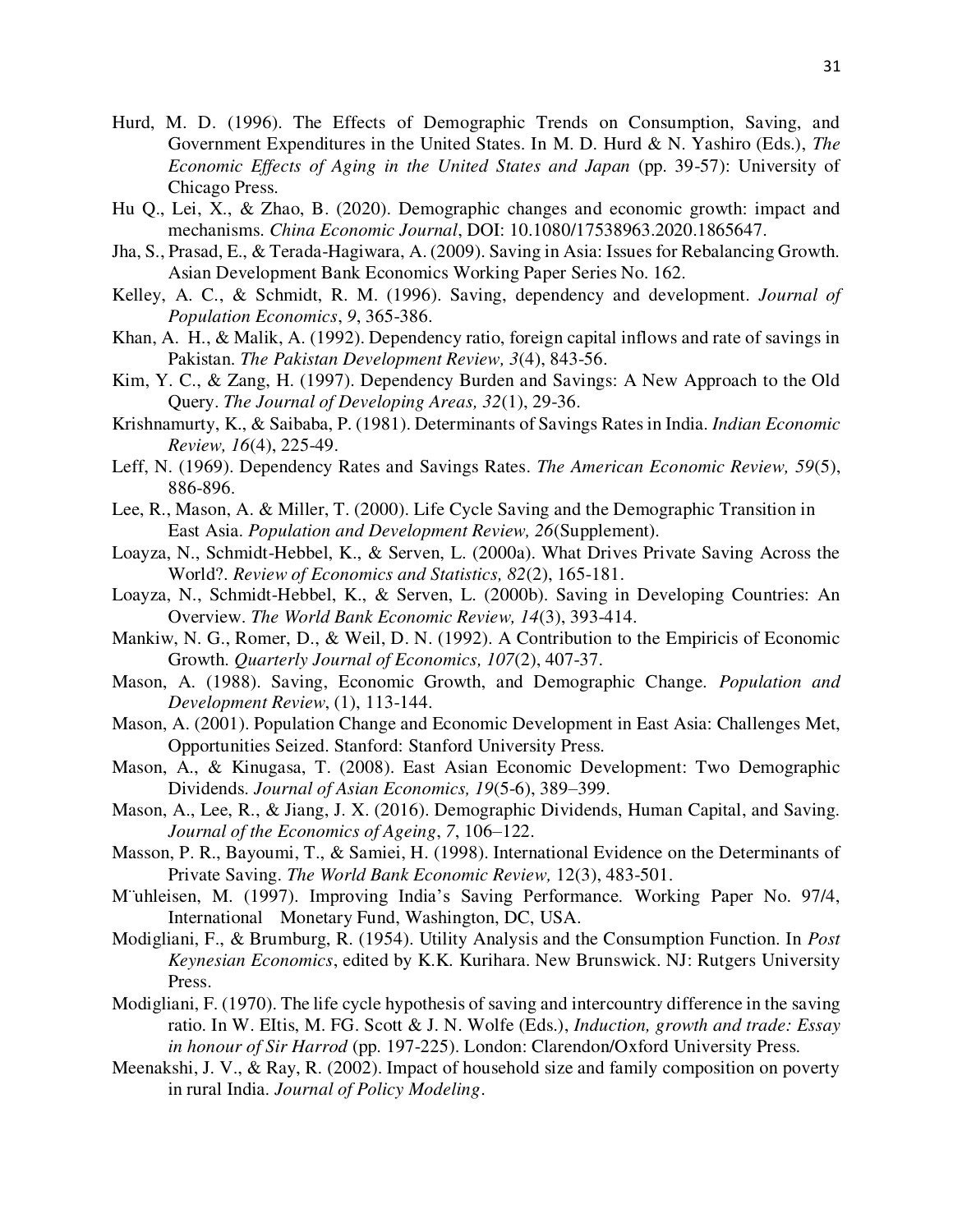- Ministry of Skill Development & Entrepreneurship, Government of India. (2015). Report on National Policy for Skill Development and Entrepreneurship. Retrieved from: [Http://Pibphoto.Nic.In/Documents/Rlink/2015/Jul/P201571503.Pdf](http://pibphoto.nic.in/documents/rlink/2015/jul/p201571503.pdf)
- Ministry of Women & Child Development, Government of India. (2009). Gendering Human Development Indices: Recasting the Gender Development Index and Gender Empowerment Measure for India. Retrieved from: https://www.undp.org/content/dam/india/docs/gendering\_human\_development\_indices [summary\\_report.pdf.](https://www.undp.org/content/dam/india/docs/gendering_human_development_indices_%20%20%20%20%20%20%09summary_report.pdf)
- Ministry of Finance, Government of India. (2011). Report of the Committee on Comprehensive Review of National Small Savings Fund. Retrieved from: [https://www.finmin.nic.in/sites/default/files/Report\\_Committee\\_Comprehensive\\_R](https://www.finmin.nic.in/sites/default/files/Report_Committee_Comprehensive_R) eview\_NSSF.pdf
- Ministry of Finance, Government of India. (2017-18). Annual report on analysis of trends of small savings collections. National Savings Institute. Retrieved from: http://www.nsiindia.gov.in/writereaddata/FileUploads/UpdatedAnnualReport201718.pdf
- Mundle, S., Chowdhury, S., & Sikdar, S. (2016). Governance Performance of Indian States 2001- 02 and 2011-12. National Institute of Public Finance and Policy Working Paper No. 164. Retrieved from: http://nipfp.org.in/publications/working-papers/
- National Commission on Population, & Ministry of Health & Family Welfare. (2019). Report of the Technical Group on Population Projections for India and States 2011 –2036. Retrieved from: https://nhm.gov.in/New\_Updates\_2018/Report\_Population\_Projection\_2019.pdf
- Nelson, J. A. (1988). Household Economies of Scale in Consumption: Theory and Evidence. *Econometrica, 56*, 1310-1314.
- Obstfeld, M. (1982). Aggregate Spending and the Terms of Trade: Is There a Laursen-Metzler Effect? *The Quarterly Journal of Economics, 97*(1), 251-70.
- Ogaki, M., Ostry, J. D., & Reinhart, C. M. (1996). Saving Behavior in Low and Middle-Income Developing Countries: A Comparison. IMF Staff Papers, *43*(1), 38-71.
- Park. D., & Shin, K. (2009). Saving, Investment, and Current Account Surplus in Developing Asia. Asian Development Bank Economics Working Paper Series No. 158. Retrieved from: https://www.adb.org/sites/default/files/publication/28249/economics-wp158.pdf
- Pryor, F. L. (2003). Demographic Effects on Personal Saving in the Future. *Southern Economic Journal, 69*(3), 541-559.
- Rakshit, M. (1983). On assessment and interpretation of saving-investment estimates in India. *Economic and Political Weekly, 19*(2), 753–776.
- Rajaram, R. (2009). Female-Headed Households and Poverty: Evidence from the National Family Health Survey. Retrieved from:

http://citeseerx.ist.psu.edu/viewdoc/download?doi=10.1.1.618.1880&rep=rep1&type=pdf

- Ram, R. (1982). Dependency rates and aggregate savings: A new international cross-section study. *The American Economic Review, 72*, 537-44.
- \_\_\_\_\_\_. (1984). Dependency rates and savings: Reply. *The American Economic Review, 74*(1), 234-37.
- Reserve Bank of India. (2018). Handbook of Statistics on Indian States. Retrieved from: [https://rbidocs.rbi.org.in/rdocs/Publications/PDFs/0HANDBOOK201819\\_FDF254115C6](https://rbidocs.rbi.org.in/rdocs/Publications/PDFs/0HANDBOOK201819_FDF254115C6%09094E3CAB32A1DCDA9ADA88.PDF) [094E3CAB32A1DCDA9ADA88.PDF](https://rbidocs.rbi.org.in/rdocs/Publications/PDFs/0HANDBOOK201819_FDF254115C6%09094E3CAB32A1DCDA9ADA88.PDF)
- Rossi, N. (1989). Dependency rates and private savings behaviour in developing countries. IMF Staff Papers, *36*(1), 166-81.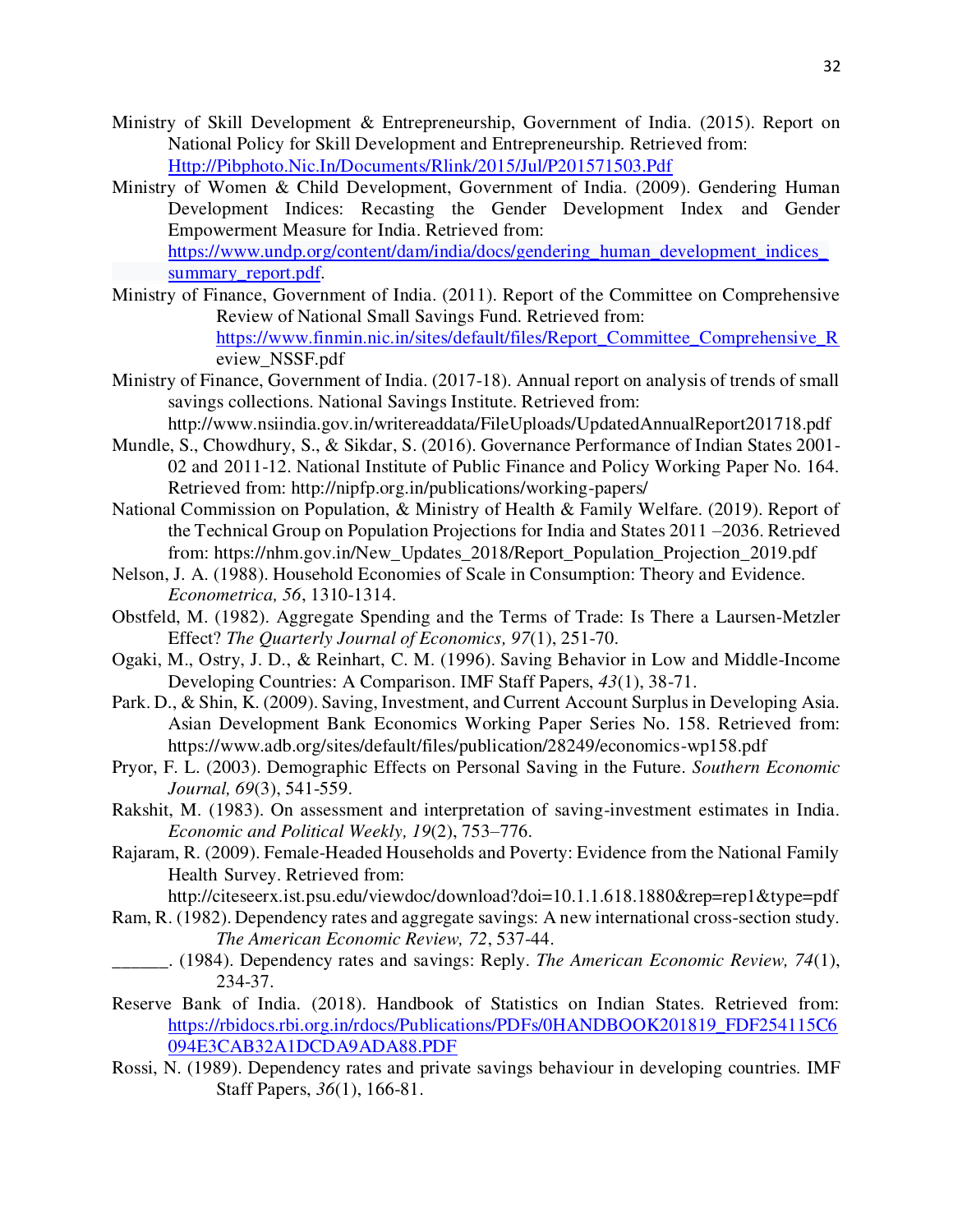- Samantaraya, A., & Patra, S. K. (2014). Determinants of Household Savings in India: An Empirical Analysis Using ARDL Approach. *Economics Research International*, 1- 8. Retrieved from: http://dx.doi.org/10.1155/2014/454675.
- Schultz, T. P. (2004). Demographic Determinants of Savings: Estimating and Interpreting the Aggregate Association in Asia. Economic Growth Center Discussion Paper No. 901. Retrieved from: http://ssrn.com/abstract=639187.
- Shumaker, L. D., & Clark, R. L. (1992). Population Dependency Rates and Savings Rates: Stability of Estimates. *Economic Development and Cultural Change, 40*(2), 319-332.
- Shorrocks, A. F. (1982). Inequality decomposition by factor components. *Econometrica,* 50(1), 193–211.
- Thornton, J. (2001). Age Structure and the Personal Savings Rate in the United States, 1956-1995. *Southern Economic Journal, 68*(1).
- Uremadu, S. O. (2009). The Impact of Macroeconomic and Demographic Factors on Savings Mobilisation in Nigeria. *African Review of Money Finance and Banking*, 23-49.
- Yasin, J. (2008). Demographic Structure and Private Savings: Some Evidence from Emerging Markets. *African Review of Money Finance and Banking*, 7-21.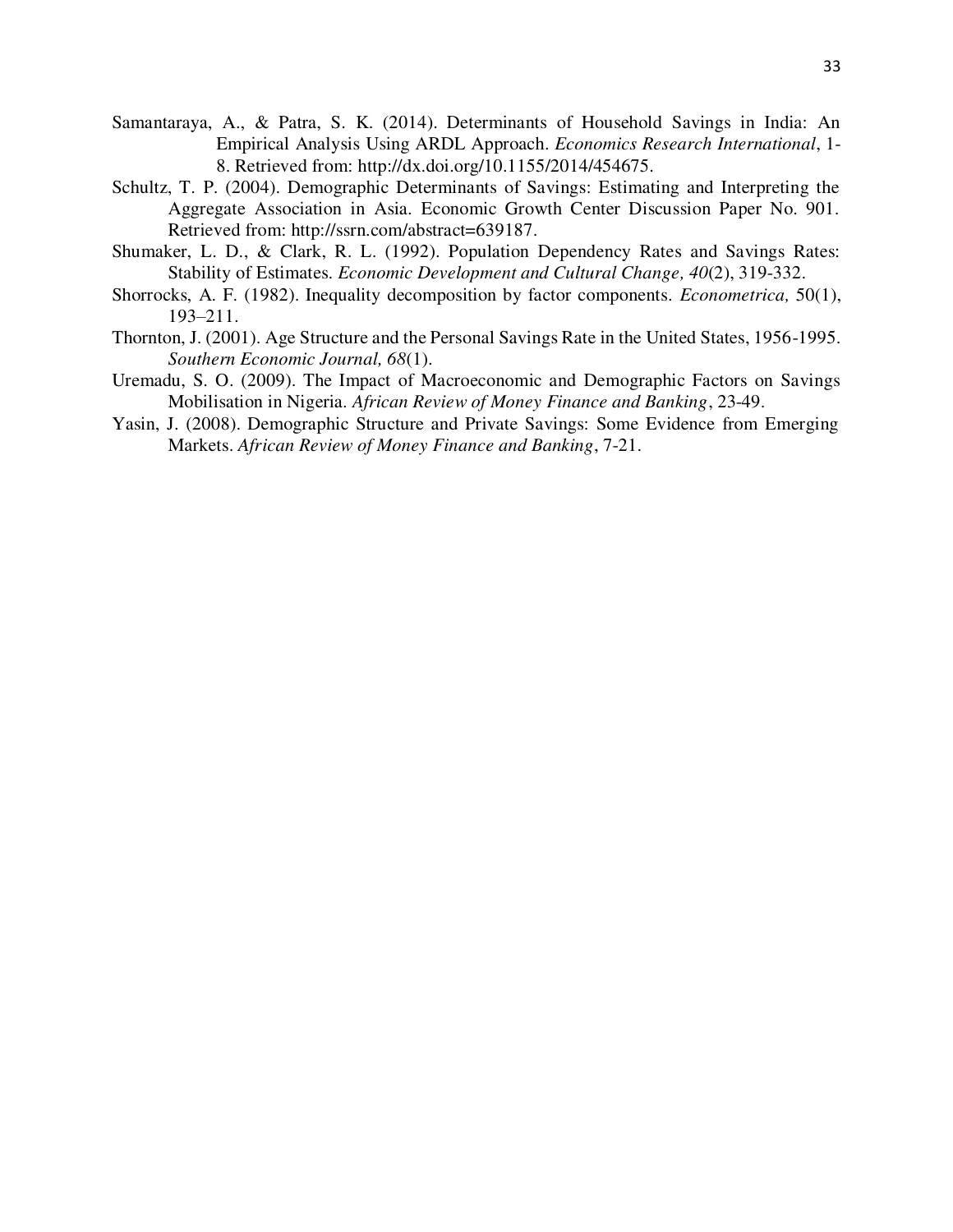**Table 1.** Descriptive statistics and source of the variables

| <b>Variables</b>                   | <b>Data Source</b>                                   | <b>Mean</b> | Std.<br>Dev. | Min.   | Max.    |
|------------------------------------|------------------------------------------------------|-------------|--------------|--------|---------|
| Outcome variable                   |                                                      |             |              |        |         |
| Per capita gross private small     | National Savings Institute, Ministry of Finance, GoI |             |              |        |         |
| saving collections in post offices |                                                      |             |              |        |         |
| and banks                          |                                                      | 3167.2      | 3536.1       | 407.1  | 16599.7 |
| <b>Predictor variable</b>          | Census of India 2001 & Report of the Technical       |             |              |        |         |
| Working-age ratio $(\%)$           | Group on Population Projections (2019)               | 61.1        | 4.1          | 52.4   | 66.5    |
| <b>Covariates</b>                  |                                                      |             |              |        |         |
| Social sector expenditure (as a %  | Goswami and Bezbaruah (2011) and RBI handbook        |             |              |        |         |
| of GSDP)                           | of state statistics                                  | 10.5        | 4.8          | 4.3    | 21.8    |
| Governance index                   | Mundle, Chowdhury, and Sikdar (2016)                 | 0.5         | 0.1          | 0.2    | 0.7     |
| Wealth inequality                  | National Family Health Survey (NFHS)                 | 0.7         | 0.7          | 0.0    | 2.9     |
| Share of farm GSDP                 | <b>EPWRF</b>                                         | 20.3        | 7.1          | 7.0    | 33.0    |
| Proportion of female headed        | National Family Health Survey (NFHS)                 |             |              |        |         |
| households                         |                                                      | 13.0        | 5.1          | 6.3    | 25.6    |
| Rural inflation $(CPI - RL)$       | Ministry of labour & employment, Labour Bureau,      |             |              |        |         |
|                                    | GoI                                                  | 4.7         | 2.6          | $-1.9$ | 10.1    |
| Urban inflation $(CPI - IW)$       | Ministry of labour & employment, Labour Bureau,      |             |              |        |         |
|                                    | GoI                                                  | 5.9         | 1.4          | 3.2    | 8.4     |
| Log mean monthly per capita        | National Sample Survey Organisation                  |             |              |        |         |
| consumption expenditure            |                                                      |             |              |        |         |
| (MPCE)                             |                                                      | 6.6         | 0.3          | 6.1    | 7.1     |
| Literacy rate                      | Census of India                                      | 71.0        | 9.6          | 47.0   | 94.0    |
| Post office density                | Report of Tenth Five Year Plan & Lok Sabha           |             |              |        |         |
|                                    | Proceedings                                          | 8.6         | 0.5          | 7.5    | 9.7     |
| Bank density                       | RBI handbook of state statistics                     | 0.10        | 0.1          | 0.1    | 0.3     |
| Gender development index           | Gendering Human Development Indices: Recasting       |             |              |        |         |
|                                    | the Gender Development Index and Gender              |             |              |        |         |
|                                    | Empowerment Measure for India (2009)                 | 0.8         | 0.1          | 0.5    | 0.9     |
| Gender empowerment measure         | Same as Gender development index                     | 0.5         | 0.1          | 0.4    | 0.7     |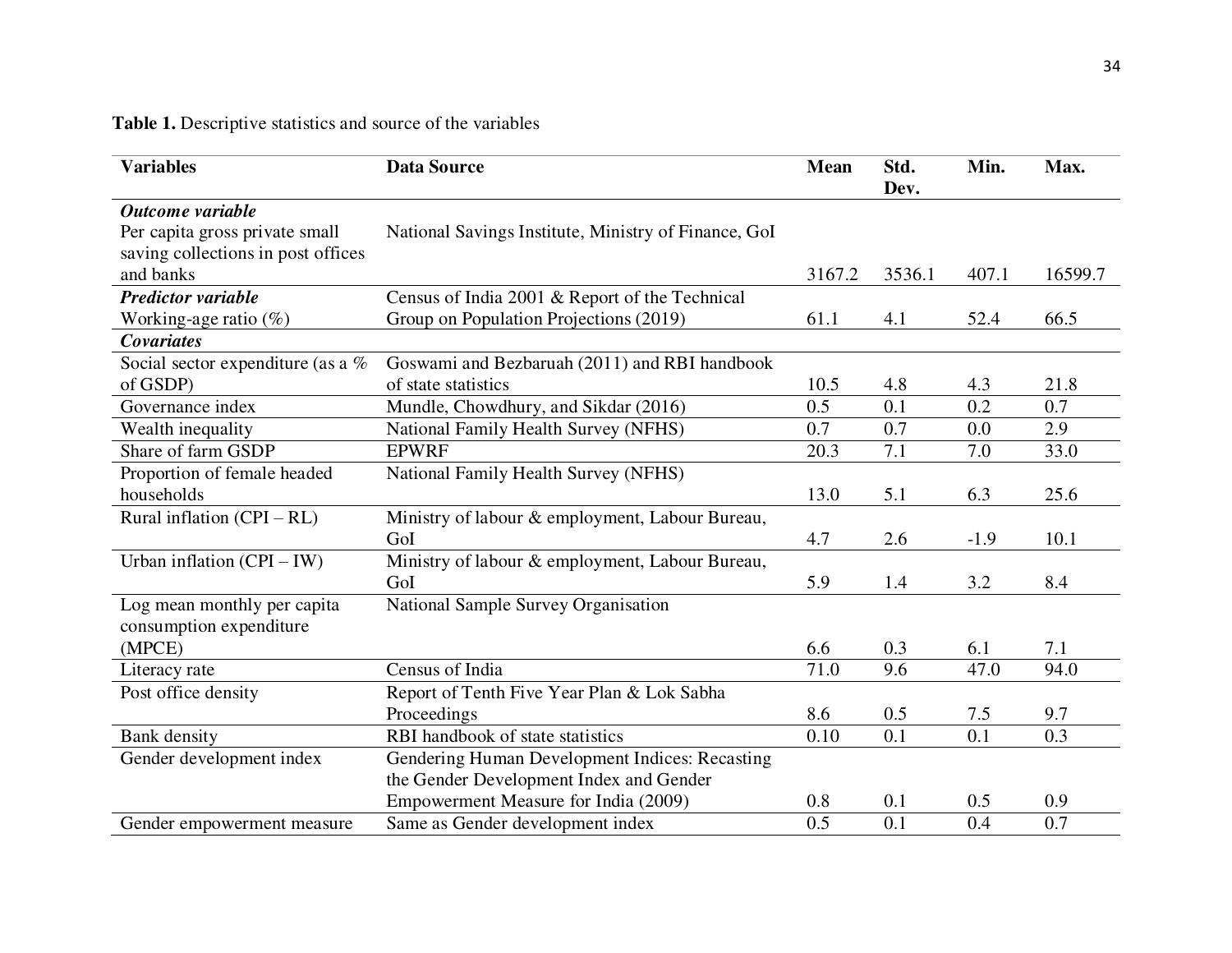| Life expectancy              | Sample Registration System              | 67.1 | 59.2 | 75  |
|------------------------------|-----------------------------------------|------|------|-----|
| Per capita income level      | Central Statistical Organisation        |      |      |     |
| Growth in per capita income. | <b>Central Statistical Organisation</b> |      |      | 18. |

*Note*: Balanced panel data of 32 observations over 16 states in the 2001-2018 period.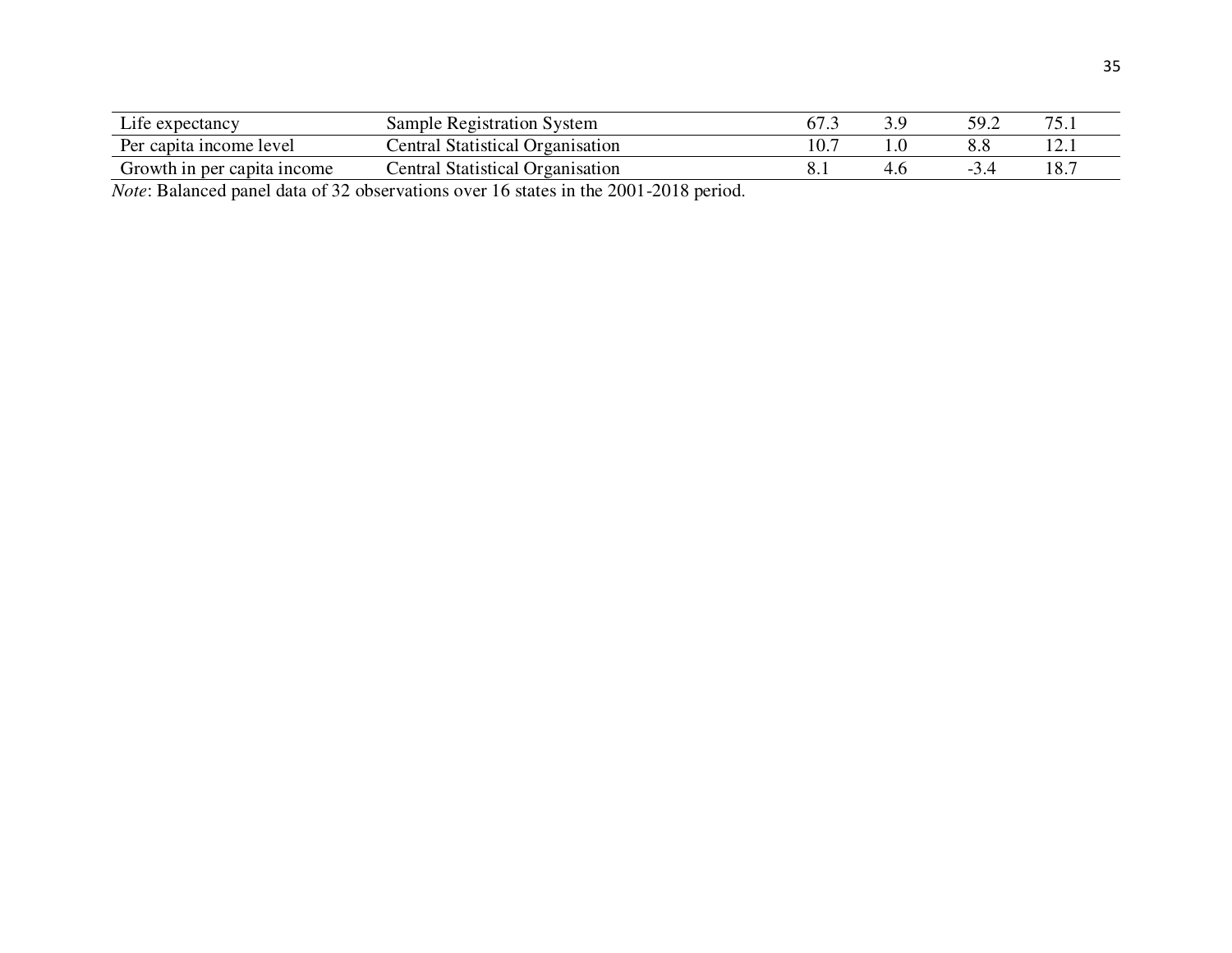| Dependent variable: Log of per capita gross private small saving collections in post offices and |                 |           |                          |                       |                                       |         |           |            |                      |            |
|--------------------------------------------------------------------------------------------------|-----------------|-----------|--------------------------|-----------------------|---------------------------------------|---------|-----------|------------|----------------------|------------|
|                                                                                                  |                 |           |                          | banks                 |                                       |         |           |            |                      |            |
|                                                                                                  | (1)             | (2)       | (3)                      | (4)                   | (5)                                   | (6)     | (7)       | (8)        | (9)                  | (10)       |
|                                                                                                  | <b>Baseline</b> |           | <b>Control Variables</b> |                       | <b>Control Variables</b>              |         |           |            | Interaction analysis |            |
| Log working-age ratio                                                                            | $18.71***$      | $11.08**$ |                          |                       | $10.88***$ 9.017*** 8.901*** 9.051*** |         |           |            |                      |            |
|                                                                                                  | (1.676)         | (4.011)   | (3.564)                  | (3.040)               | (3.015)                               | (1.822) |           |            |                      |            |
| Log working-age ratio $\times$                                                                   |                 |           |                          |                       |                                       |         | $0.918**$ |            |                      |            |
| Life expectancy                                                                                  |                 |           |                          |                       |                                       |         | (0.407)   |            |                      |            |
| Log working-age ratio x                                                                          |                 |           |                          |                       |                                       |         | $0.445*$  |            |                      |            |
| Literacy rate                                                                                    |                 |           |                          |                       |                                       |         | (0.221)   |            |                      |            |
| Log working-age ratio $\times$                                                                   |                 |           |                          |                       |                                       |         |           | $1.661***$ |                      |            |
| Gender development<br>index                                                                      |                 |           |                          |                       |                                       |         |           | (0.255)    |                      |            |
| Log working-age ratio $\times$                                                                   |                 |           |                          |                       |                                       |         |           |            | $2.811***$           |            |
| Gender empowerment<br>measure                                                                    |                 |           |                          |                       |                                       |         |           |            | (0.360)              |            |
| Log working-age ratio $\times$                                                                   |                 |           |                          |                       |                                       |         |           |            |                      | $0.210***$ |
| Log per capita income                                                                            |                 |           |                          |                       |                                       |         |           |            |                      | (0.0264)   |
| Social sector<br>expenditure                                                                     |                 | $0.107*$  |                          |                       |                                       |         |           |            |                      |            |
|                                                                                                  |                 | (0.0514)  |                          |                       |                                       |         |           |            |                      |            |
| Governance index                                                                                 |                 | $-2.001$  |                          |                       |                                       |         |           |            |                      |            |
|                                                                                                  |                 | (2.032)   |                          |                       |                                       |         |           |            |                      |            |
| Wealth inequality                                                                                |                 |           | $-0.0813$                |                       |                                       |         |           |            |                      |            |
|                                                                                                  |                 |           | (0.314)                  |                       |                                       |         |           |            |                      |            |
| Farm GSDP share                                                                                  |                 |           |                          | $-0.118**$ $-0.11***$ |                                       |         |           |            |                      |            |

**Table 2.** Impact of working-age population share on per capita private savings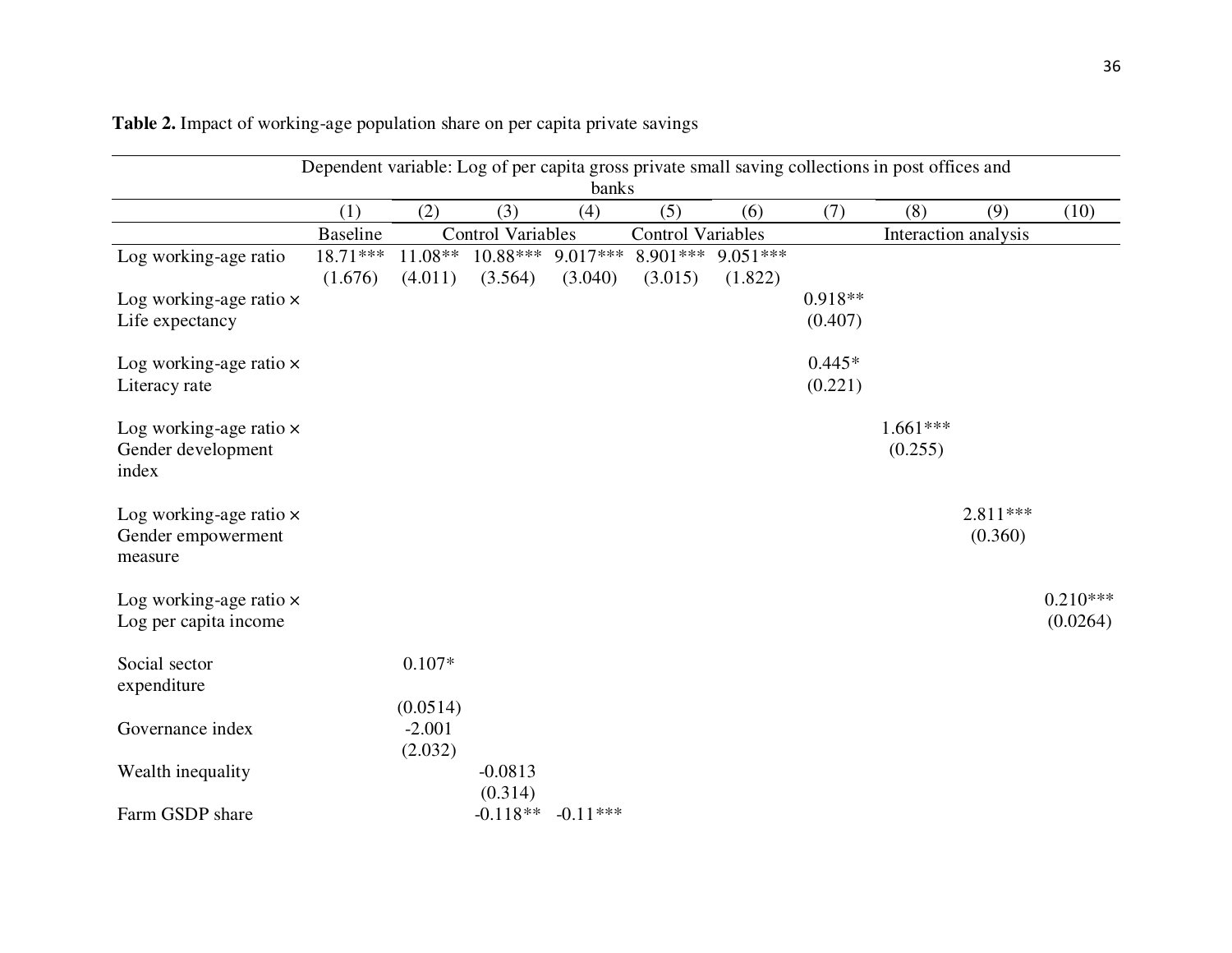|                           |            |            | (0.0535)   | (0.0341)   |            |            |            |            |            |            |
|---------------------------|------------|------------|------------|------------|------------|------------|------------|------------|------------|------------|
| Female headed             |            |            |            | 0.0194     |            |            |            |            |            |            |
| households                |            |            |            |            |            |            |            |            |            |            |
|                           |            |            |            | (0.0505)   |            |            |            |            |            |            |
| Rural inflation           |            |            |            | 0.0768     |            |            |            |            | 0.0287     |            |
|                           |            |            |            | (0.0472)   |            |            |            |            | (0.0231)   |            |
| Urban inflation           |            |            |            |            | $-0.0449$  |            |            | $-0.0978*$ |            |            |
|                           |            |            |            |            | (0.0636)   |            |            | (0.0518)   |            |            |
| Log mean MPCE             |            |            |            |            | $3.643***$ |            |            |            |            |            |
|                           |            |            |            |            | (1.192)    |            |            |            |            |            |
| Log literacy rate         |            |            |            |            | $3.642***$ |            |            |            |            |            |
|                           |            |            |            |            | (0.904)    |            |            |            |            |            |
| Bank density              |            |            |            |            |            | 14.69***   | $13.00***$ | $19.45***$ | 9.042***   |            |
|                           |            |            |            |            |            | (3.221)    | (3.317)    | (1.433)    | (2.714)    |            |
| Post office density       |            |            |            |            |            | $0.464**$  | $0.345*$   | $0.342**$  | $0.330**$  |            |
|                           |            |            |            |            |            | (0.183)    | (0.191)    | (0.157)    | (0.123)    |            |
| Growth in per capita      |            |            |            |            |            |            |            |            |            | 0.0178     |
| income                    |            |            |            |            |            |            |            |            |            | (0.0209)   |
| Constant                  | $-69.3***$ |            | $-34.73**$ | $-27.91**$ |            |            |            | $-2.218**$ | $-2.353*$  | $-1.872*$  |
|                           |            | 38.16**    |            |            | 68.39***   | $35.15***$ | $20.42***$ |            |            |            |
|                           | (6.888)    | (16.36)    | (15.58)    | (13.04)    | (5.913)    | (7.044)    | (4.581)    | (0.816)    | (1.316)    | (1.000)    |
|                           |            |            |            |            |            |            |            |            |            |            |
| Observations              | 32         | 32         | 32         | 32         | 32         | 32         | 32         | 32         | 32         | 32         |
| Groups                    | 16         | 16         | 16         | 16         | 16         | 16         | 16         | 16         | 16         | 16         |
| R-squared                 | 0.49       | 0.59       | 0.53       | 0.54       | 0.50       | 0.73       | 0.75       | 0.69       | 0.70       | 0.80       |
| <b>Adjusted R-squared</b> | 0.49       | 0.55       | 0.48       | 0.48       | 0.43       | 0.71       | 0.71       | 0.65       | 0.67       | 0.78       |
| State effects             | <b>YES</b> | <b>YES</b> | <b>YES</b> | <b>YES</b> | <b>YES</b> | <b>YES</b> | <b>YES</b> | <b>YES</b> | <b>YES</b> | <b>YES</b> |

*Note*: Standard errors are robust clustered at state level. \*\*\* p<0.01, \*\* p<0.05, \* p<0.1. All models are based on the Fixed Effects estimation. The VIF (variance inflation factor) values in all the models is less than 3, suggesting no problem of multicollinearity.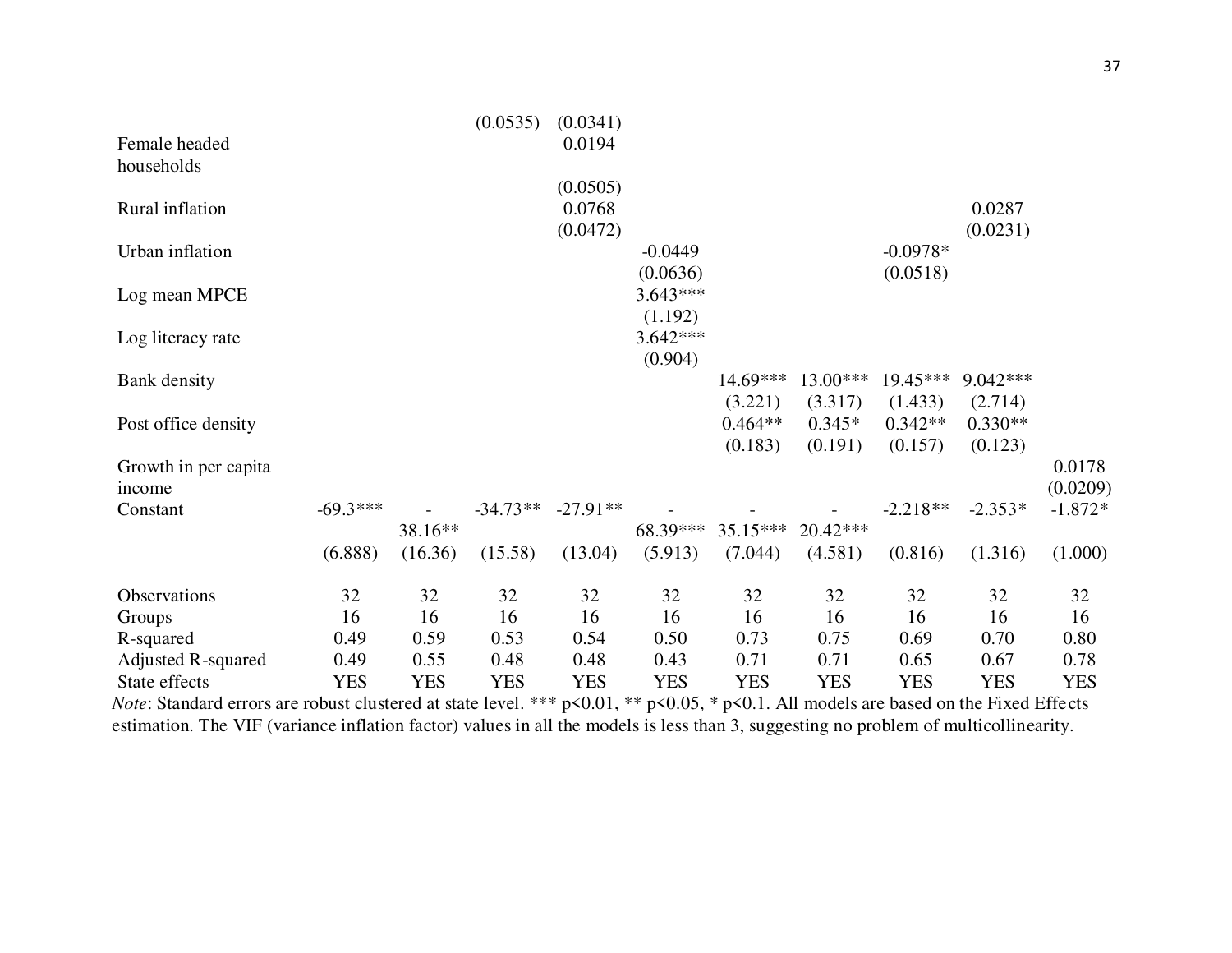**Table 3.** Estimates of regression-based inequality decomposition model—Contribution of variation in working-age population share to inequality in per capita private savings (in percentage)

| Dependent variable: Log of per capita gross private small saving collections in post<br>offices and banks |           |          |          |          |  |  |  |  |  |
|-----------------------------------------------------------------------------------------------------------|-----------|----------|----------|----------|--|--|--|--|--|
|                                                                                                           | (1)       | (2)      | (3)      | (4)      |  |  |  |  |  |
| Log working-age ratio                                                                                     | 27.84*    | $23.12*$ | 24.38*   | 26.35**  |  |  |  |  |  |
| Log life expectancy                                                                                       |           | 16.59    |          |          |  |  |  |  |  |
| Log literacy rate                                                                                         | 14.57     |          |          |          |  |  |  |  |  |
| Gender development index                                                                                  |           |          |          | 0.56     |  |  |  |  |  |
| Gender empowerment measure                                                                                |           |          | 22.33**  |          |  |  |  |  |  |
| Social sector expenditure                                                                                 | $14.19**$ | 15.47**  | 11.04*   | 7.08     |  |  |  |  |  |
| Governance index                                                                                          |           |          |          | $-3.19$  |  |  |  |  |  |
| Wealth inequality                                                                                         |           |          |          | $-0.46$  |  |  |  |  |  |
| Farm GSDP share                                                                                           |           |          | 2.01     |          |  |  |  |  |  |
| Female headed households                                                                                  | 0.12      |          |          |          |  |  |  |  |  |
| Rural inflation                                                                                           | 4.68      | 3.40     | 6.33     |          |  |  |  |  |  |
| Urban inflation                                                                                           | 0.28      |          |          |          |  |  |  |  |  |
| Log mean MPCE                                                                                             |           | 8.99     |          |          |  |  |  |  |  |
| <b>Bank</b> density                                                                                       |           |          |          | 40.31*** |  |  |  |  |  |
| Post office density                                                                                       | 9.38**    | $7.45**$ | $7.18**$ | 8.89***  |  |  |  |  |  |

*Note*: Standard errors in parentheses. \*\*\* p<0.01, \*\* p<0.05, \* p<0.1. The Pooled OLS Regression of Decomposition model is given in Appendix Table A2.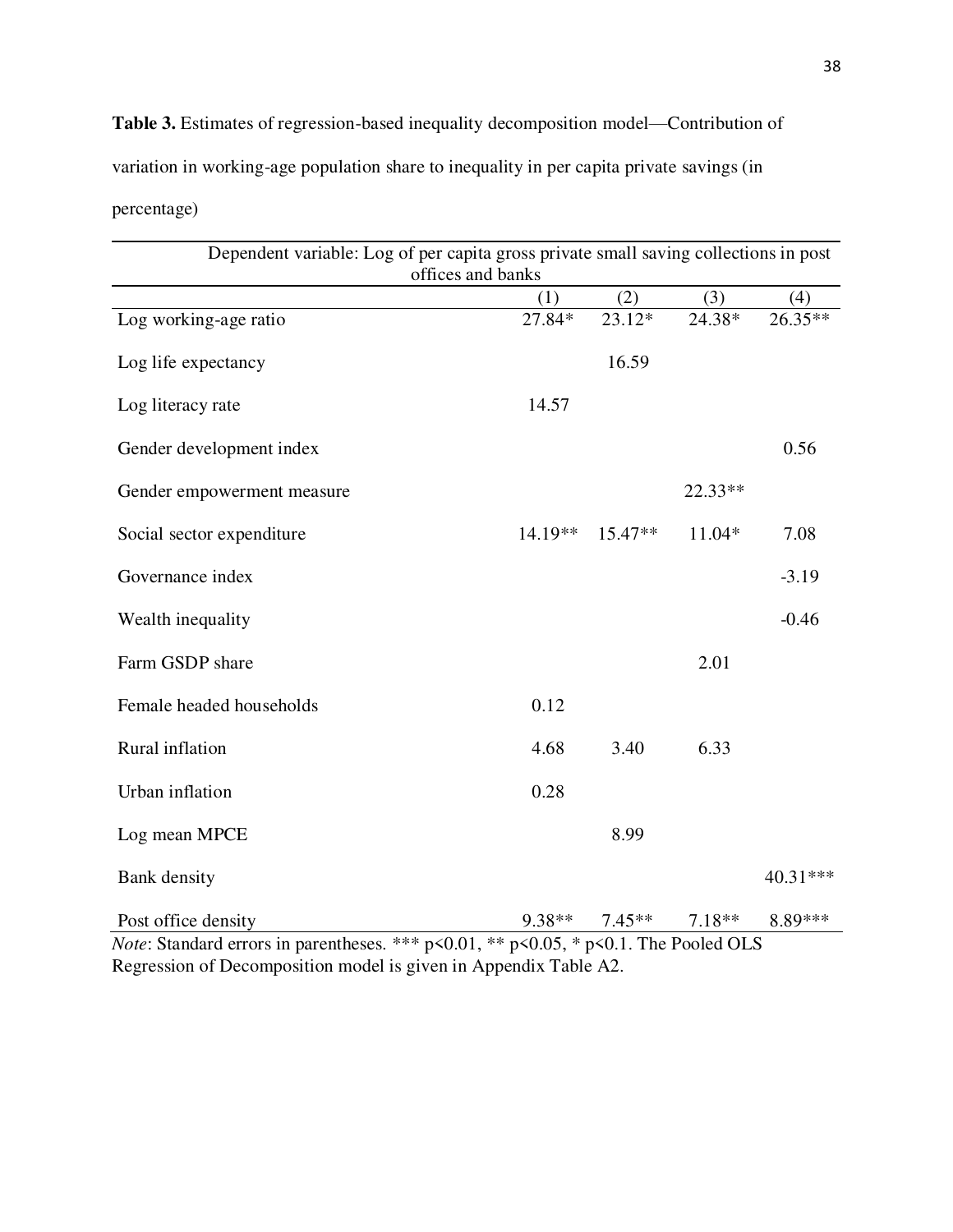| Dependent variable: Log of per capita gross private small saving collections in post offices and |                                                                                             |                       |  |  |  |  |  |  |  |
|--------------------------------------------------------------------------------------------------|---------------------------------------------------------------------------------------------|-----------------------|--|--|--|--|--|--|--|
|                                                                                                  | banks                                                                                       |                       |  |  |  |  |  |  |  |
|                                                                                                  | (1)                                                                                         | (2)                   |  |  |  |  |  |  |  |
| Log working-age ratio                                                                            | 17.28***                                                                                    | $9.196***$            |  |  |  |  |  |  |  |
|                                                                                                  | (3.770)                                                                                     | (2.460)               |  |  |  |  |  |  |  |
| Social sector expenditure                                                                        |                                                                                             | 0.0287                |  |  |  |  |  |  |  |
|                                                                                                  |                                                                                             | (0.0297)              |  |  |  |  |  |  |  |
| Governance index                                                                                 | $-3.521**$                                                                                  |                       |  |  |  |  |  |  |  |
|                                                                                                  | (1.665)                                                                                     |                       |  |  |  |  |  |  |  |
| Wealth inequality                                                                                | 0.152                                                                                       | 0.254                 |  |  |  |  |  |  |  |
|                                                                                                  | (0.299)                                                                                     | (0.210)               |  |  |  |  |  |  |  |
| Farm GSDP share                                                                                  | $0.0347*$                                                                                   |                       |  |  |  |  |  |  |  |
|                                                                                                  | (0.0183)                                                                                    |                       |  |  |  |  |  |  |  |
| Female headed households                                                                         | 0.0250                                                                                      |                       |  |  |  |  |  |  |  |
|                                                                                                  | (0.0307)                                                                                    |                       |  |  |  |  |  |  |  |
| Rural inflation                                                                                  |                                                                                             | $-0.0334$             |  |  |  |  |  |  |  |
|                                                                                                  |                                                                                             | (0.0506)              |  |  |  |  |  |  |  |
| Urban inflation                                                                                  |                                                                                             | 0.0210                |  |  |  |  |  |  |  |
|                                                                                                  |                                                                                             | (0.0812)              |  |  |  |  |  |  |  |
| Log mean MPCE                                                                                    | 1.400                                                                                       |                       |  |  |  |  |  |  |  |
|                                                                                                  | (1.279)                                                                                     |                       |  |  |  |  |  |  |  |
|                                                                                                  |                                                                                             | 9.642***              |  |  |  |  |  |  |  |
| Bank density                                                                                     |                                                                                             |                       |  |  |  |  |  |  |  |
|                                                                                                  |                                                                                             | (3.314)<br>$0.687***$ |  |  |  |  |  |  |  |
| Post office density                                                                              | $0.797***$                                                                                  |                       |  |  |  |  |  |  |  |
|                                                                                                  | (0.283)                                                                                     | (0.228)               |  |  |  |  |  |  |  |
| Constant                                                                                         | $-79.08***$                                                                                 | $-37.60***$           |  |  |  |  |  |  |  |
|                                                                                                  | (13.55)                                                                                     | (10.52)               |  |  |  |  |  |  |  |
| Observations                                                                                     | 32                                                                                          | 32                    |  |  |  |  |  |  |  |
| Groups                                                                                           | 16                                                                                          | 16                    |  |  |  |  |  |  |  |
| R-squared                                                                                        | 0.64                                                                                        | 0.76                  |  |  |  |  |  |  |  |
| First stage F statistic                                                                          | 10                                                                                          | 10.11                 |  |  |  |  |  |  |  |
|                                                                                                  | Over-identifying Restrictions (Ho: zero correlation between instruments and the error term) |                       |  |  |  |  |  |  |  |
| Sargan chi2                                                                                      | $4.6638(p=0.3236)$                                                                          | $3.0584$ (p = 0.5481) |  |  |  |  |  |  |  |
|                                                                                                  | Exogeneity of instrumented explanatory variable (Ho: Variable is exogenous)                 |                       |  |  |  |  |  |  |  |
| Robust score                                                                                     | 7.6555(p)                                                                                   | 6.4361 ( $p =$        |  |  |  |  |  |  |  |
| Robust regression                                                                                | $=0.0057$                                                                                   | 0.0112)               |  |  |  |  |  |  |  |
|                                                                                                  | 8.0201(p)                                                                                   | $10.8526(p=$          |  |  |  |  |  |  |  |
|                                                                                                  |                                                                                             |                       |  |  |  |  |  |  |  |
|                                                                                                  | $=0.0094$ )                                                                                 | 0.0032)               |  |  |  |  |  |  |  |

**Table 4.** Estimates from instrumental variables model (2SLS)—checking endogeneity of working-

age population share

*Note*: Robust Standard errors in parentheses. \*\*\* p<0.01, \*\* p<0.05, \* p<0.1. Gender development index is not included in the regression due to high pairwise correlation with the instruments used.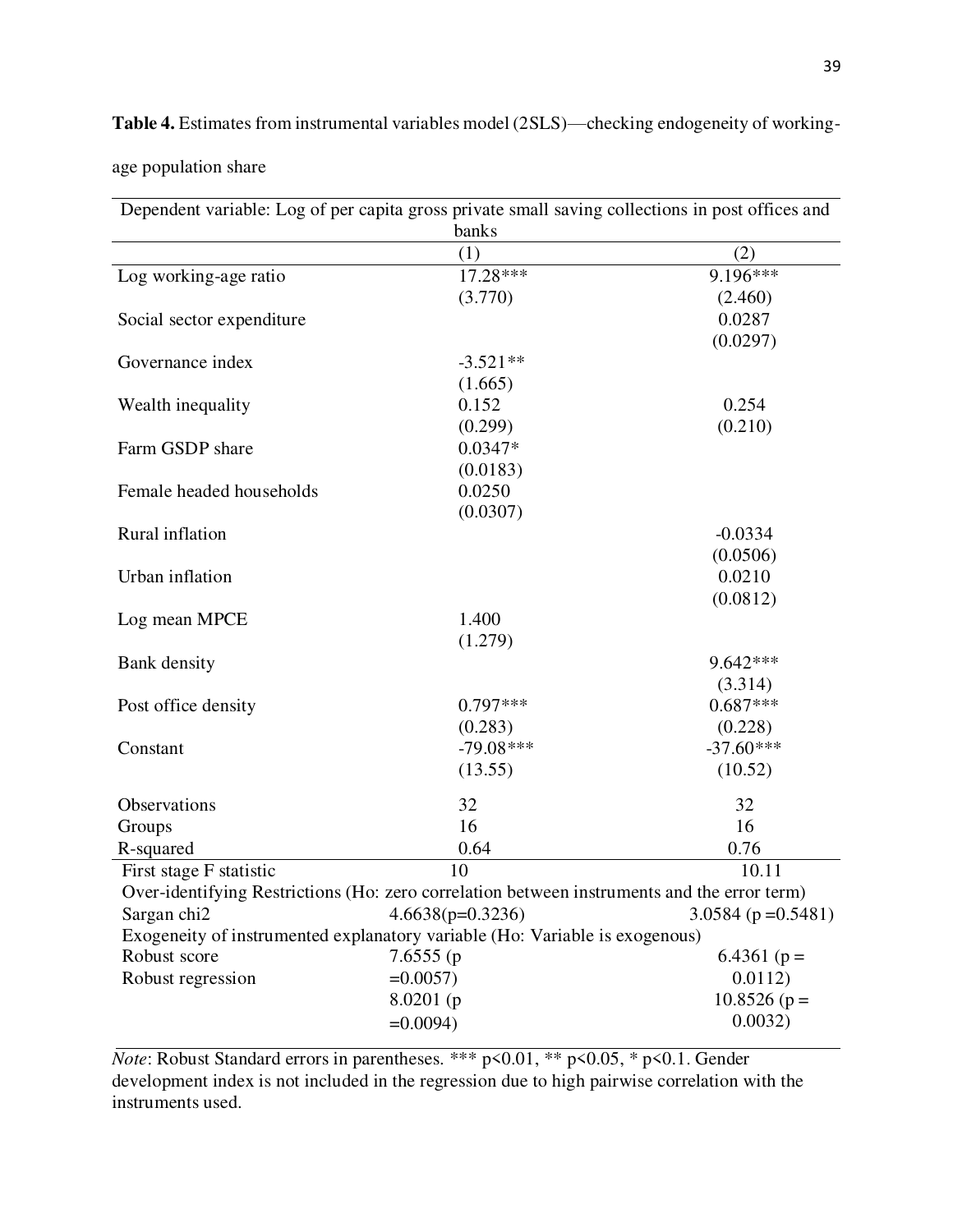**Table 5.** Estimates of instrumental variables model (2SLS)—checking endogeneity of growth in

per capita income

Dependent variable: Log of per capita gross private small saving collections in post offices and banks (1) Log working-age ratio  $\times$  Log per capita income 0.378\*\*\* (0.126) Governance index  $-3.056$ (2.334) Farm GSDP share -0.00510 (0.0501) Female headed households 6.0664\*\* (0.0291) Rural inflation  $-0.201***$ (0.0672) Urban inflation 0.0923 (0.177) Log literacy rate 1.162 (2.529) Growth in per capita income 0.0580 (0.153) Constant -13.94\*\* (7.050) Observations 16  $R$ -squared  $0.58$ Exogeneity of instrumented explanatory variable (Ho: Variable is exogenous) Robust score chi2(1)  $= 1.92534$  (p = 0.1653) Robust regression  $F(1,6)$  = 1.75867 (p = 0.2330)

*Note*: Robust Standard errors in parentheses. \*\*\*  $p \le 0.01$ , \*\*  $p \le 0.05$ , \*  $p \le 0.1$ .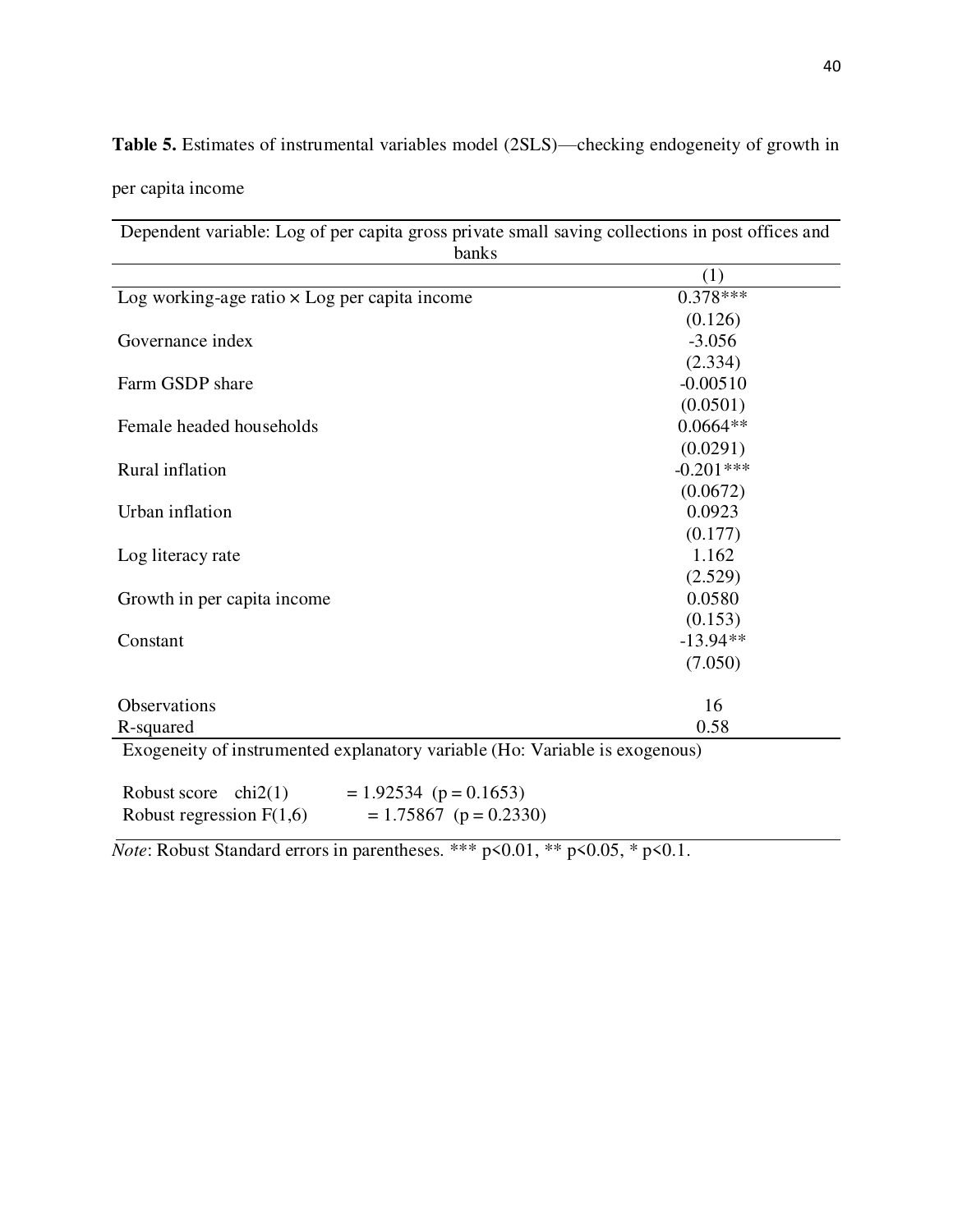**Table 6.** Impact of working-age population share on per capita private savings in 28 states of

India

Dependent variable: Log of per capita gross private small saving collections in post offices and banks

| Log working-age ratio | 18.11***    |
|-----------------------|-------------|
|                       | (1.461)     |
| Constant              | $-66.80***$ |
|                       | (5.989)     |
| <b>Observations</b>   | 56          |
| Groups                | 28          |
| R-squared             | 0.49        |
| Adjusted R-squared    | 0.49        |
| State effects         | <b>YES</b>  |

*Note*: Robust standard errors in parentheses. \*\*\* p<0.01, \*\* p<0.05, \* p<0.1.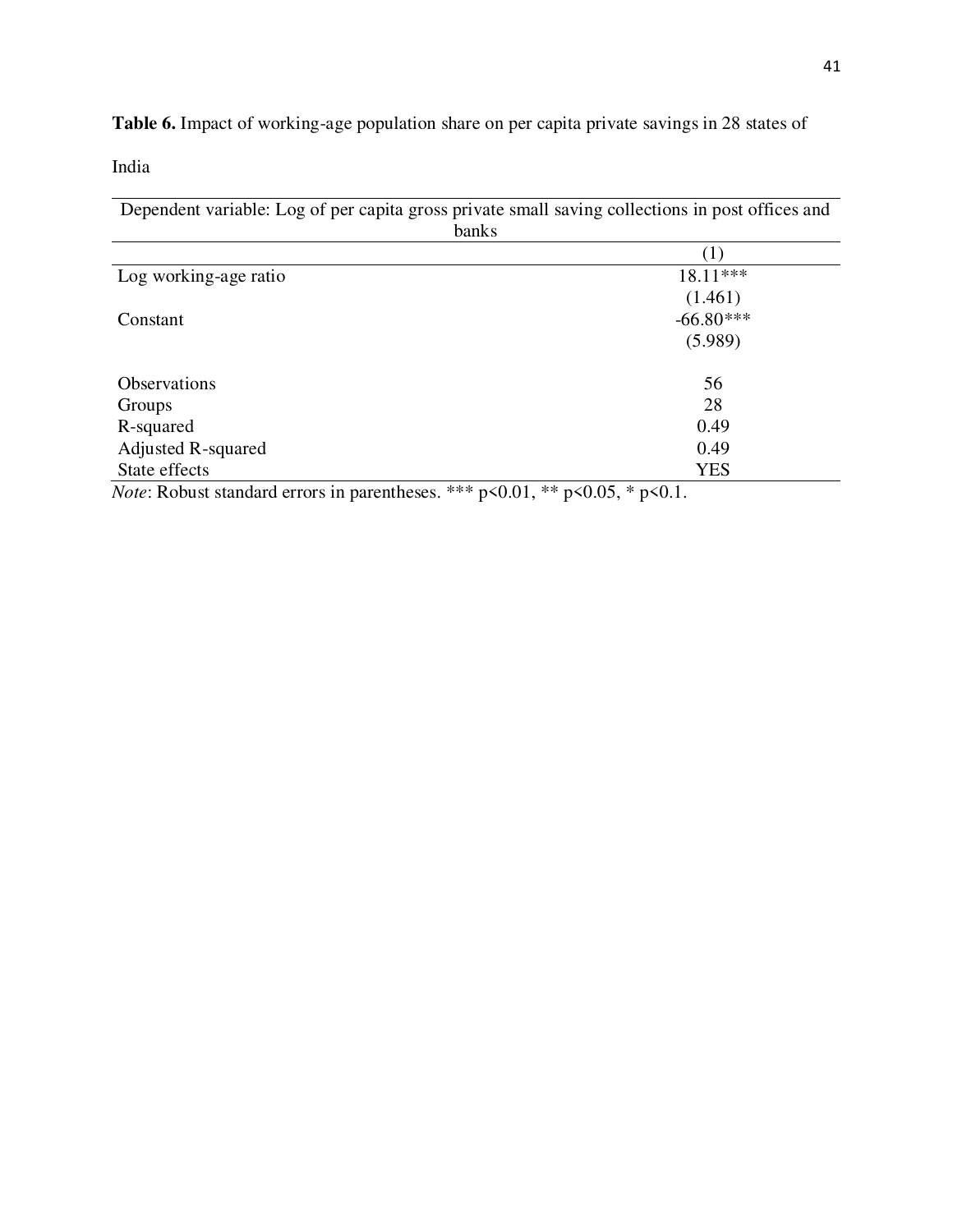

**Figure 1.** Age – Composition of India's Population (1951-2100)

*Source*: World Population Prospects (19th Revision), United Nations 2019.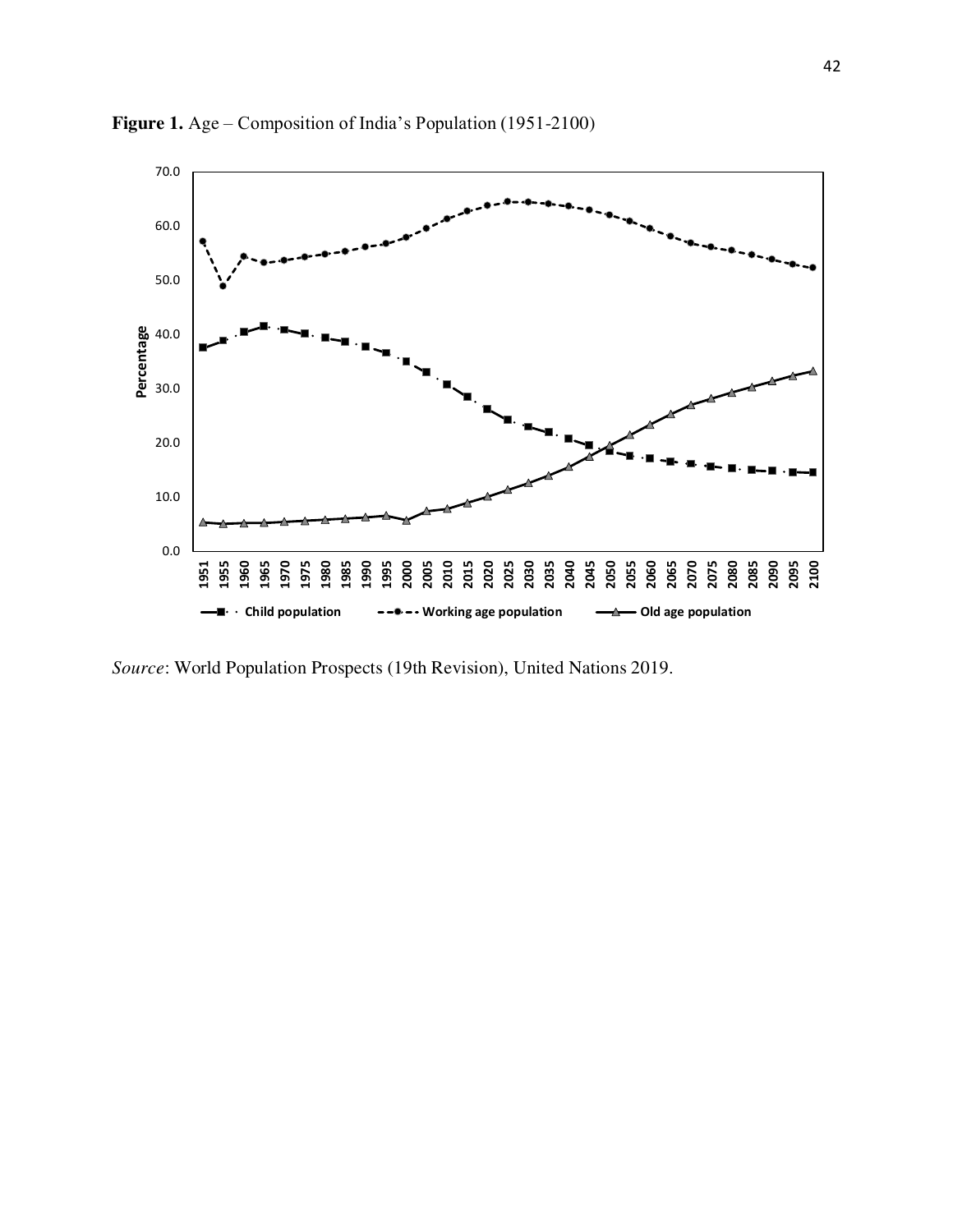

Figure 2. Trends in the Working Age Population Share across Major Indian States (2001-2016)

*Source*: Census of India, Office of the Register General India.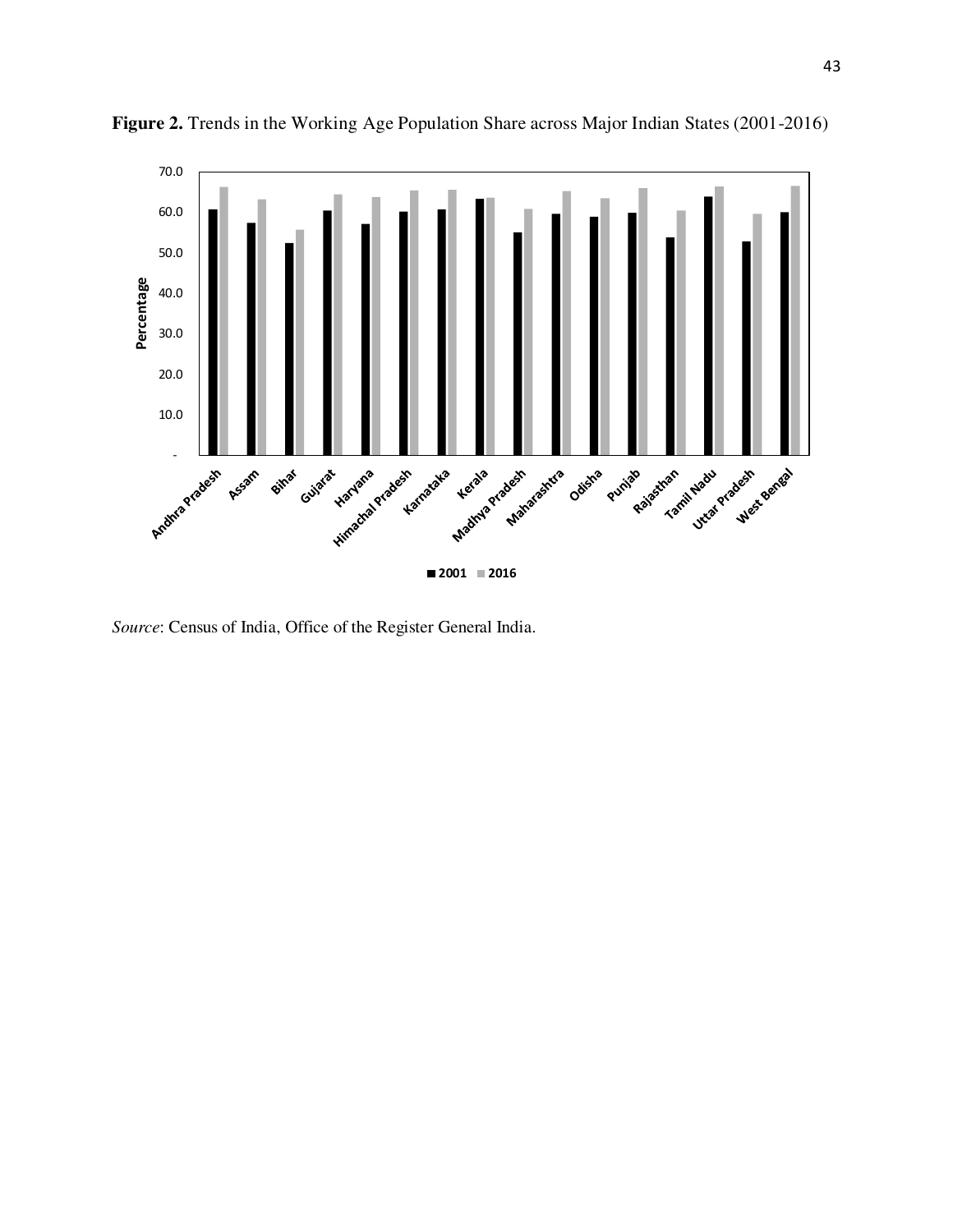

**Figure 3.** Trends in Per Capita Gross Private Small Saving Collections in Post Offices and Banks (2001-2018)

*Source*: National Savings Institute, Ministry of Finance, Government of India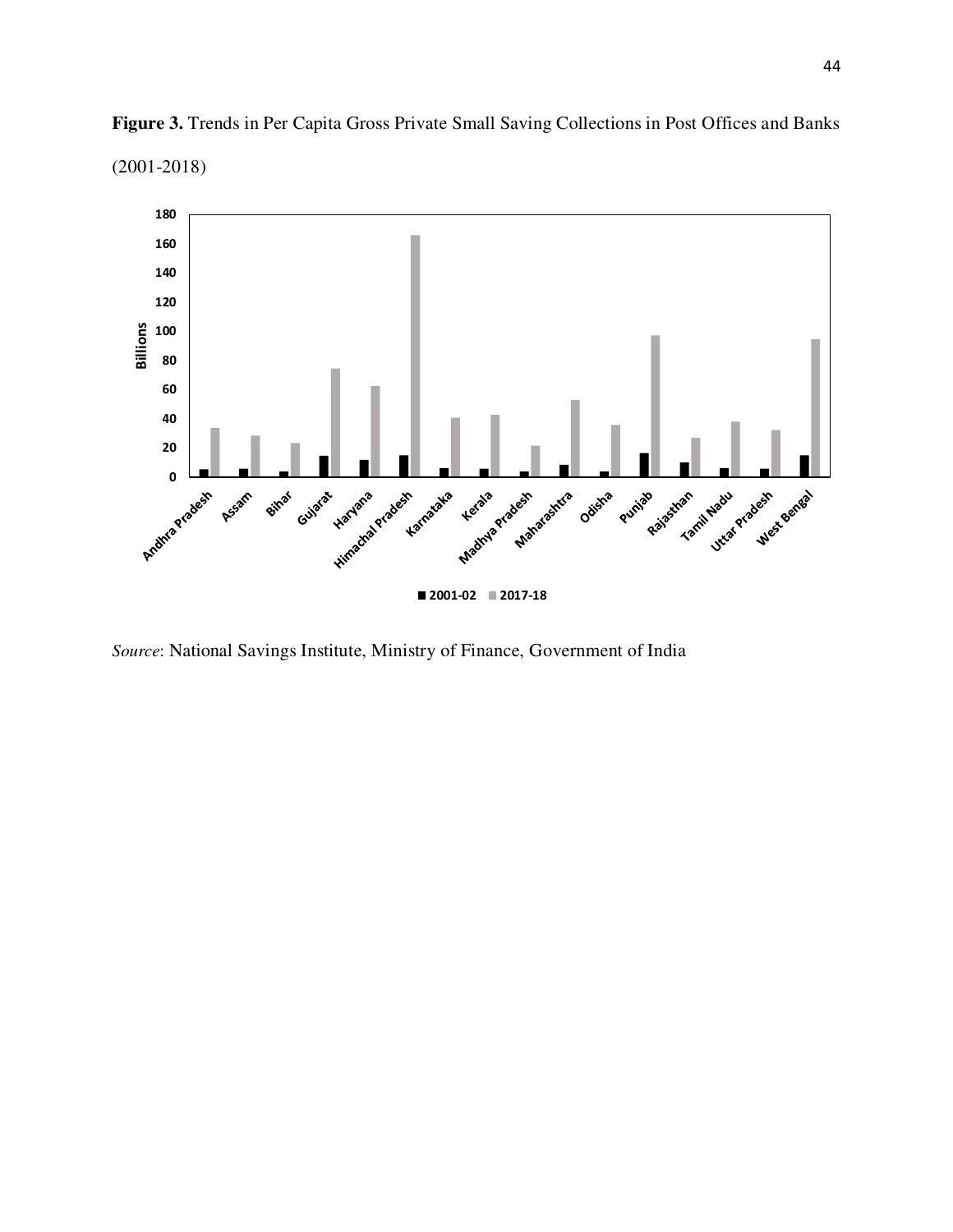

**Figure 4.** Trends in Other Potential Determinants of Private Savings (2000-2020)

*Source*: Authors' calculations from various sources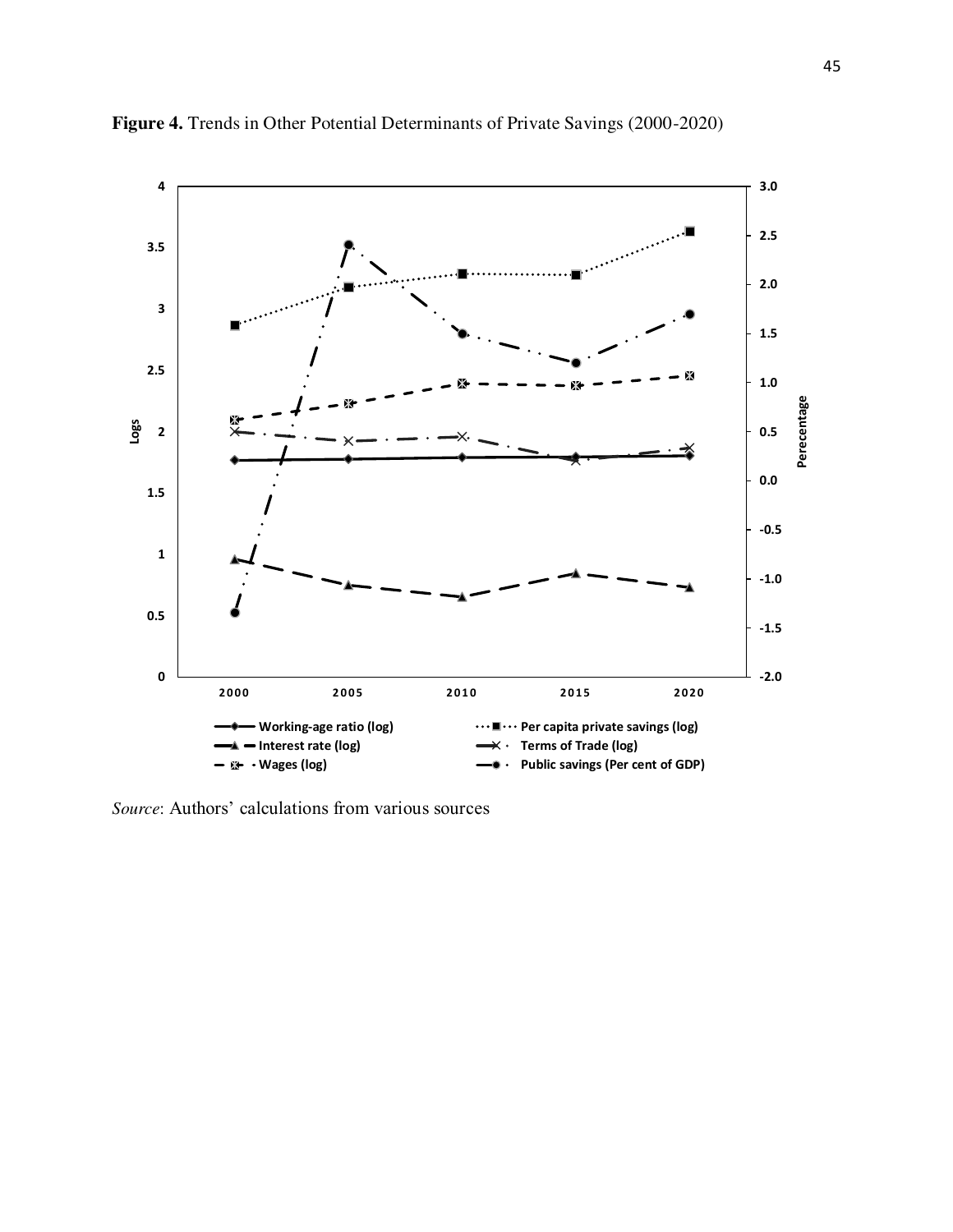# **Appendix**

# Table A1. Correlation matrix

|                         | Log<br><b>PCS</b> | Log<br><b>WA</b><br>R | <b>SSE</b> | Gov.    | wealt<br>h | Farm<br><b>GSD</b><br>P | $F_{-}$<br>head | $R_{inf}$<br>lat. | $U$ in<br>flat | <b>MPC</b><br>E | Lit.    | Post    | Bank | <b>GDI</b> | <b>GEM</b> | LE   | <b>PCY</b> | Gr<br><b>PCY</b> |
|-------------------------|-------------------|-----------------------|------------|---------|------------|-------------------------|-----------------|-------------------|----------------|-----------------|---------|---------|------|------------|------------|------|------------|------------------|
| Log<br>PCS              | 1.00              |                       |            |         |            |                         |                 |                   |                |                 |         |         |      |            |            |      |            |                  |
| $\rm Log$<br><b>WAR</b> | 0.70              | 1.00                  |            |         |            |                         |                 |                   |                |                 |         |         |      |            |            |      |            |                  |
| <b>SSE</b>              | 0.48              | 0.25                  | 1.00       |         |            |                         |                 |                   |                |                 |         |         |      |            |            |      |            |                  |
| Gov.                    | 0.32              | 0.64                  | $-0.21$    | 1.00    |            |                         |                 |                   |                |                 |         |         |      |            |            |      |            |                  |
| wealth                  | $-0.05$           | $-0.32$               | 0.50       | $-0.71$ | 1.00       |                         |                 |                   |                |                 |         |         |      |            |            |      |            |                  |
| Farm<br><b>GSDP</b>     | $-0.48$           | $-0.65$               | $-0.07$    | $-0.43$ | 0.16       | 1.00                    |                 |                   |                |                 |         |         |      |            |            |      |            |                  |
| F_head                  | 0.05              | 0.04                  | 0.25       | $-0.04$ | 0.01       | $-0.07$                 | 1.00            |                   |                |                 |         |         |      |            |            |      |            |                  |
| R_inflat.               | 0.52              | 0.47                  | 0.31       | 0.16    | $-0.06$    | $-0.41$                 | 0.19            | 1.00              |                |                 |         |         |      |            |            |      |            |                  |
| U_inflat.               | $-0.38$           | $-0.46$               | $-0.18$    | $-0.42$ | 0.50       | 0.29                    | $-0.24$         | $-0.22$           | 1.00           |                 |         |         |      |            |            |      |            |                  |
| <b>MPCE</b>             | 0.52              | 0.65                  | $-0.16$    | 0.82    | $-0.76$    | $-0.48$                 | 0.09            | 0.28              | $-0.62$        | 1.00            |         |         |      |            |            |      |            |                  |
| Literacy                | 0.57              | 0.78                  | 0.03       | 0.65    | $-0.43$    | $-0.69$                 | 0.19            | 0.36              | $-0.53$        | 0.75            | 1.00    |         |      |            |            |      |            |                  |
| Post                    | 0.31              | $-0.05$               | 0.16       | $-0.13$ | 0.30       | $-0.07$                 | $-0.42$         | 0.19              | 0.07           | $-0.02$         | $-0.13$ | 1.00    |      |            |            |      |            |                  |
| Bank                    | 0.74              | 0.71                  | 0.24       | 0.56    | $-0.45$    | $-0.41$                 | 0.26            | 0.55              | $-0.53$        | 0.72            | 0.66    | $-0.05$ | 1.00 |            |            |      |            |                  |
| GDI                     | 0.47              | 0.78                  | 0.16       | 0.78    | $-0.42$    | $-0.52$                 | 0.04            | 0.23              | $-0.52$        | 0.67            | 0.82    | $-0.17$ | 0.57 | 1.00       |            |      |            |                  |
| <b>GEM</b>              | 0.70              | 0.71                  | 0.28       | 0.60    | $-0.45$    | $-0.41$                 | 0.15            | 0.33              | $-0.58$        | 0.69            | 0.64    | 0.08    | 0.77 | 0.67       | 1.00       |      |            |                  |
| LE                      | 0.70              | 0.67                  | 0.21       | 0.51    | $-0.29$    | $-0.53$                 | 0.39            | 0.46              | $-0.54$        | 0.72            | 0.73    | 0.09    | 0.71 | 0.58       | 0.66       | 1.00 |            |                  |
| <b>PCY</b>              | 0.90              | 0.82                  | 0.46       | 0.50    | $-0.19$    | $-0.62$                 | 0.00            | 0.60              | $-0.56$        | 0.62            | 0.70    | 0.25    | 0.80 | 0.66       | 0.80       | 0.72 | 1.00       |                  |
| <b>GrPCY</b>            | 0.63              | 0.43                  | 0.60       | 0.22    | 0.23       | $-0.22$                 | $-0.15$         | 0.26              | $-0.18$        | 0.20            | 0.42    | 0.39    | 0.35 | 0.50       | 0.49       | 0.42 | 0.66       | 1.00             |

*Note*: PCS stands for Per capita private savings; WAR, working-age ratio; SSE, social sector expenditure; Gov., governance index; Wealth, wealth inequality; F\_head, female headed households; R\_inflat., rural inflation; U\_inflat., urban inflation; Bank, bank density; GDI, gender development index; GEM, gender empowerment measure; LE, life expectancy; PCY, per capita income; GrPCY, growth in per capita income.